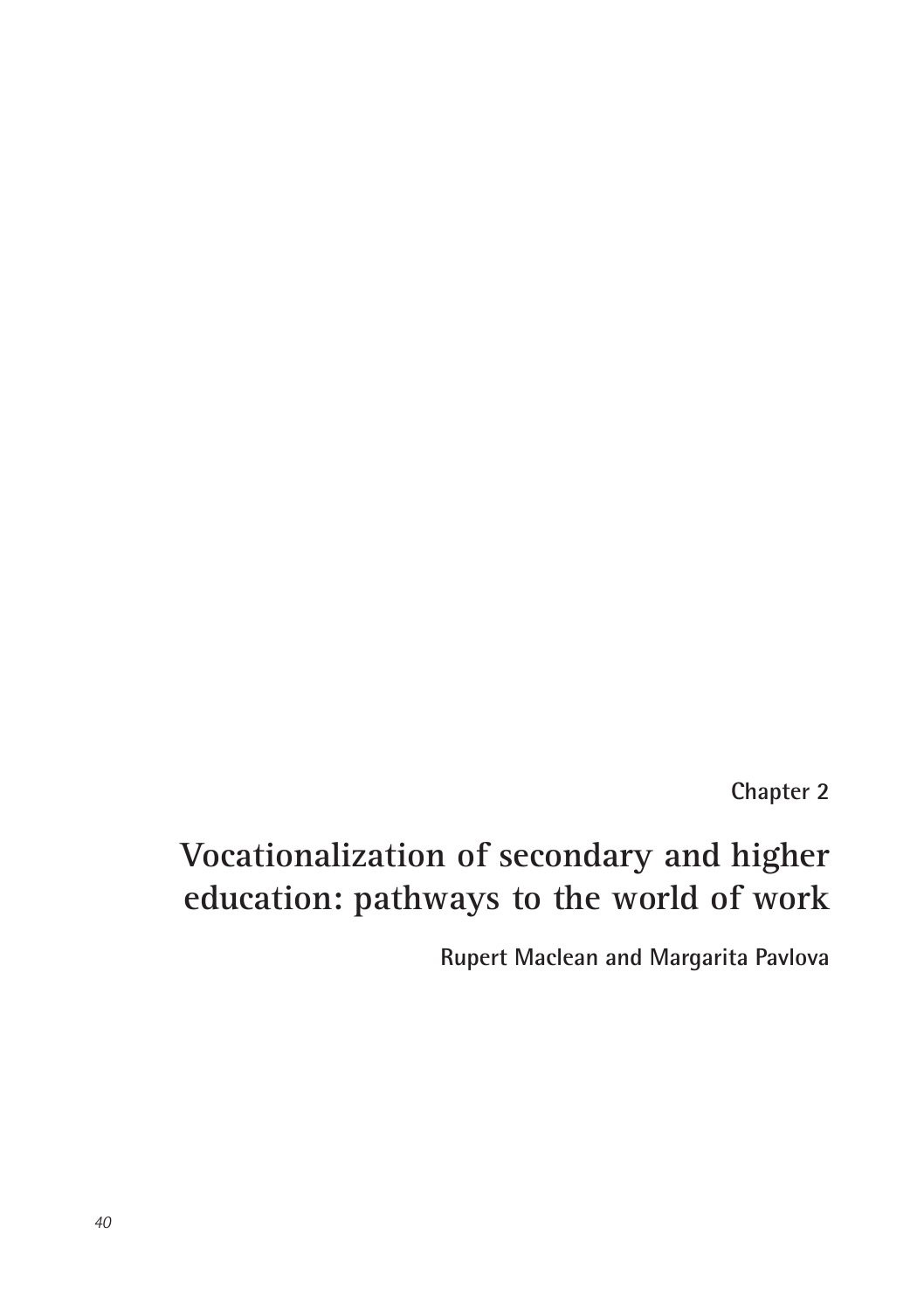# **Contents**

| 1 Introduction                                                              | 42 |
|-----------------------------------------------------------------------------|----|
| 2 Vocationalization of secondary schooling<br>and higher education          | 42 |
| 3 Vocationalization of secondary schooling                                  | 43 |
| 3.1 Historical development                                                  | 43 |
| 3.2 'New' vocationalization                                                 | 49 |
| 3.3 Costs                                                                   | 54 |
| 3.4 Implementation initiatives                                              | 57 |
| 3.5 Vocationalization of the lower-secondary curriculum                     | 57 |
| 3.6 Vocationalization of the general secondary curriculum across all levels | 59 |
| 3.7 Vocationalization of the upper-secondary curriculum                     | 63 |
| 4 Diversifying post-secondary TVET                                          | 66 |
| 5 Vocationalization of higher education                                     | 68 |
| 5.1 Levels of debate                                                        | 70 |
| 5.2 Issues with statistics                                                  | 72 |
| 5.3 Challenges and issues                                                   | 73 |
| 5.4 Implementation modes                                                    | 74 |
| <b>6 Conclusions</b>                                                        | 76 |
| Acronyms and abbreviations                                                  | 77 |
| <b>References</b>                                                           | 78 |
| About the authors                                                           | 83 |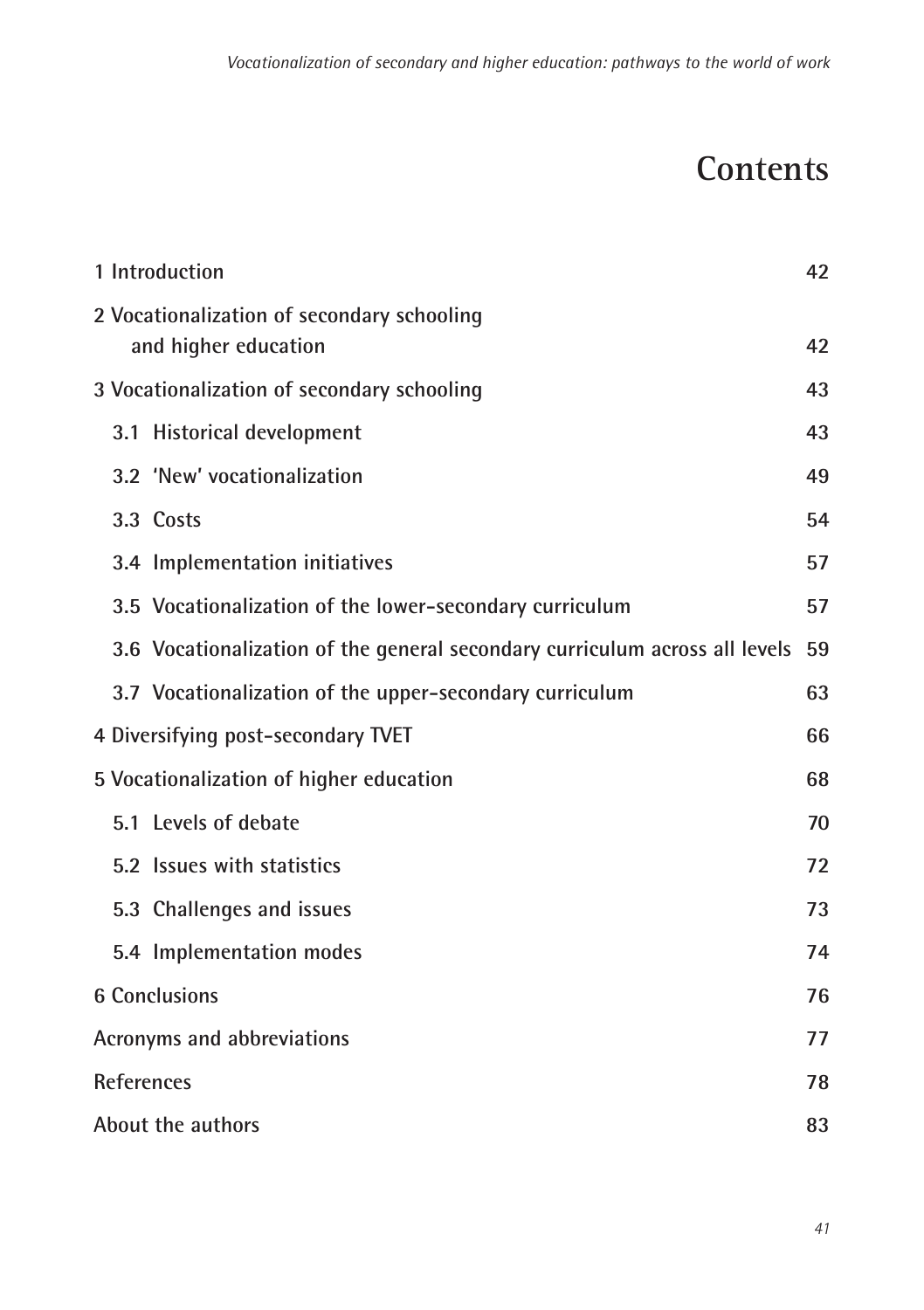## **1 Introduction**

<span id="page-2-0"></span>This paper examines the changing nature of vocationalization within the human<br>Tresource development (HRD) agenda that came to the fore several decades ago. resource development (HRD) agenda that came to the fore several decades ago. Although originally it included a broader interpretation (education and training, health, standards of living), gradually, over time, a narrower definition has come to prevail (Kelly, 2001). Therefore, the economic aspect of HRD, that is the development of employability skills, is currently the main emphasis within policy development. This employability focus has changed the nature of vocationalization from 'educational' to 'functional'. However, in many cases this brings general and vocational education together at both secondary and higher education<sup>1</sup> levels. This paper also reveals that vocationalization depends on the level of economic development and cultural specificities. Analysis of vocationalization at secondary level is followed by a brief examination of post-secondary technical and vocational education and training (TVET) that through articulation pathways are linked to higher education and lastly, vocationalization of higher education.

# **2 Vocationalization of secondary schooling and higher education**

Internationally, a major and persistent overall trend in education has been the massification of both secondary schooling and higher education. This is also the nternationally, a major and persistent overall trend in education has been the case, albeit on a more limited basis, in those developing countries that have achieved major progress in the universalization of primary education, with more students going on to secondary-level education.

<sup>1</sup> The terms 'higher education' and tertiary education' are used throughout the paper since they are both used in different contexts internationally.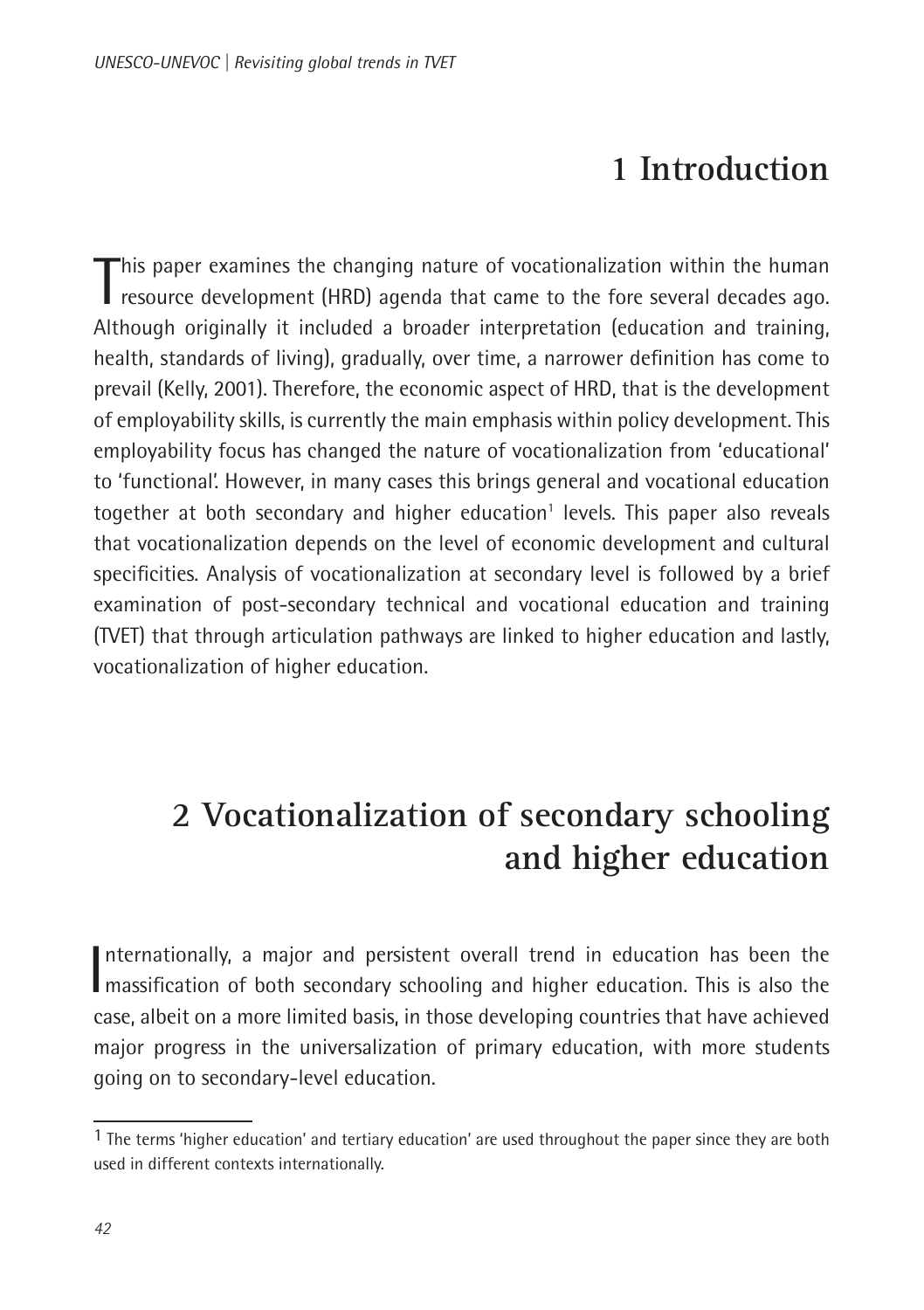<span id="page-3-0"></span>In the past it was widely accepted that secondary schooling and higher education were for a relatively small number and proportion of students who were mainly concerned with receiving an academic-type education and (in the case of universities) obtaining entry to the higher-status professions. With an increasing proportion of the relevant age groups wanting to complete a full cycle of secondary schooling, before then going on to university, both schools and universities have had to modify their curriculum and entrance procedures to become more comprehensive by providing a more diverse range of courses in order to accommodate the more diverse study interests and range of capabilities of students. These courses are both academic and (increasingly) vocational in nature.

There is now more emphasis on economic productivity, with secondary schools and many universities increasingly stressing skills development for employability, and so preparing graduates more directly to meet labour force requirements. There are some, such as Professor Steven Schwartz, vice-chancellor of Macquarie University in Australia, who lament this trend, and argue that the programmes offered in secondary schools and universities are 'being reduced to vocational training' (Schwartz, 2010). This is a view that is shared by Professor Martha Nussbaum at the University of Chicago (Nussbaum, 2010). However, others (including ourselves) disagree, and argue that it is both desirable and appropriate that secondary schools and universities are more accountable to meeting the economic and labour force needs of society through placing a greater emphasis on skills development for employability (Fien, Maclean and Park, 2008; Maclean and Wilson, 2009; Rauner and Maclean, 2008). These are matters that are examined in greater detail in the main body of this paper.

# **3 Vocationalization of secondary schooling**

## **3.1 Historical development**

Traditionally, vocational skills have been developed through apprenticeship structures. Secondary schools in medieval and Renaissance Europe focused on intellectual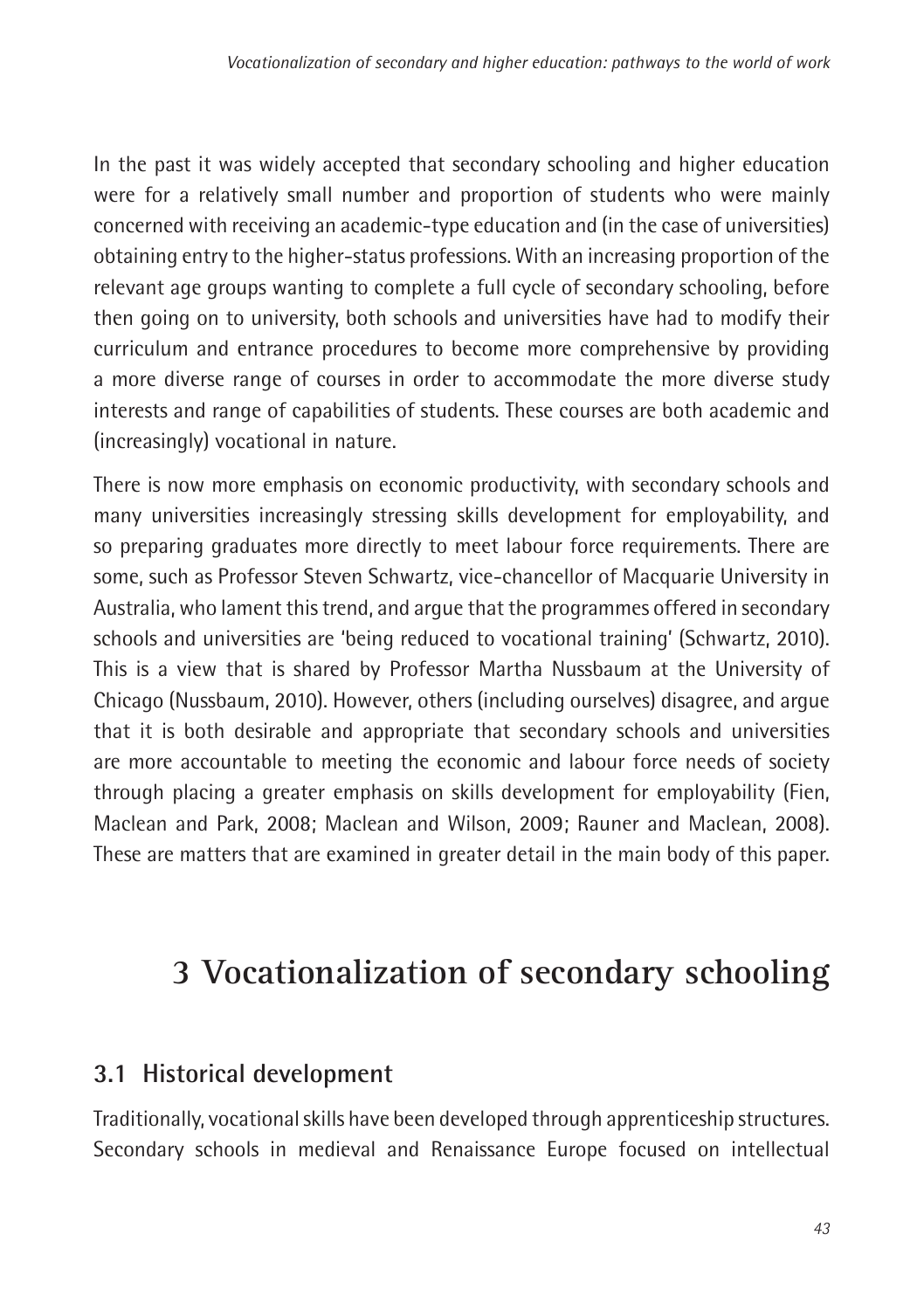training in its narrow sense, educating an elite group of men in the liberal arts.<sup>2</sup> The industrial revolution put a new emphasis on science and technology, and as a result a number of technical schools (which were less prestigious) appeared in the nineteenth century. Gradually the whole of secondary education became less elitist and its curriculum more diverse. Three overlapping categories of general/academic, TVET3 and diversified/comprehensive curriculum could be identified. Academic and TVET schools are single-purpose institutions. Diversified schools lie in the middle of the continuum, and are multi-purpose, combining elements of both ends of the spectrum into their programmes so they combine the objectives of an academic course of study with one or more vocational fields, to make schools more responsive to labour market needs and to serve a more diverse student clientele. Typically, these schools allow academic students to take some vocational coursework and vocational students to continue some academic coursework. In many cases all types of schools include 'preparing students for the world of work' among their objectives. To determine the nature of secondary schooling a number of priorities have to be considered by educational planners: for example, to prepare youth to fill wagesector jobs, to raise the quality of university entrants, to reinforce nation building, and to increase enrolments of a particular group or in a particular region. Therefore to 'position' secondary education within a country's educational system, many dimensions need to be taken into account including the degree of vocationalization of the curriculum. The share of curriculum devoted to vocational subjects reflects the degree of vocationalization.

Most countries divide the secondary level of education into lower (LSE) and upper (USE) segments. The division between lower and upper levels of secondary education coincides with the divide between general, universal 'basic' education (LSE) and

<sup>2</sup> For an elaboration on the development of TVET over the centuries see chapter 1 in Maclean and Wilson (2009).

<sup>3</sup> TVET refers to a broad range of preparation at different levels of the education and training system. 'Vocational' refers to middle-level, or traditional trade occupations for semi-skilled and skilled workers. 'Technical' refers to occupations in the technician category that are usually prepared for at the postsecondary level. Vocational and technical 'education' refers to exposure to the world of work and to preparation for entry into further studies in vocational and technical education. Technical-vocational 'training' means preparation for direct entry into, or upgrading in, specific (or clusters of) occupations in the labour market (ADB, 2009b; Maclean and Wilson, 2009).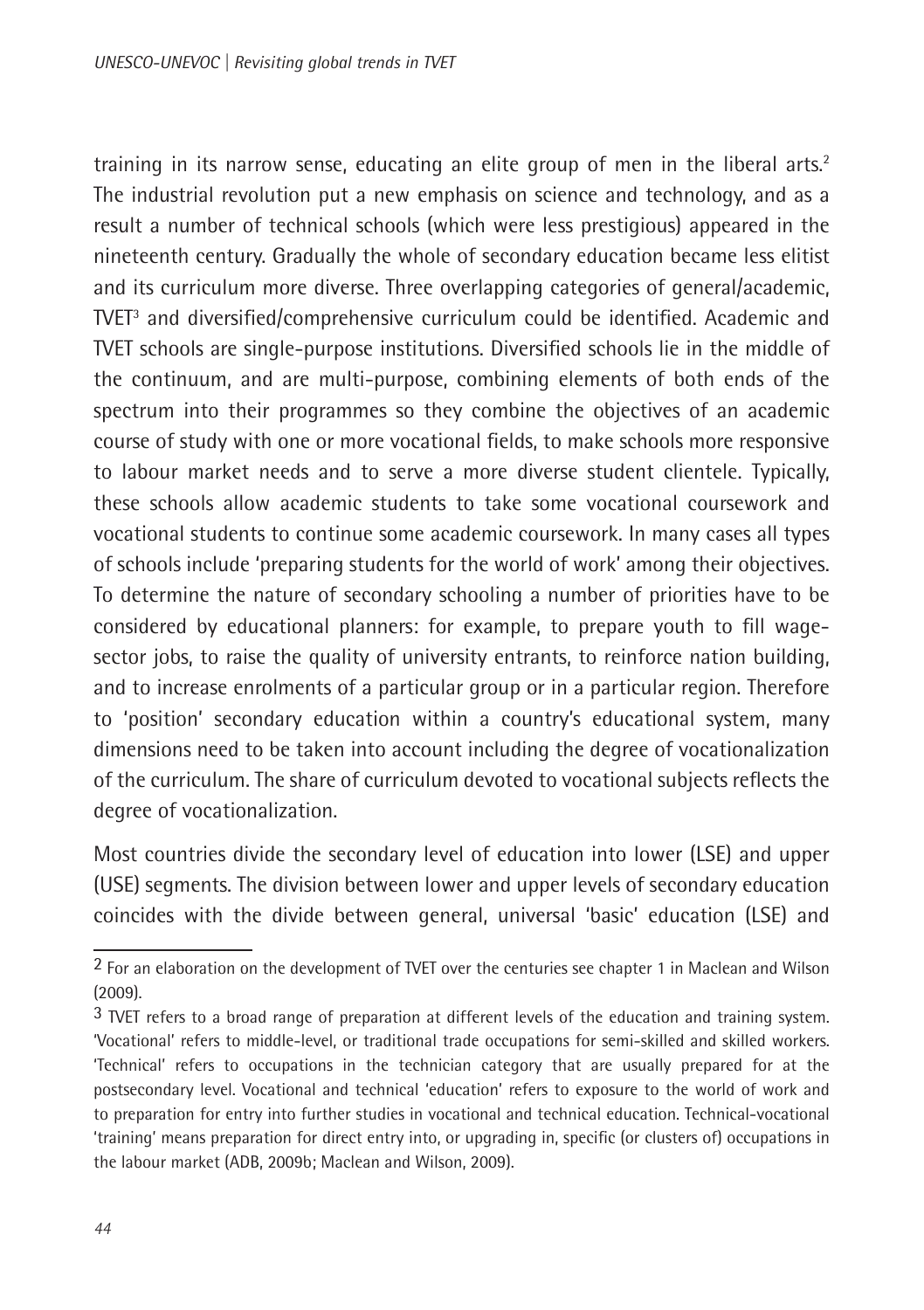selective, specialized, differentiated more occupation-oriented education (USE) designed to prepare students directly for the labour market, or for tertiary studies. Within the formal education system, TVET occurs at different levels. The International Standard Classification of Education (ISCED), developed by the United Nations Educational, Scientific and Cultural Organization (UNESCO) in 1997, specifies four levels of education and training pertinent to TVET: levels 2 (lower secondary), 3 (upper secondary), 4 (non-tertiary postsecondary) and 5 (first stage tertiary, nondegree.) Within these levels there are three types of programme orientation – type A (general), type B (pre-vocational), and type C (vocational or technical) – for direct entry into specific occupations.

The process of 'vocationalization' of secondary education began in the 1970s with the aims of promoting the social inclusion of less privileged groups in education and training, narrowing educational gaps and avoiding social fragmentation (Lauglo, 2005; Lauglo and Maclean, 2005). Vocational skills were viewed as a coherent part of the overall education system.

For example, the Technical and Vocational Education Initiative (TVEI) in the United Kingdom was designed to help produce a 'more highly skilled, competent, effective and enterprising workforce for the 1990s' by investing in the skills of all young people aged 14–19 in full-time education and equipping them for the demands of working life in a rapidly changing society. Work experience placements proposed through this framework contributed to General Certificate of Secondary Education (GCSE) results, and 71 per cent of teachers believed that TVEI had increased students' abilities to solve problems. Evaluation of the initiative revealed that ex-TVEI students were more likely to continue into jobs with training than non-TVEI students (74 per cent compared with 65 per cent) (TVEI Training Agency information letter, 1988).

The diversification of secondary education and the expansion of access to TVET have helped to retain more students in school. This social function of vocationalization led some youths to stay in school longer than they might have if they only had the choice of an academic curriculum. Studies in Organisation for Economic Co-Operation and Development (OECD) countries provide evidence of this trend. They report that a 10 per cent increase in the share of upper secondary students in vocational and prevocational programmes is associated with a 2.6 per cent increase in the secondary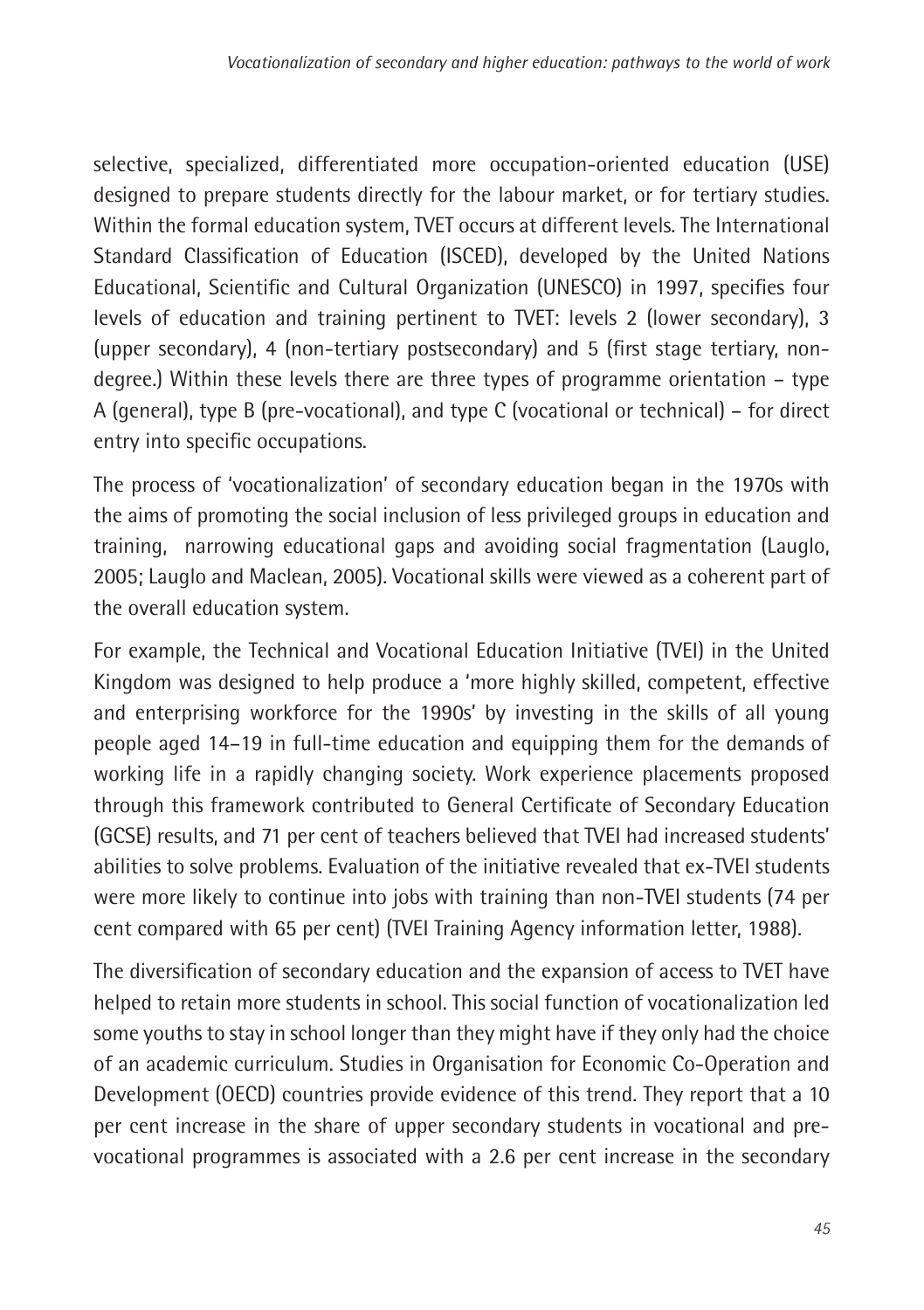school graduation rate and a 1.9 per cent increase in the proportion of 15–19-yearolds in school (Bishop and Ferran, 2005).

Social relevance and the equity aspect of vocationalization can be illustrated by the case of Indonesia. Upper secondary vocational schools in Indonesia cater more to the poor than general secondary schools, drawing 21 per cent of their students from the lowest income quintile, compared with only 13 per cent for general secondary schools (ADB, 2007a, p. 30).

At that time, the vocationalization of secondary education referred to the process of including practical skills in the educational process. Vocationalization is designed to prepare students for the world of work better than does just 'academic' education. Traditionally it was interpreted as not being oriented towards a specific class of occupations or trades, and it does not lead to a qualification that is relevant to the labour market (Lauglo, 2005). The difference between the vocationalization of general education and a vocational stream in secondary education refers to the degree of institutional integration of vocational training into education.

The OECD (2010, p. 300) makes the following distinction between secondary-level programmes:

- General education programmes are not designed explicitly to prepare participants for specific occupations or trades, or for entry to further vocational or technical education programmes (less than 25 per cent of programme content is vocational or technical).
- Pre-vocational or pre-technical education programmes are mainly designed to introduce participants to the world of work and to prepare them for entry into further vocational or technical education programmes. Successful completion of such programmes does not lead to a vocational or technical qualification that is directly relevant to the labour market (at least 25 per cent of programme content is vocational or technical).
- Vocational or technical education programmes prepare participants for direct entry into specific occupations without further training. Successful completion of such programmes leads to a vocational or technical qualification that is relevant to the labour market.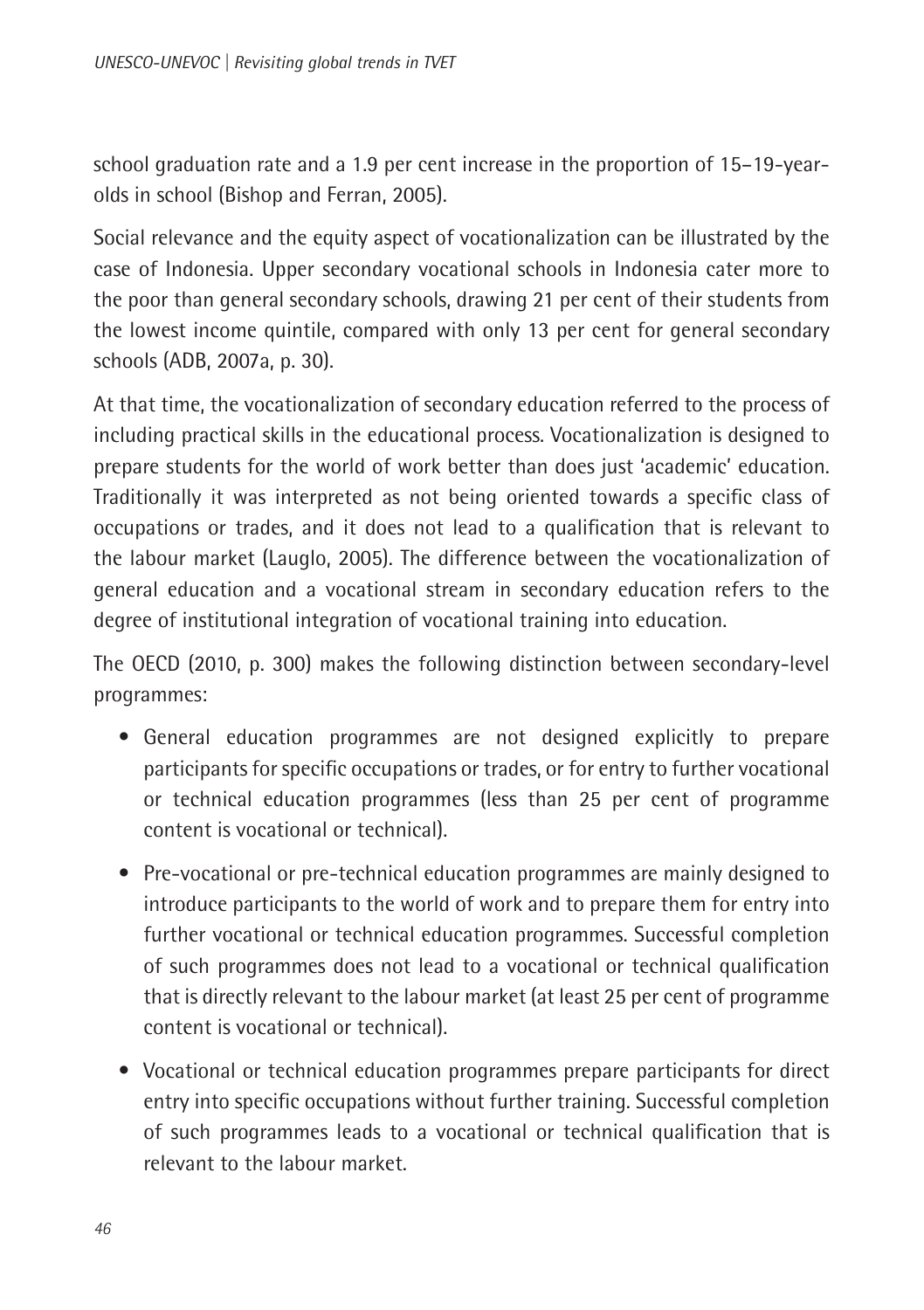Vocational and pre-vocational programmes are further divided into two categories (school-based, and combined school-based and work-based programmes) on the basis of the amount of training provided in school as opposed to the workplace. Programmes are classified as school-based if at least 75 per cent of the programme curriculum is presented in the school environment, a proportion which may include distance education. In combined school- and work-based programmes, less than 75 per cent of the curriculum is presented in the school environment or through distance education (OECD, 2010).

Statistics show a very close number of enrolments in general and vocational programmes at the upper secondary level in European Union (EU) and OECD countries (Table 1). Among countries for which data are available, in thirteen OECD countries and in the partner country Slovenia, the majority of upper secondary students pursue pre-vocational or vocational programmes. In most OECD countries with dual-system apprenticeship programmes (Austria, Germany, Luxembourg, the Netherlands and Switzerland) and in Australia, Belgium, the Czech Republic, Finland, Italy, Norway, the Slovak Republic, Sweden and the partner country Slovenia, 55 per cent or more of upper secondary students are enrolled in pre-vocational or vocational programmes. However, in Canada, Chile, Greece, Hungary, Iceland, Ireland, Japan, Korea, Mexico, Portugal, Turkey, the United Kingdom and the partner countries Brazil, Estonia and Israel, 60 per cent or more of upper secondary students are enrolled in general programmes even though pre-vocational and/or vocational programmes are offered (OECD, 2010).

Enrolment in the pre-vocational options remains the smallest among the three available options. On the basis of the 'old' interpretation of the vocationalization process, only academic and pre-vocational strands could be considered as constituting the vocationalization process. UNESCO Institute for Statistics (UIS) revealed that globally, the gross enrolment ratio in TVET programmes at the upper secondary school level increased between 1999 and 2009. However, enrolment in TVET as a percentage of total enrolment decreased in many countries, including Western Europe, as this statistic does not show distribution by programme orientation.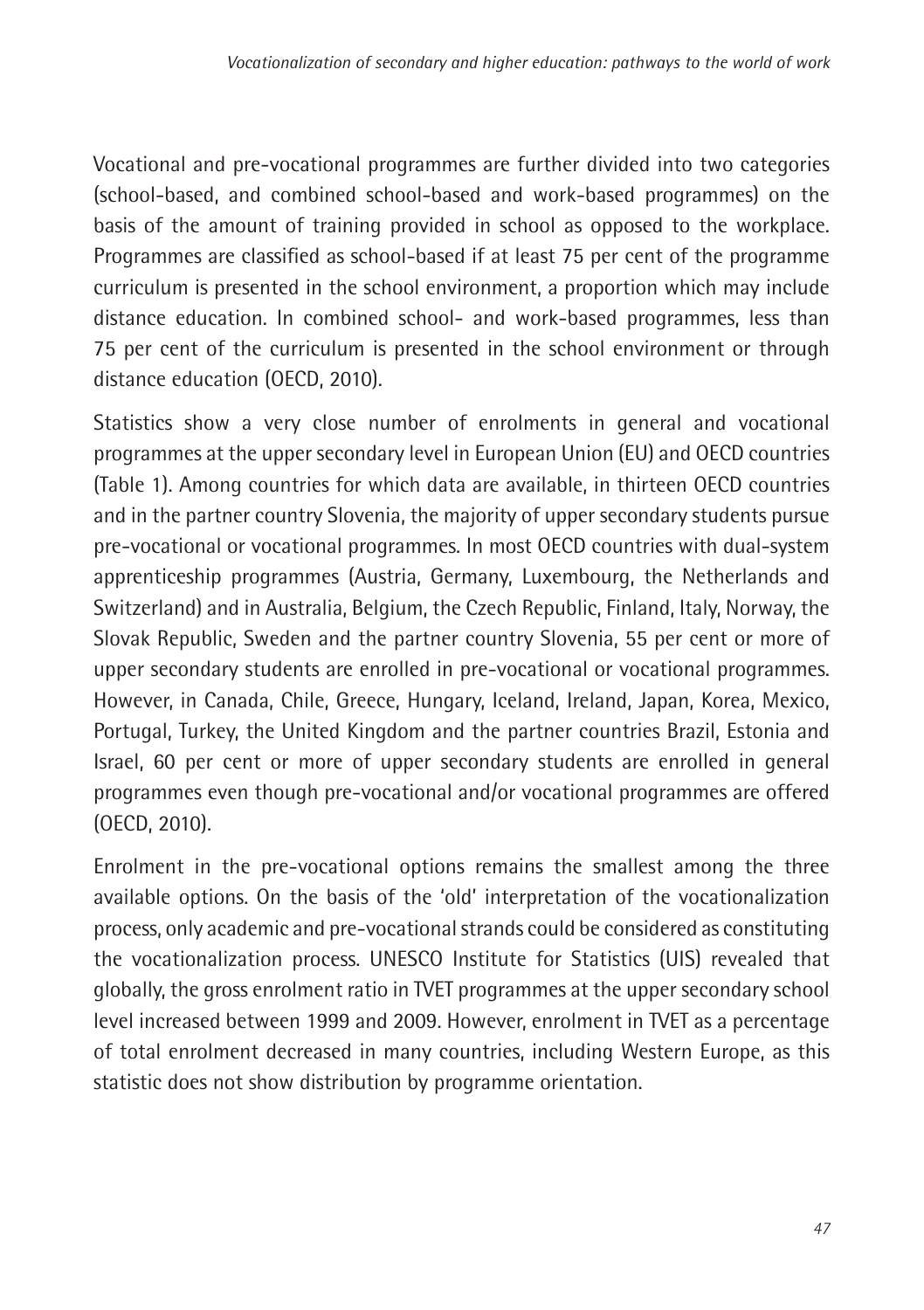#### *Table 1. Upper secondary enrolment patterns*

|                                   | . .                                                   |                 |                 | $\cdots$<br><b>Upper secondary education</b>          |                    |                   |                                      |
|-----------------------------------|-------------------------------------------------------|-----------------|-----------------|-------------------------------------------------------|--------------------|-------------------|--------------------------------------|
|                                   | Distribution of enrolment<br>by programme destination |                 |                 | Distribution of enrolment<br>by programme orientation |                    |                   |                                      |
|                                   | <b>ISCED 3A</b>                                       | <b>ISCHD 3B</b> | <b>ISCID IC</b> | General                                               | Pre-<br>vocational | <b>Vocational</b> | Combined<br>school and<br>work-based |
|                                   | (1)                                                   | (2)             | (3)             | (4)                                                   | (5)                | (6)               | $\sigma$                             |
| Australia                         | 38.9                                                  | ×               | 61.1            | 38.9                                                  | a                  | 61.1              | m                                    |
| coantries<br>Austria              | 45.0                                                  | 46.6            | 8.4             | 22.9                                                  | 6.3                | 70.8              | 35.0                                 |
| Belgium                           | 44.1                                                  | ä               | \$5.9           | 27.1                                                  | a                  | 72.9              | 3.2                                  |
| ĝ<br>Canada <sup>1</sup>          | 94.7                                                  | a               | 5.3             | 94.7                                                  | x(6)               | 5.3               | z                                    |
| Chile                             | 100.0                                                 | ٠               | $\blacksquare$  | 65.4                                                  | a                  | 34.6              | $\overline{a}$                       |
| <b>Czech Republic</b>             | 73.9                                                  | 0.5             | 25.6            | 25.8                                                  | n                  | 74.2              | 33.1                                 |
| <b>Denmark</b>                    | \$2.0                                                 | A               | 48.0            | 52.0                                                  | à.                 | 48.0              | 47.5                                 |
| Finland                           | 100.0                                                 | ä               | $\overline{a}$  | 12.1                                                  | ٠                  | 67.9              | 13.4                                 |
| France                            | 55.8                                                  | 11.9            | 32.3            | 55.8                                                  | a                  | 44.2              | 12.4                                 |
| Germany                           | 42.5                                                  | 57.2            | 0.3             | 42.5                                                  | ٠                  | 57.5              | 42.8                                 |
| Greece                            | 69.1                                                  | a               | 30.9            | 49.1                                                  | $\overline{a}$     | 10.9              | a                                    |
| Hungary                           | 76.3                                                  | ä               | 23.7            | 75.6                                                  | 10.5               | 13.9              | 13.9                                 |
| Iceland                           | 51.0                                                  | 0.6             | 48.4            | 65.9                                                  | 1.6                | 32.5              | 15.5                                 |
| Ireland                           | 70.6                                                  | а               | 29.4            | 66.1                                                  | 31.8               | 2.1               | 2.1                                  |
| <b>Italy</b>                      | \$1.5                                                 | 1.3             | 17.2            | 40.6                                                  | 32.7               | 26.7              | Ł                                    |
| Japan                             | 76.0                                                  | 0.9             | 23.1            | 76.0                                                  | 0.9                | 23.1              | a,                                   |
| Korea                             | 74.5                                                  | a               | 25.5            | 74.5                                                  | ä                  | 25.5              | a                                    |
| Luxembourg                        | 60.9                                                  | 15.1            | 23.9            | 37.9                                                  | a                  | 62.1              | 14.3                                 |
| Mexico                            | 90.6                                                  | a               | 9.4             | 90.6                                                  | ٠                  | 9.4               | ٠                                    |
| <b>Netherlands</b>                | 63.0                                                  | a               | 37.0            | 32.9                                                  | ä                  | 67.1              | 20.2                                 |
| New Zealand                       | m                                                     | m               | m               | m                                                     | m                  | ۰                 | ۰                                    |
| Norway                            | 44.8                                                  | $\blacksquare$  | \$5.2           | 44.8                                                  | a                  | 55.2              | 15.9                                 |
| <b>Poland</b>                     | \$7.1                                                 | a               | 12.9            | 53.8                                                  | ٠                  | 46.2              | 5.5                                  |
| Portugal                          | 100.0                                                 | x(1)            | x(1)            | 69.3                                                  | 显示                 | 22.2              | ۰                                    |
| <b>Slovak Republic</b>            | \$4.0                                                 | a               | 16.0            | 27.7                                                  | a                  | 72.3              | 28.6                                 |
| Spain                             | 56.2                                                  | n               | 43.8            | 56.2                                                  | n                  | 43.8              | 1.8                                  |
| Sweden                            | 93.5                                                  | n               | 65              | 43.2                                                  | 1.0                | 55.7              | $\overline{\phantom{a}}$             |
| Switzerland                       | 30.2                                                  | 66.4            | 3.3             | 35.2                                                  | n                  | 64.8              | n                                    |
| Turkey?                           | 100.0                                                 | к               | m               | 61.0                                                  | a                  | 39.0              | $\blacksquare$                       |
| <b>United Kingdom<sup>3</sup></b> | 82.9                                                  | x(1)            | 17.1            | 68.6                                                  | x(4)               | 31.4              | m                                    |
| <b>United States</b>              | 100.0                                                 | x(1)            | x(1)            | 100.0                                                 | x(4)               | x(4)              | x(4)                                 |
| <b>OECD</b> average               | 71.3                                                  | 7.4             | 24.5            | 54.9                                                  | 3.5                | 43.5              | 11.7                                 |
| EU19 average                      | 70.5                                                  | 7.8             | 22.8            | 47.3                                                  | 5.0                | 47.9              | 16.1                                 |
| Brazil<br>J                       | \$9.4                                                 | 10.6            | 富               | 89.4                                                  | a                  | 10.6              | a                                    |
| China                             | 53.3                                                  | x(1)            | 49.9            | 52.5                                                  | 50.7               | x(5)              |                                      |
| š<br>Estonia                      | 68.0                                                  | 31.3            | 0.7             | 68.0                                                  | ä                  | 32.0              | 0.4                                  |
| India <sup>1</sup><br>ı           | 98.2                                                  | a               | 1.8             | 98.2                                                  | ä                  | 1.8               | m                                    |
| Indonesia                         | 64.0                                                  | 38.0            | a               | 64.0                                                  | a                  | 遂.0               | m                                    |
| Israel                            | 96.2                                                  | a               | 3.8             | 65.5                                                  |                    | 34.5              | 3.8                                  |
| <b>Russian Federation</b>         | 53.0                                                  | 16.2            | 30.8            | 53.0                                                  | 16.2               | 30.8              | ۰                                    |
| Slovenia                          | 35.5                                                  | 45.9            | 18.6            | 35.5                                                  | ×                  | 64.5              | ÷                                    |

## Upper secondary enrolment patterns (2008)<br>Enrolment in upper secondary programme in public and private institutions, by programme destination and programme orientation

1. Year of reference 2007.

2. Excludes ISCED 3C.

3. Includes post secondary non tertiary education.<br>Source: OECD, China, India, Indonesia: UNESCO Institute for Statistics (World Education Indicators Programme). See Annex 3 for notes Source Ortests. Canna, instant, insomessie. Giverselve assumer for Statistics (works est.<br>(www.eed.org/edu/eag2010).<br>Flase refer to the Reader's Guide for information concerning the symbols replacing missing data.<br>Statisti

*Source: OECD, 2010, p.305*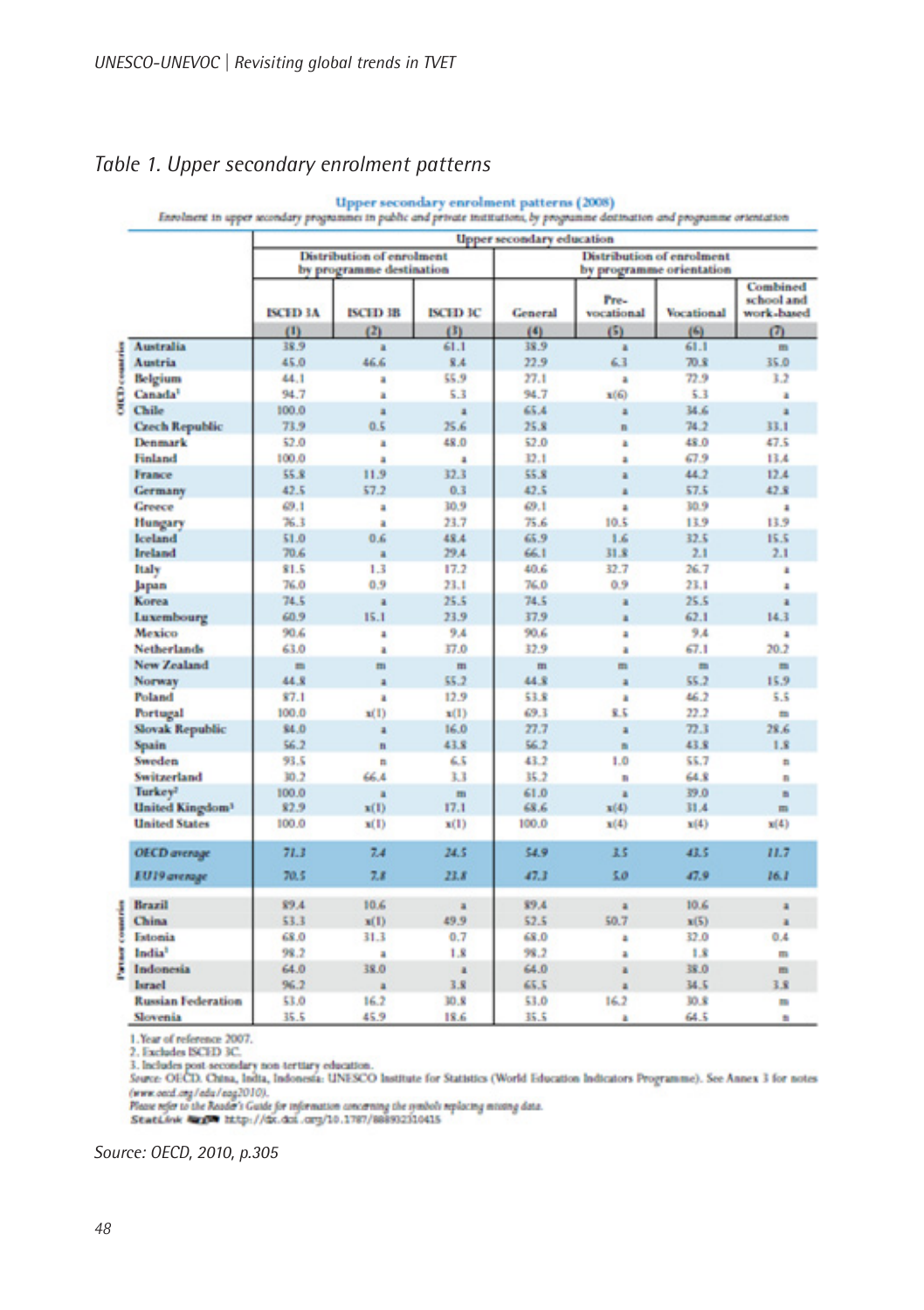## <span id="page-9-0"></span>**3.2 'New' vocationalization**

The human capital/HRD debate generates a more functional (not pure educational) approach to skills development that impacts on general, pre-vocational and vocational education, and changes the nature of secondary TVET. The demand to enhance productivity and the employability of individuals through the development of workrelated competences brings the vocational strand at the secondary school level under the umbrella of 'vocationalization', together with general and pre-vocational options. The main reason for this is that in some contexts TVET development at the level of secondary education can have a maximum effect in increasing the employability of graduates. Functional aspects of this training relevant to labour market needs (such as technological knowledge, flexibility and better productivity) become increasingly more important than do educational achievements. However, many countries are still driven by social demand, focusing on educational objectives alone for instance in Egypt 55 per cent of all secondary students participate in school-based vocational education and training (VET) (Arab Republic of Egypt MOE, 2008) which is of little relevance to the labour market (Wallenborn, 2010). Therefore, a call by the Asian Development Bank (ADB, 2008, p. 126) for a 'mental shift' from traditional VET approaches to context-related world-of-work competences could be interpreted as a request to broaden the notion of vocationalization by including secondary VET under its umbrella.

So the change is from education-driven to a functional model of skills development within secondary schooling. Governments commonly establish high targets for the proportion of secondary students they want to enrol in vocational programmes, as they see a strong correlation between the proportion of students enrolled in TVET subjects and per capita income. Figure 1 shows 2002 enrolment in upper-secondary TVET for selected countries, and targets for secondary vocational programme enrolment for Indonesia and the People's Republic of (PR) China, which were 70 per cent and 60 per cent respectively (Copenhagen Development Consult A/S, 2005, p. 7).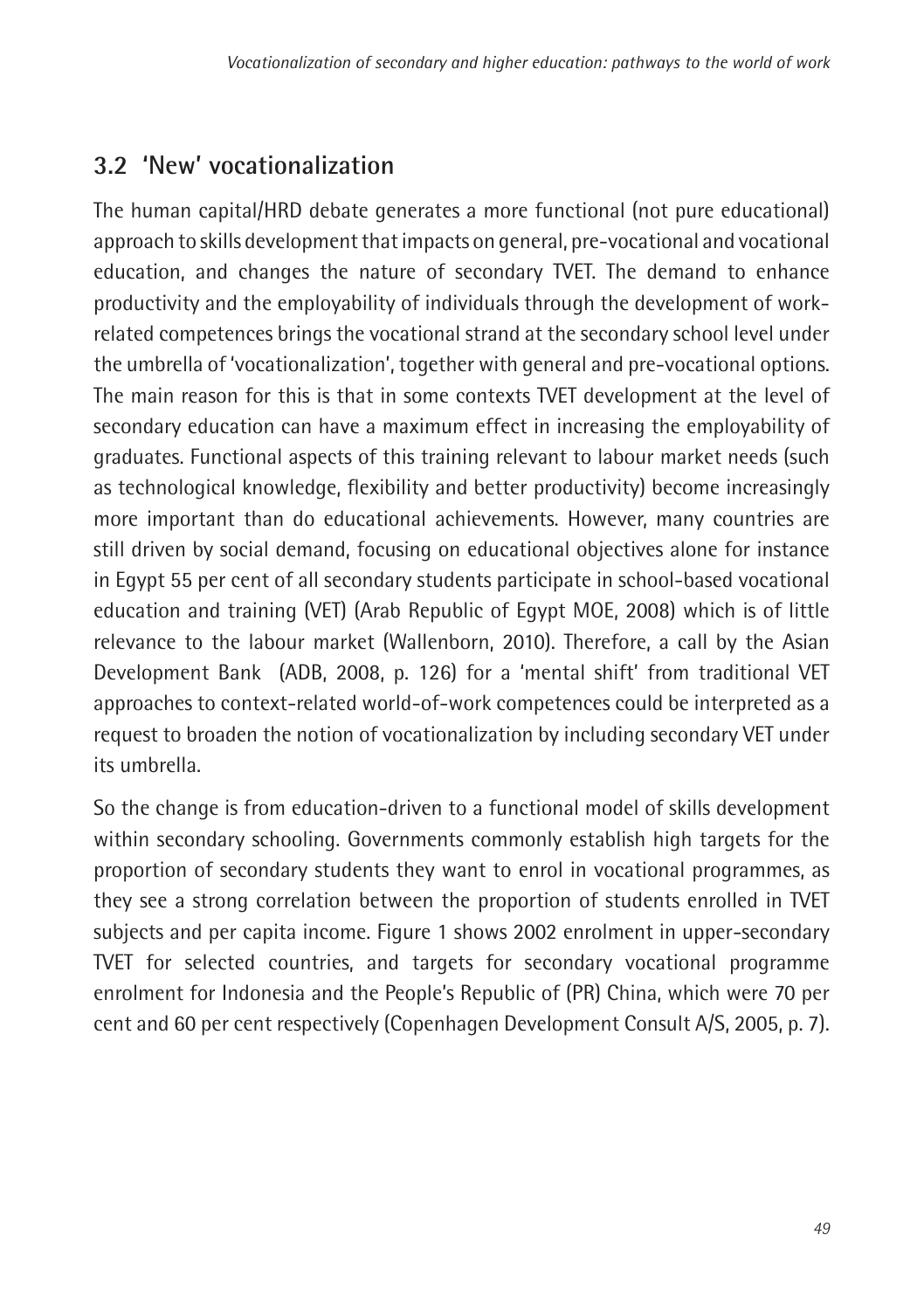

*Figure 1. Percentage of Upper Secondary Students Enrolled in TVET Programmes in Selected Countries, 2002*

*Source ADB, 2009 (Calculated from enrolment data in International Centre for Technical and Vocational Education and Training (UNEVOC, 2006).*

India targeted 25 per cent (World Bank, 2006b, p. ii) and Bangladesh 20 per cent (World Bank, 2007, p. 12) of all secondary students to be enrolled in the vocational/ technical secondary stream. Pakistan planned to add technical/vocational streams in secondary education, and aimed for half of all secondary students to enter those streams (World Bank, 2006a). Considering the very low enrolments in 2002, these targets could provide implementation challenges for these governments.

In terms of TVET levels, UIS data (Table 2) reveals that lower secondary (ISCED 2) is the least frequent option: 125 countries do not report enrolment in such programmes, while 49 countries do. Some countries regard this level as being too early a stage to offer TVET; other countries, however, offer vocational programmes within compulsory education ages, to provide some skills for children who may not continue further studies. In developed countries, pre-vocational programmes may be widespread at this level, but since they are included within general programmes, they are not included in the international statistics.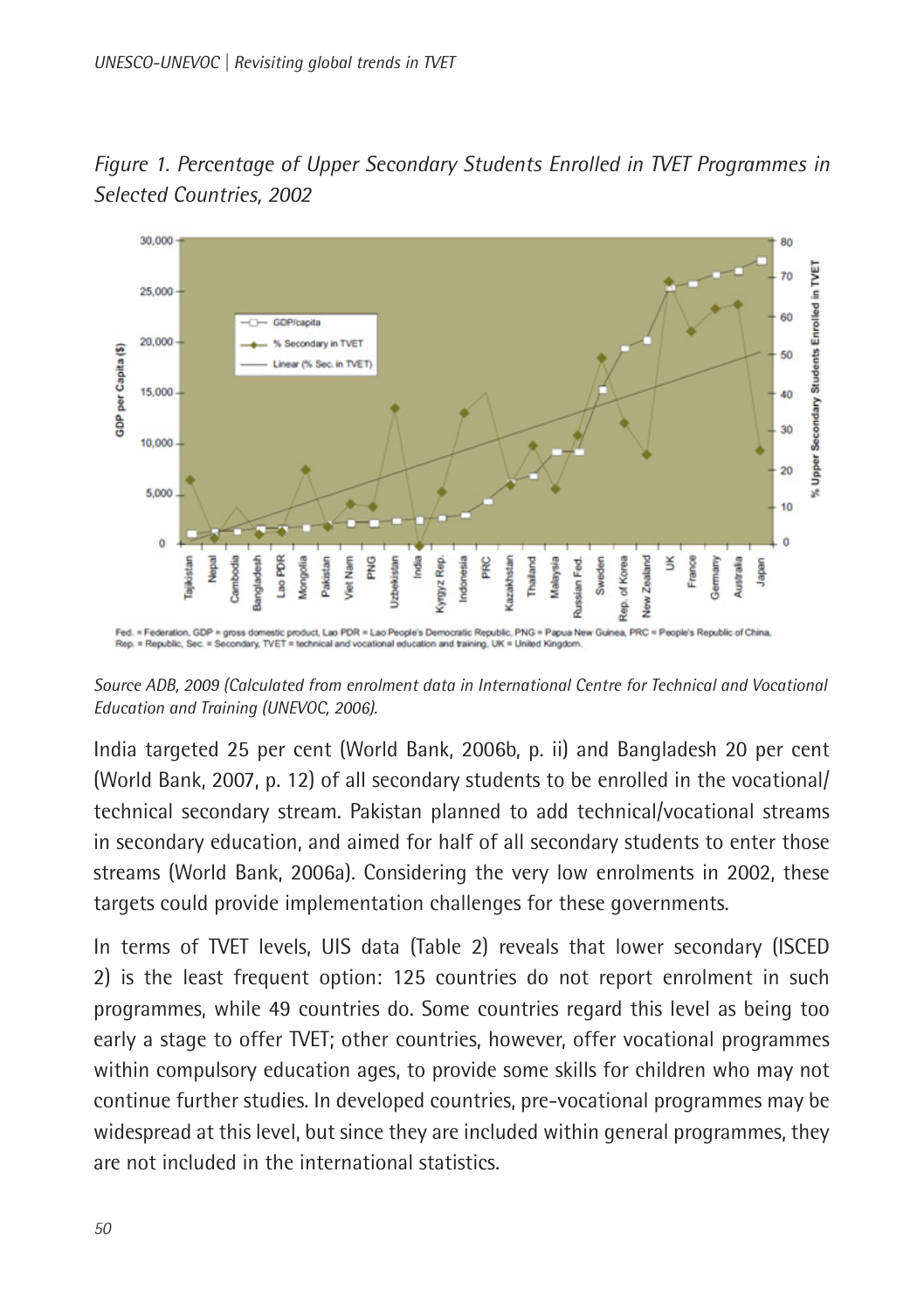More countries provide TVET at the upper secondary level (ISCED 3). In 2005, 136 countries reported enrolments in vocational programmes at this level, as it is regarded as a suitable point for curriculum diversification. This is aimed to meet the needs of a larger and more differentiated group of participants who require a wider range of educational provision. Enrolment in vocational programmes in post-secondary nontertiary education (ISCED 4) was reported upon in eighty countries.

|                                       |     | No    | Yes   | Data not<br>available | Total  |
|---------------------------------------|-----|-------|-------|-----------------------|--------|
| Vocational enrolment at lower         | Ν   | 125   | 49    | 33                    | 207    |
| secondary (ISCED 2)                   | 0/6 | 60.4% | 23.7% | 15.9%                 | 100.0% |
| Vocational enrolment at upper         | Ν   | 29    | 136   | 42                    | 207    |
| secondary (ISCED 3)                   | 0/6 | 14.0% | 65.7% | 20.3%                 | 100,0% |
| Vocational enrolment at post-         | Ν   | 79    | 80    | 48                    | 207    |
| secondary non-tertiary (ISCED 4)      | 0/6 | 38.2% | 38.6% | 23.2%                 | 100,0% |
|                                       | Ν   | 43    | 104   | 60                    | 207    |
| <b>Enrolment at tertiary ISCED 5B</b> | 0/6 | 20.8% | 50.2% | 29.0%                 | 100.0% |

*Table 2. TVET provision by level and ISCED 5B programmes (number and percentage of countries)*

*Source: UNESCO Institute for Statistics database, 2005.*

Another move is from specific job-skills training (reflecting a 'career for life' reality, with immediate and long-term relevance to occupational requirements) to flexible training (reflecting a 'no lifetime job security' reality, and a requirement for a rapidly redeployable labour force). The slow change of available technologies in the 1960s and 1970s favoured specialized skills development and more or less guaranteed a career for life. The more rapid pace of technological change in recent years, particularly in developed countries, has contributed to the increasing importance of general education that helps workers to perform within the high-productivity sectors. Therefore, vocationalization of general education became more and more important for these economies, and the role of general human capital is increasing. The distinction between general and specific training and knowledge closely relates to technologies, and could be described in terms of general human capital (GHC) and specific human capital (SHC). The distinction is made on the basis of whether the individuals can operate only one specific technology (SHC) or whether their GHC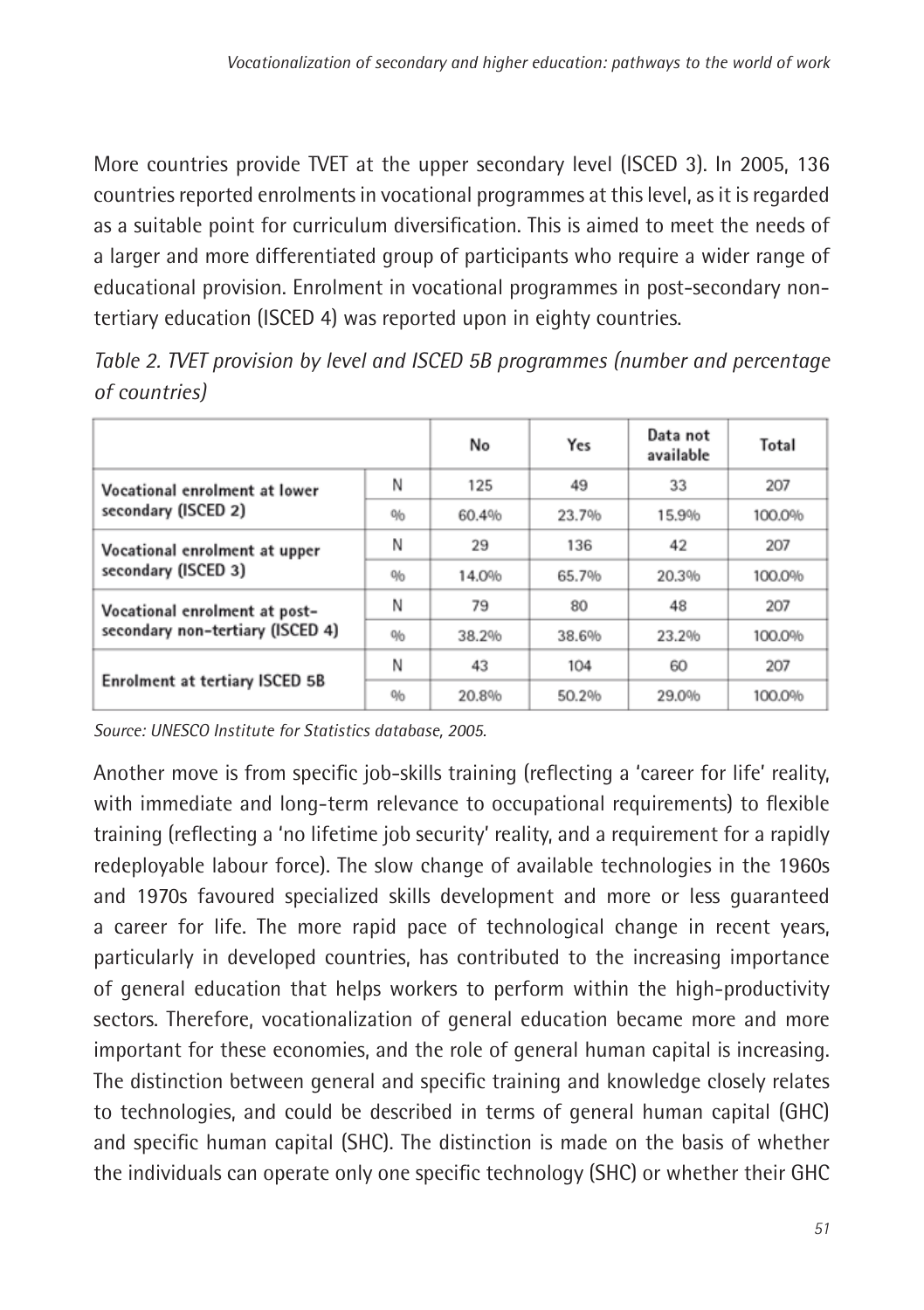helps them to operate any technology (Kim and Terada-Hagiwara, 2010). Depending on the stage of development, countries should balance the development of GHC and SHC properly to ensure the adaptation and diffusion of new technologies.

In Latin America where the model of academic secondary education has been traditionally strong, a movement can be observed from exclusive emphasis on development of general competencies through academic secondary education, towards inclusion of general job skills and even specific competencies training (for instance, in Colombia and Mexico) (Jacinto, 2010). In Brazil, the government has introduced a programme, 'Brasil Profesionalizante', which aims to develop a new model of secondary education to include general, scientific, cultural education and vocational training with the allocation of \$120 million in 2008 (Jacinto, 2010).

Advanced countries are making upper secondary vocational education more general so that vocational students receive more academic content to broaden their occupational focus, while general students are given more opportunity to apply academic principles to practical problems. Previous analysis by UIS- UNEVOC (2006) demonstrates a trend towards the creation of broad vocational tracks due to changing technologies and work organization that require workers with multiple skills and flexibility to adapt to a changing labour market. In response to this, many countries readjust some of their Level 3 vocational programmes to contain a larger element of general education and more generic forms of vocational preparation.

Broader forms of initial vocational training, to lay the foundation for further learning, have been introduced. In such programmes as the baccalauréat professionnel in France, and the MBO (secondary vocational education) programmes in the Netherlands, which were created during the 1980s, general education content was enhanced (up to one-half of the course is based on general education).

To support the broadness of vocational education, the General National Vocational Qualification (GNVQ) programmes, set up in England in the 1990s, were divided into only twelve broad fields. Engineering, health and social care, and leisure and tourism were among the main areas of study. Currently OCR Nationals (established, instead of GNVQs, in nine broad areas: art and design; business; health and social care; information and communications technology (ICT); leisure, travel and tourism;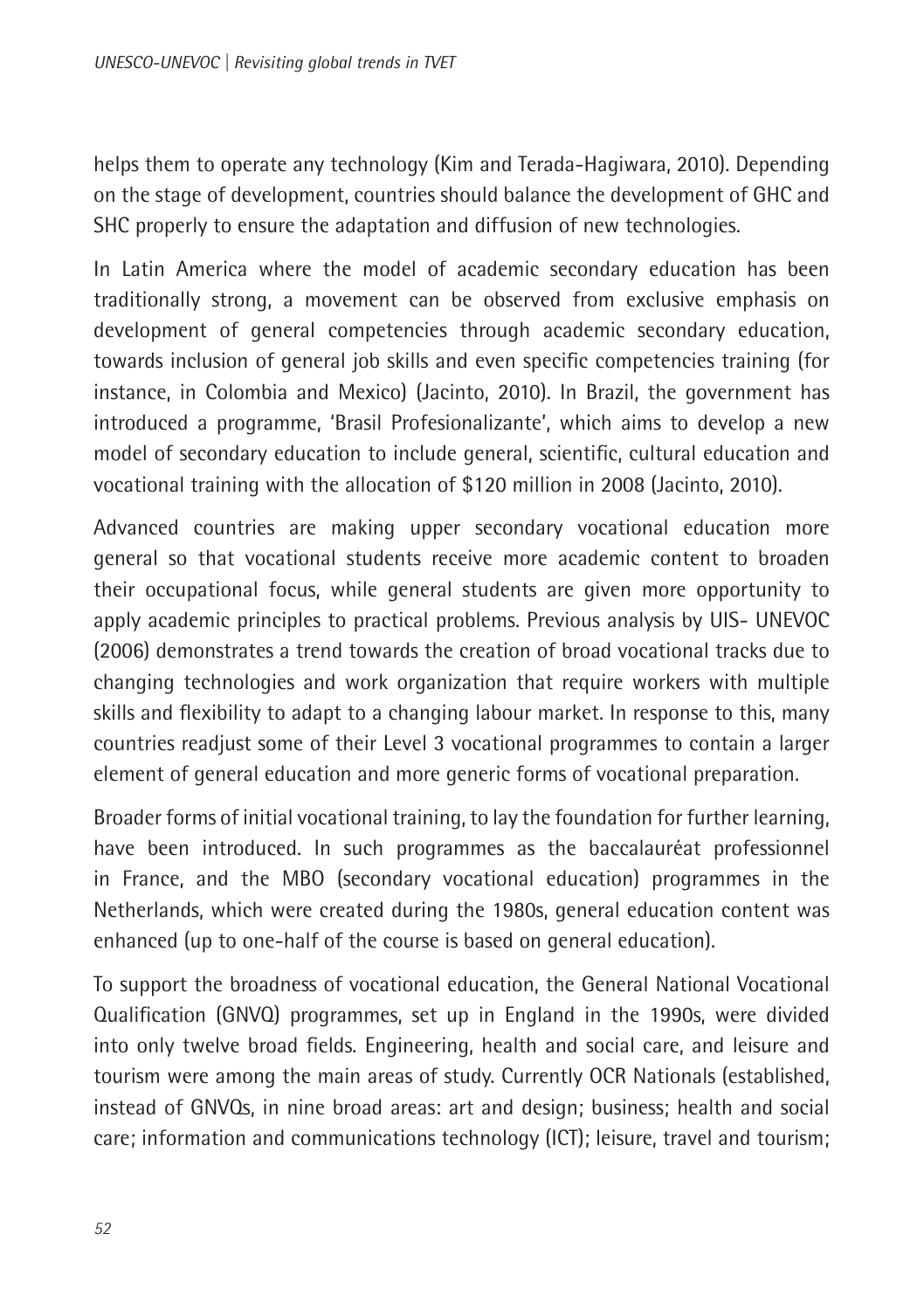media; public service; science and sport) have enabled students from across the ability range to obtain qualifications. They help learners to acquire relevant, workbased skills and knowledge, to prepare them for employment, or to go on to further education. Alternatively, Applied GCSEs are ideal qualifications for learners who want to gain valuable insights into a range of broad vocational areas, and enable learners to progress to further education, training or employment (http://www.ocrnationals. com/index.asp). German and Austrian apprenticeships have also enhanced general content within occupational training (UIS-UNEVOC, 2006). Thus, a shift towards broader initial vocational training programmes can be observed in Europe.

Tech-Prep programmes in the United States of America (USA) are another example of how this 'blending' approach is used to help students make connections between school and the world of work. In Year 9, programmes in broad occupational fields (such as the health professions, automotive technology and computer systems networking) are offered within the sequence of general technology studies. The programme continues for at least two years after the end of secondary school, through a tertiary education or an apprenticeship programme, with students getting an associate degree or certificate by the end of the programme. This progression from general to specific technologies provides students with more flexible and informed choices of career pathways. By helping students to complete high school, and encouraging them to enrol in two-year colleges, these Tech-Prep programmes increase the educational attainment of students and improve their readiness for employment (Cellini, 2006).

In the Republic of Korea, about 40 per cent of secondary students are currently enrolled in TVET. In some schools, academic and vocational students share almost 75 per cent of the curriculum. By doing this the government is opening up new pathways for TVET students to higher education (UNESCO, 2005).

This increasing convergence between academic and vocational education at the upper-secondary level works well for countries located at the innovation-driven stage of economic development.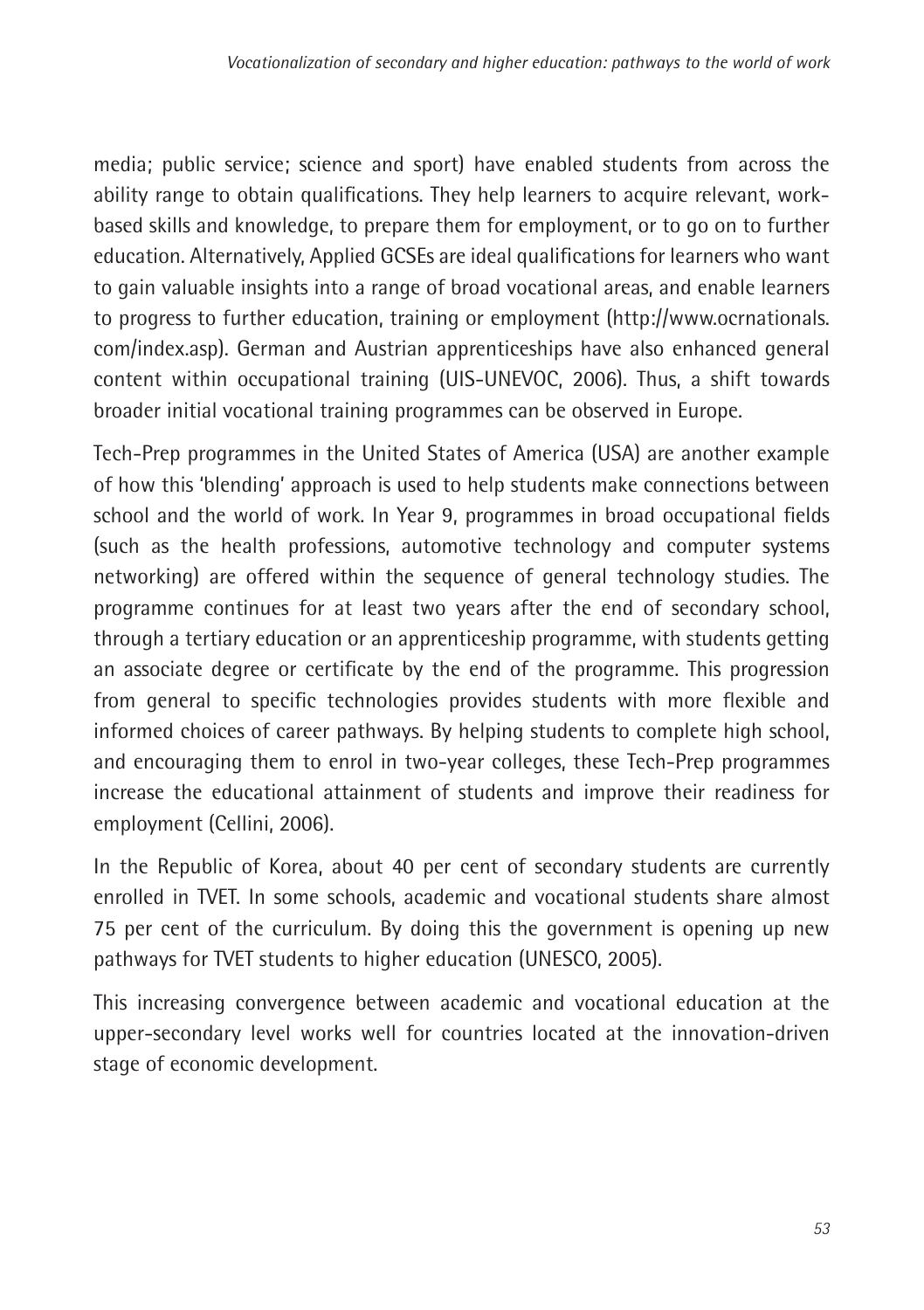#### <span id="page-14-0"></span>**3.3 Costs**

A large body of empirical literature has developed over the past 25 years which argues strongly, on cost–benefit grounds, against vocational schooling at the secondary level.

TVET is generally more expensive than general education because of factors such as smaller classes and the cost of equipment and supplies. In the People's Republic of China, for example, specialized secondary schools and vocational schools cost \$660 and \$350 per student respectively, compared with \$240 per student in regular secondary schools (Copenhagen Development Consult A/S, 2005, p. 41). In Indonesia, vocational secondary schools cost 25 per cent more per student than general secondary schools (ADB, 2009b). The unit costs of vocational education in India are about 60 per cent higher than those of general secondary education (Government of India, 2010).

Despite these higher costs, in some countries TVET graduates do not receive higher wages than general education graduates. The results of a World Bank tracer study in Bangladesh indicated that overall only 10 per cent of TVET graduates were employed, while in the case of female graduates the proportion was just 5 per cent. About 45 per cent of graduates were unemployed and 45 per cent were pursuing further education (World Bank, 2007, p. 29). In addition, those with vocational qualifications who were employed received lower wages than did graduates of the general education system (World Bank, 2007, p. 33), suggesting low returns on investment in TVET that is supply-driven. Bangladesh is at the factor-driven stage of economic development.

However, evidence from Tajikistan (Table 3), which is at the same stage of economic development as Bangladesh, demonstrates that in 2009 more secondary TVET graduates were employed at the level of 'mid-level specialists' than were graduates from general secondary education (45.8 per cent and 17.3 per cent respectively). A majority of general education graduates were employed as unskilled workers. Therefore a wage difference associated with vocational or general secondary education can be observed. It is important to note that traditionally a sizeable proportion of the TVET curriculum comprises general studies.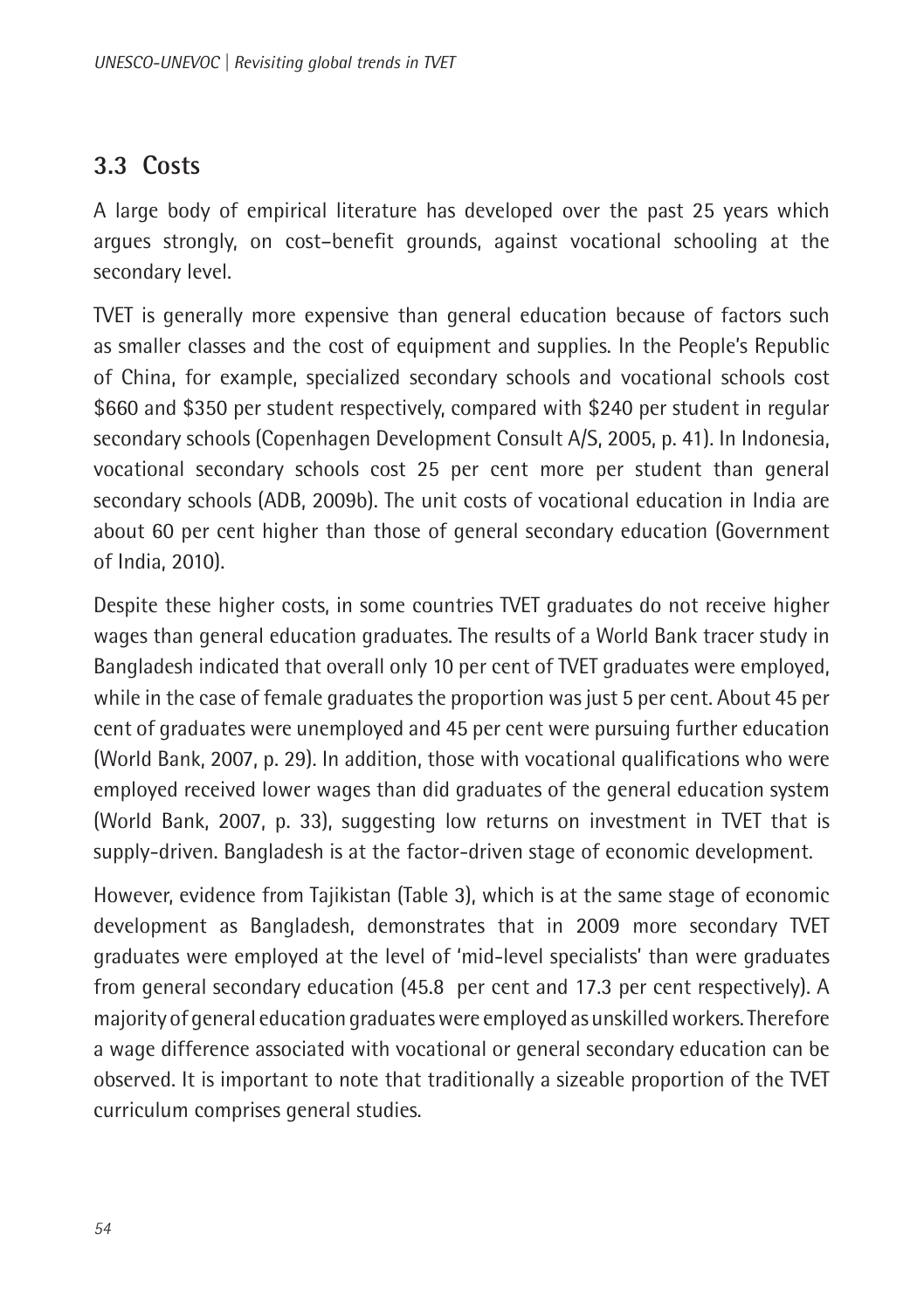|                                                                       | In percentage to population |                                                                                |                                                  |                                             |                                           |                                              |                                 |                                                    |       |
|-----------------------------------------------------------------------|-----------------------------|--------------------------------------------------------------------------------|--------------------------------------------------|---------------------------------------------|-------------------------------------------|----------------------------------------------|---------------------------------|----------------------------------------------------|-------|
| Total                                                                 | 14.9                        | 0.7                                                                            | 6.3                                              | 7.9                                         | 51.8                                      | 14.7                                         | 2,9                             | 0.7                                                | 100.0 |
|                                                                       | High<br>educati<br>on       | <b>Incomple</b><br>te high<br>educatio<br>$\overline{\overline{\overline{a}}}$ | Seconda<br>ry<br>vocation<br>аl<br>educatio<br>n | Primary<br>vocation<br>αî<br>educatio<br>72 | Senior<br>secondal<br>rv<br>educati<br>OR | Basic<br>educatio general<br>$\overline{12}$ | Elemen<br>tary<br>educati<br>ΟĦ | Zero<br>elementa<br>rv<br>geveral<br>educatio<br>Ħ | Total |
| Managers of all                                                       |                             |                                                                                |                                                  |                                             |                                           |                                              |                                 |                                                    |       |
| levels                                                                | 73,4                        | 0.5                                                                            | 9.2                                              | 4,6                                         | 11.2                                      | 1.2                                          |                                 | $\sim$                                             | 100.0 |
| High level                                                            |                             |                                                                                |                                                  |                                             |                                           |                                              |                                 |                                                    |       |
| specialists                                                           | 863                         | 0.4                                                                            | 8.8                                              | 0.6                                         | 3.5                                       | 0.5                                          | $\sim$                          | ÷                                                  | 100.0 |
| Mid-level                                                             |                             |                                                                                |                                                  |                                             |                                           |                                              |                                 |                                                    |       |
| specialists                                                           | 27,1                        | 2.6                                                                            | 45.8                                             | 6.3                                         | 173                                       | 0.8                                          | $\sim$                          | $\sim$                                             | 100.0 |
| Employees,<br>involved in<br>preparation of<br>information            | 33.7                        |                                                                                | 195                                              | 5.7                                         | 38.5                                      |                                              | 2.6                             |                                                    | 100.0 |
| Service providers,<br>employees of<br>housing and<br>public utilities | 15.9                        | 1.3                                                                            | 8,2                                              | 8.3                                         | 56.5                                      | 7.8                                          | 1.7                             | 0.3                                                | 100.0 |
| Qualified workers<br>of agricultural<br>sector                        | 53                          | ×                                                                              | 4,2                                              | 6.4                                         | 47.5                                      | 30.1                                         | 4,5                             | 2,1                                                | 100.0 |
| Qualified workers<br>at the industrial<br>enterprises                 | 5,8                         | 0.5                                                                            | 6,0                                              | 18.8                                        | 58.2                                      | 10,0                                         | 0.5                             | 0.2                                                | 100.0 |
| Operators.<br>mechanics                                               | 8.5                         | 0.4                                                                            | 3.6                                              | 38.7                                        | 39.8                                      | 6.9                                          | 1.2                             | 0.8                                                | 100.0 |
| <b>Unskilled workers</b>                                              | 3,5                         | 0.6                                                                            | 2,5                                              | 5,2                                         | 63.0                                      | 20,7                                         | 4,2                             | 1.0                                                | 100,0 |

#### *Table 3. The level of education by occupation*

*Source: Labor market situation in the Republic of Tajikistan (According to findings of the Labour Force Survey June- July 2009), The World Bank.*

Some evidence indicates that returns on investment in vocational education may differ according to the stage of development of a country. An ADB Report (2009b) argues that in low-income countries primary education is the best investment, while the expansion of secondary education would yield the highest social returns for middle-income countries, and in high-income countries the returns may be greatest in tertiary education.

Regionalization is an additional factor to be considered. Another ADB report (2009a) suggests that considering costs and the difficulty of implementation, vocationalization may be considered advantageous only in several cases in the Asia-Pacific region: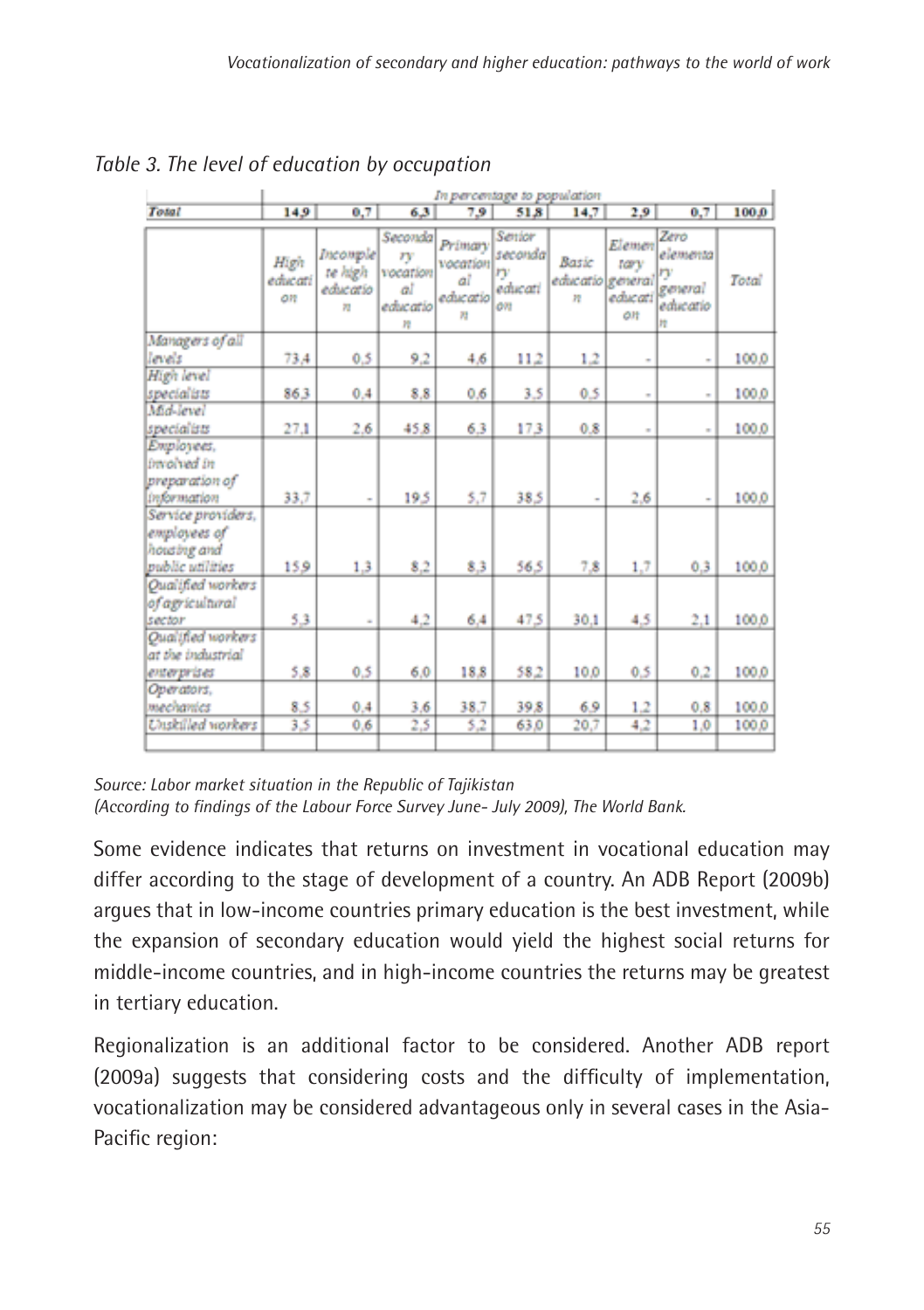- Training in the use of computers (which is applicable across a variety of occupations and across subjects within general education);
- Low-cost programmes that are not gender specific such as agriculture, accounting and business studies (they are useful for broad occupational segments);
- Entrepreneurship training to enable school graduates to plan, start and run a business to boost self-employment.

It is important to add that the nature of secondary TVET (for example, its proportion of general studies) is equally important for increasing returns on the vocationalization of secondary education. As was suggested in the Introduction to this paper, the development of human capital/HRD contributes significantly to economic growth at each stage of economic development, and TVET is an important factor in this process, particularly considering its changing nature at the level of secondary education within 'new' vocationalization.

A well-cited study by Psacharopolos and Loxley (1985) evaluated the economic soundness of curricular diversification. They concluded that:

Based on comparisons of costs and achievement gains in academic and vocational knowledge between INEM [schools with some pre-vocational courses] and control schools [in Colombia], INEM industrial, social service, and agricultural streams are substantially less expensive than their control counterparts. Combined with the fact that these programs substantially boost achievement scores, they are unquestionably successful. Although the INEM academic and commercial programmes cost more than their control counterparts, they also substantially boost achievement.

(Psacharopolos and Loxley, 1985, p. 93)

Similar results were found for Tanzania, where it was found that although diversified schools cost more, there was a substantial increase in both academic and vocational knowledge over that of the academic control group (Psacharopolos and Loxley, 1985, p.179). Therefore, the investment in diversified schooling did boost learning in both vocational subjects, explicitly targeted, and general academic subjects.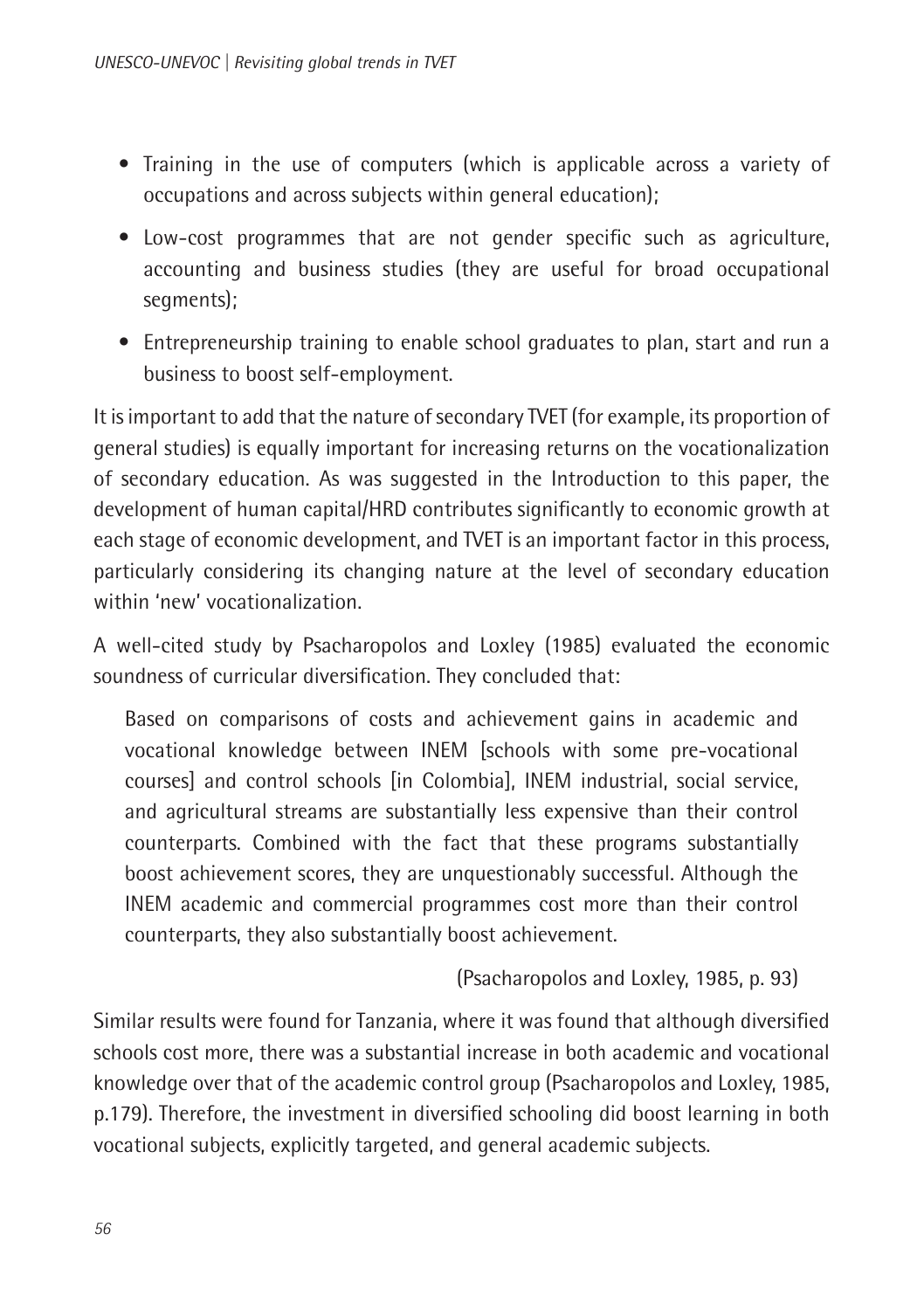<span id="page-17-0"></span>Considering the diversity of vocationalization pathways at the secondary education level, and the variety of contexts, there is a danger of overgeneralization. However, it is clear that investments in vocational and technical skills at the level of secondary school can be an important factor in economic development and growth. To increase returns on investment, demand-driven approaches to vocationalization need to be developed relevant to the stage of economic development, the type of the economy and regional specificities.

## **3.4 Implementation initiatives**

Traditionally, countries around the globe have placed varying emphases on general and vocational education within secondary schooling. These were dependent on various historical, social, technological, economic and political considerations. Vocationalization of secondary education is taking a new form now, and aims at increasing students' employability through developing their personal characteristics, general competencies and specific vocational skills. The emphasis on the particular components depends mainly on the level of economic development, which predetermines the required skills.

Vocationalization occurs at both lower and upper secondary levels, through both embedded and distinct deliveries. At the upper-secondary level most countries have both technical/vocational schools and diversified secondary schools with general academic and vocational courses. Sections 3.5, 3.6 and 3.7 illustrate current practices and policy plans across a number of countries.

## **3.5 Vocationalization of the lower-secondary curriculum**

#### **Malaysia**

Vocationalization at this level is not widespread. Only 49 out of 207 countries (23.7 per cent) reported students' enrolment at this level (Figure 6). Many programmes that are included in the UIS statistics are distinguished in nature, and aim to deal with drop-outs by providing an alternative option for low academic achievers at the lower secondary level.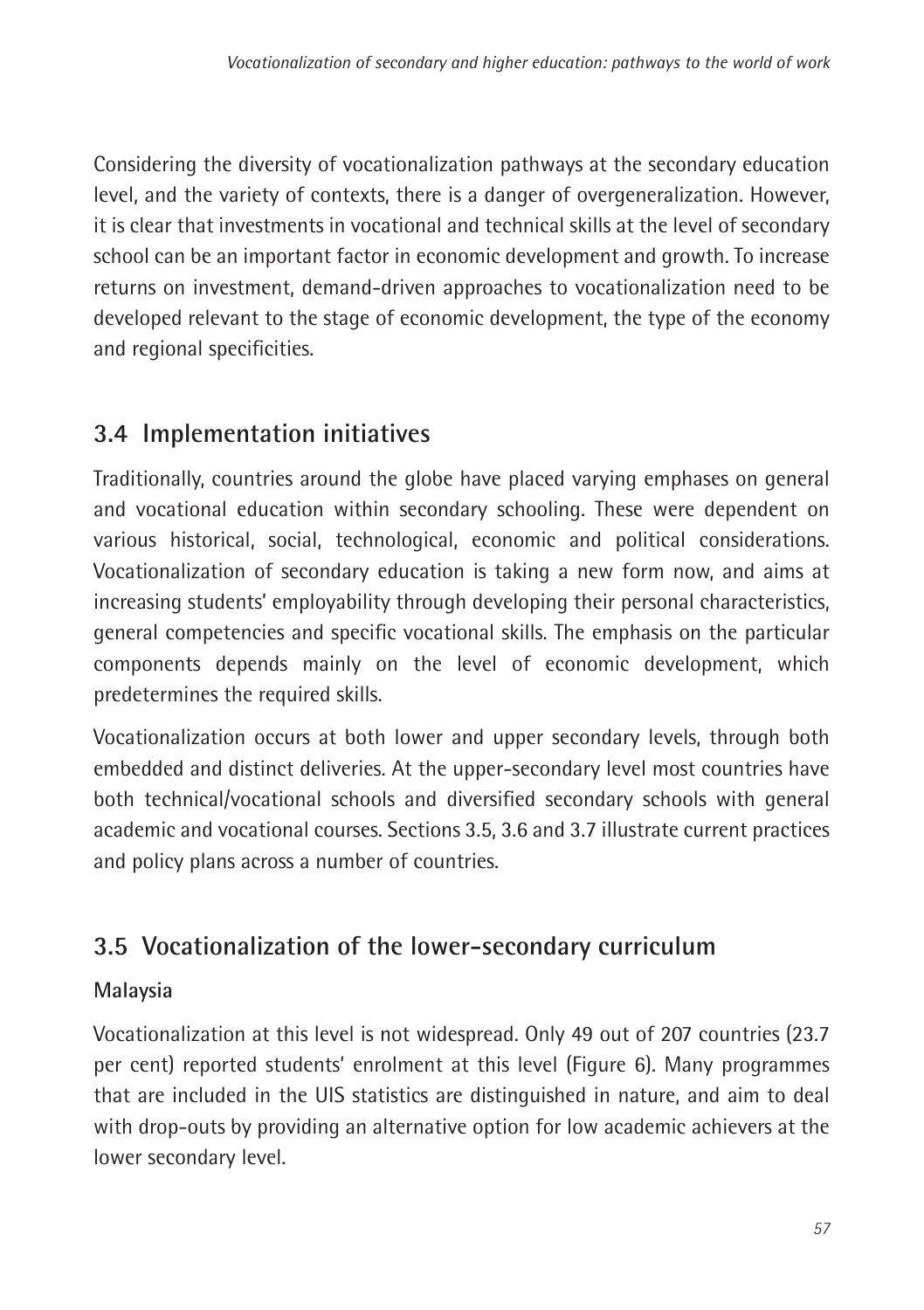In Malaysia the government is currently reviewing a curriculum to introduce vocational subjects at the lower-secondary level. This programme will target 13–15-year-old students, and is designed to prepare them to enter upper-secondary technical schools, which train students towards the Malaysian skills certificate. This preparatory programme consists of three blocks (taster electives, general/instructional subjects and a character-building programme) (Kasih, 2010).

#### **Scotland, Germany and Poland**

A quite different rationale can be found among developed countries vocationalizing lower secondary education. Berger and colleagues (2011) examined pre-vocational models in three European countries aimed at achieving a better understanding of the world of work and providing students with experiences and learning in 'near-work' environments. A pre-vocational curriculum was identified as a range of competences covering the broad economic and business environment, firm-specific knowledge and a range of core competencies and general skills. The curriculum was either offered as a separate subject area in schools (Scotland) or integrated into existing subject areas (social sciences and geography–economics–politics in Germany, and civic education in Poland).

The study identified a match between different types of economies (the liberal market economy of Scotland, the coordinated market economy of Germany, and the mixed market economy of Poland) and the structure of the syllabus and the competitive core competences identified for each of the countries. In the case of Scotland, the emphasis of the pre-vocational curriculum was on general and transferable personal skills following a core competencies model. Such self and social competencies as internal locus of control, risk-taking, communication ability and team ability were most important. In Germany, the wider economic and market environment and social and collective competencies prevailed over competencies in business. These competencies were knowledge-based in the field of trade and globalization, teamwork abilities and communication competencies (the role of enterprises in the debate on economic restructuring and globalization, and the development of new technologies). In Poland, priority was given to the wider market economy, including aspects of the labour market and industrial relations. The most dominant competencies were labour market, communication ability, monetary system, government policies, income, and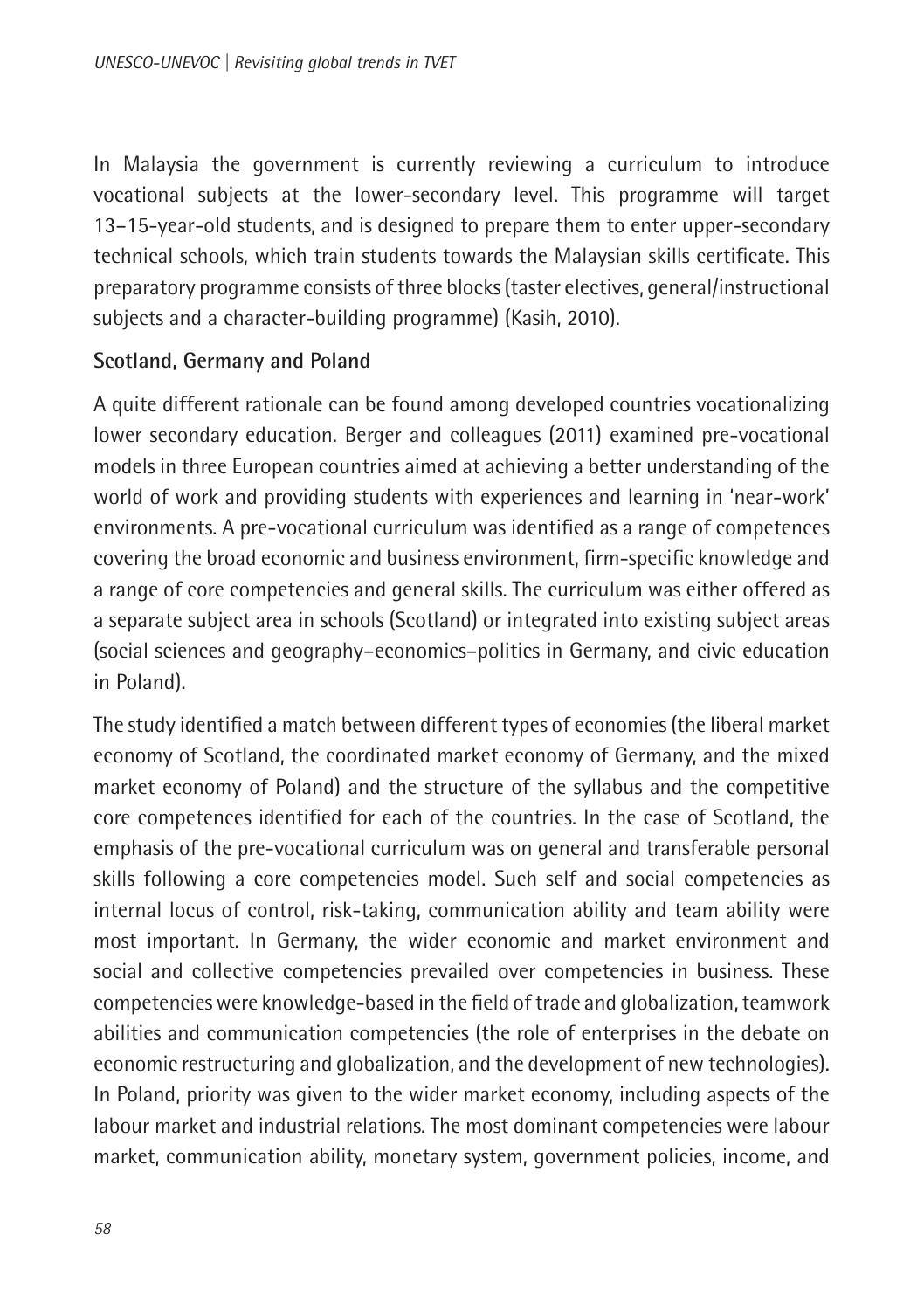<span id="page-19-0"></span>economic indicators. Self-competencies and competencies related to the level of individual firms gained very little attention in Poland.

In each country there was a very weak link between the prescribed curriculum and what was taught in the schools. The study concluded:

In the case of Scotland and Germany, this was because teachers had decided to prioritise certain aspects of the curriculum and exclude others. In the case of Poland, the teachers were not trained adequately enough to teach the subject area and/or had insufficient resources to do so within an already overcrowded curriculum. What transpired, in effect, was a teacher driven curriculum that, by and large, emphasized the wider educational components of the subject area and the civic and social aspects of the curriculum. In Poland, pre-vocational education was primarily associated with Civic Education. While in Germany, the teachers were much more concerned with the wider social dimensions of citizenship rather than the broader economic and market structures highlighted within the core curriculum. Finally, in Scotland the teachers tended to teach the subject as a part of a broader occupational framework that tended to emphasise the educational aspects of the curriculum.

(Berger et al., 2011)

There was a gap between the prescribed and enacted curriculum in all three countries. This study supported the notion of the importance of the cultural and economic contexts that influence the nature of pre-vocational education.

### **3.6 Vocationalization of the general secondary curriculum across all levels**

#### **Russia**

According to Pavlova (2005), a new spin for the vocationalization of secondary schooling in Russia was introduced within the framework of general educational reform, guided by the Strategy of Modernization, Ministry of Education (MOE) of the Russian Federation, National Fund for Personal Training, in 2001. This restructured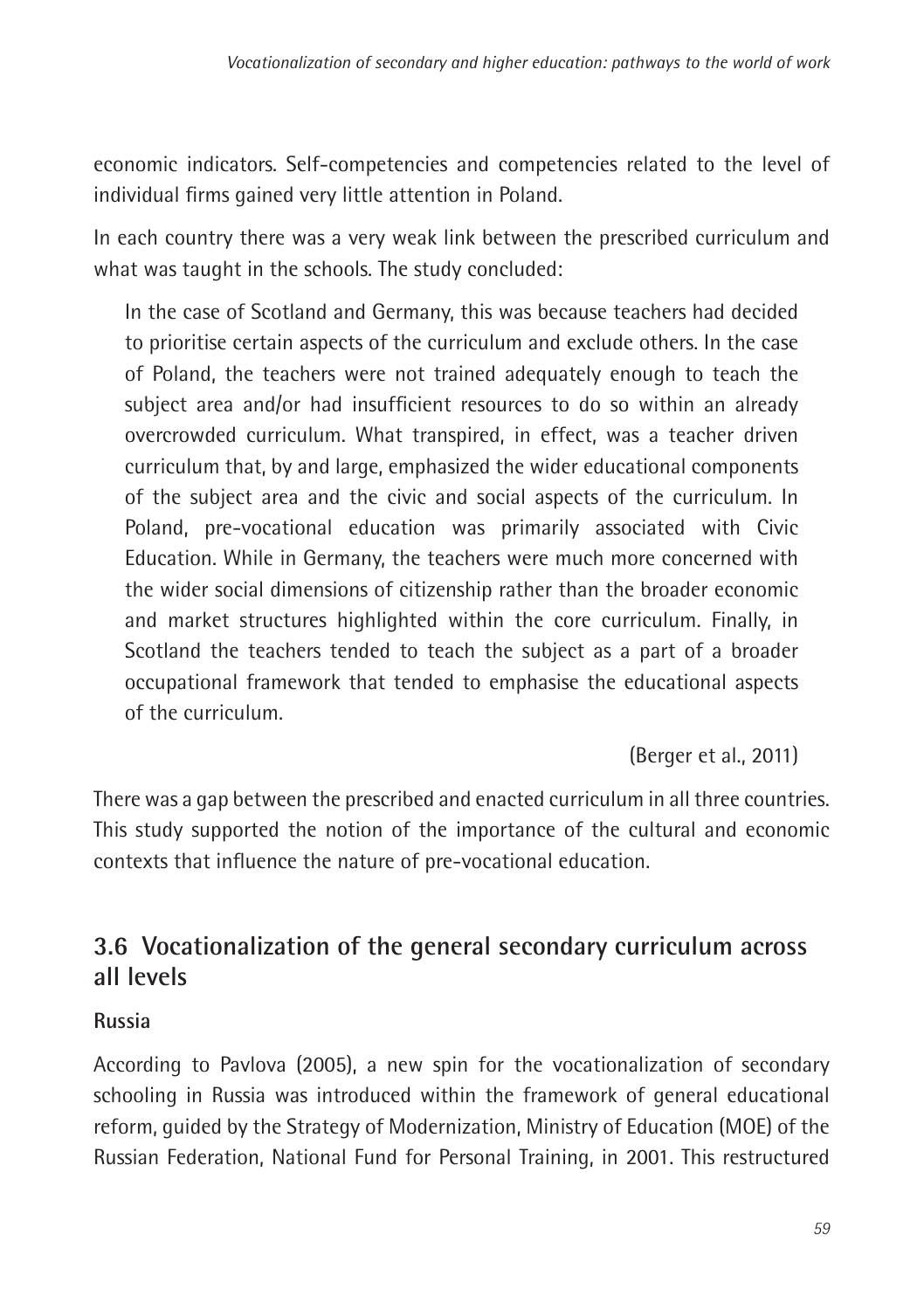the rationale behind schooling from academic subjects and content delivery to the development of general competencies and activity-based learning.

Vocationalization in Russia relates to the introduction of what is called profile education [profil'noe obuchenie] at the upper-secondary level (the last two years of schooling, grade 10 and 11) and the process of preparation for profile selection. Profile education provides students with the opportunity to study in depth a chosen area, usually one that is related to their planned further study (TVET or academic). Schools can design their own profiles, such as science, socio-economics, humanity or technology profiles, or keep a general orientation to their curriculum. This meant that specializations were established at the level of upper-secondary education.

In preparation for the upper-secondary specialization a 'pre- profiling' programme was introduced in grade 9 (comprising100 study hours or three hours per week) to help students to make their choices in grade 10. The structure of this programme was identified as follows: two hours per week to be used for two types of courses: subject courses (to deepen knowledge and understanding in particular subjects depending on the student's interests) and orientation courses (to help students choose an educational profile for upper-secondary school); one hour per week to be used for information courses about the local educational institution, rules of enrolment and other practical details (Russian Federation, 2003). There is current debate on the value of starting the 'pre- profiling' programme earlier, perhaps in Year 7 or 8.

Pavlova (2005) identified three components of vocationalization: learning for work (work-related knowledge, practices), learning about work (settings and conditions), and understanding the nature of work (sociocultural, economic and political forces that influence work). This 'pre-profiling' programme focuses on the learning for work component. It was integrated into the academic curriculum (1–11) through general competencies in the sphere of socio-working activities (such as the ability to analyse the situation in the labour market, evaluate personal professional abilities, and orientation to the norms and ethics of labour relationships). Competencies in the sphere of socio-working activities are positioned among other general key competencies in the spheres of cognitive activities, civil-social activities, household activities, and culture-leisure activities that provide a framework for curriculum development in general education.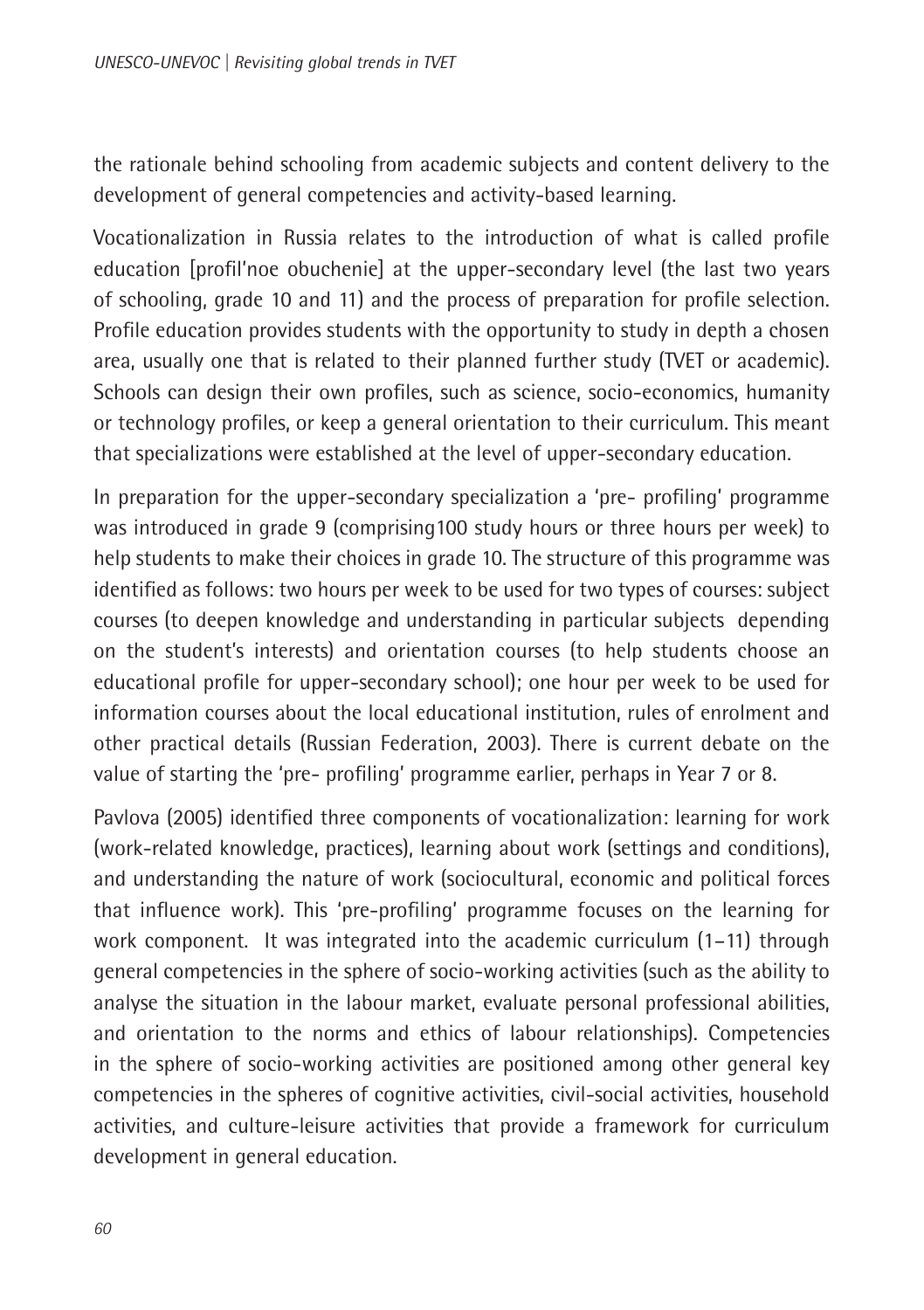Therefore, the process of vocationalization consist of three parts: general workrelated competencies integrated into the academic curriculum, specialized studies at the level of upper-secondary school, and the pre-profiling programme at the lower secondary level that guides students in making important decisions related to their further studies at the upper-secondary level and future employment. The introduction of 'pre- profiling' programmes and profile education developed a vision of how education for the world of work could be included in school curricula, and set up a firm opportunity to develop a modern system of lifelong vocational education.

At the upper-secondary level students can enrol in technical and vocational colleges where traditionally general education has played a significant part.

#### **India**

According to the Government of India (GoI) (2010), India is making a distinction between work-centred education, which is known as 'vocationalized education', and 'vocational education' at the upper-secondary level. Currently, there are no relationships between these two components. Work education is included in the primary standards (grades 1–8) to make the students aware of the concept of work. At the lower secondary level (grades 9 –10) pre-vocational education does exist, and aims to increase students' familiarity with the world of work.

Vocational education is a distinct stream in upper-secondary education (grades 11– 12). It was introduced in the year 1976/77 and then revisited in 1992/93 as a way to diversify educational opportunities, enhance individual employability, and reduce the mismatch between supply and demand of a skilled labour force. It was also aimed at diverting a substantial portion of students away from the 'academic' stream.

The need to bring together vocational and academic education at the level of policy plans was recognized by the Indian government. On the one hand, it identified a need to reconstruct the entire school curriculum (from pre-primary to senior secondary) around a common core curriculum that will incorporate work-based pedagogy initially until grade 10 and then up to grade 12 for all children. A set of work-related generic competencies (basic, interpersonal and systemic) is planned to be addressed at all stages of education and be included in assessment. Among others, such generic competencies as 'critical thinking, transfer of learning, creativity, communication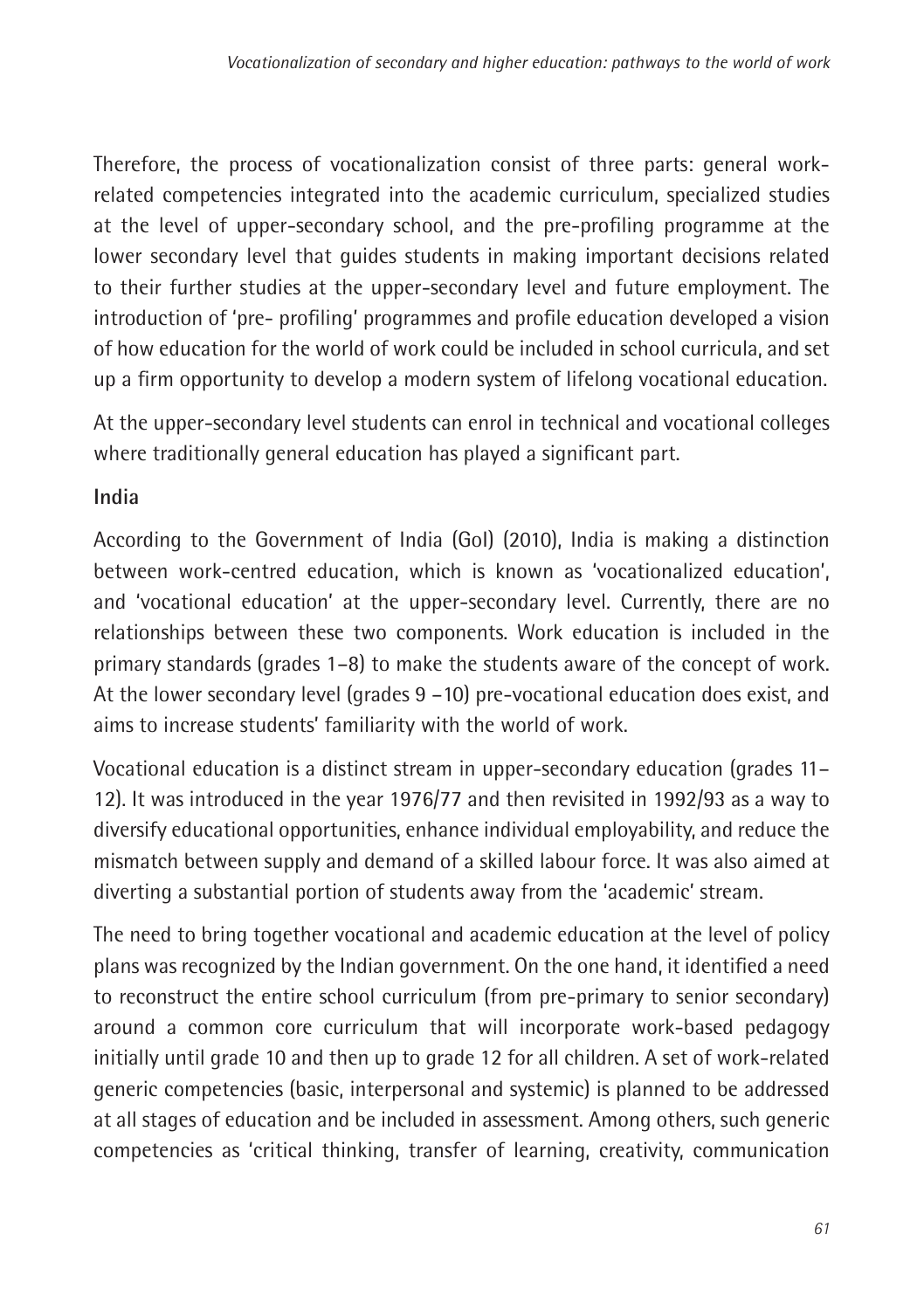skills, aesthetics, work motivation, work ethics of collaboration, entrepreneurship and social accountability' are to be included.

On the other hand, strengthening the general education component of vocational education has been recognized as an important development. Vocational programmes are to provide sound basic knowledge in the humanities and sciences, preparing students to work in various occupations, teaching students to be problem-solvers and encouraging them to continue learning.

Currently, vocational education in schools at upper secondary level is mainly offered by government schools, although in some states private schools are also offering these courses. As of 2007 9,583 schools were offering about 150 educational courses of two years' duration in the broad areas of agriculture, business and commerce, engineering and technology, health and paramedical, home science and science and technology (Planning Commission, 2008, cited in GoI, 2010). Only 3 per cent of secondary school children are enrolled in the vocational stream.

Despite the fact that the 11th Five Year Plan aimed to double the number of schools offering TVET (from 9,583 to 20,000, so that the intake capacity would increase from 1 million to 2.5 million), there has been very slow change. The report (GoI, 2010) questioned the quality and relevance of TVET provided at the upper secondary level for equipping schoolchildren for the requirements of the world of work. Most of the courses are school-based. However, some of these have been perceived on a collaborative model with industry. The theory part and some basic skills are developed in schools, and there is further refinement of skills in industry.

India is among the countries with the lowest proportion of trained youth: 80 per cent of new entrants to the workforce have no opportunity for skill training. The existing training capacity is 3.1 million per annum compared with 12.8 million new entrants to the workforce annually. The government has taken due recognition of the skill gaps and plans to take new initiatives for bridging them. In this regard, the National Policy on Skill Development (GoI, 2009) provides a direction for skill development in the country.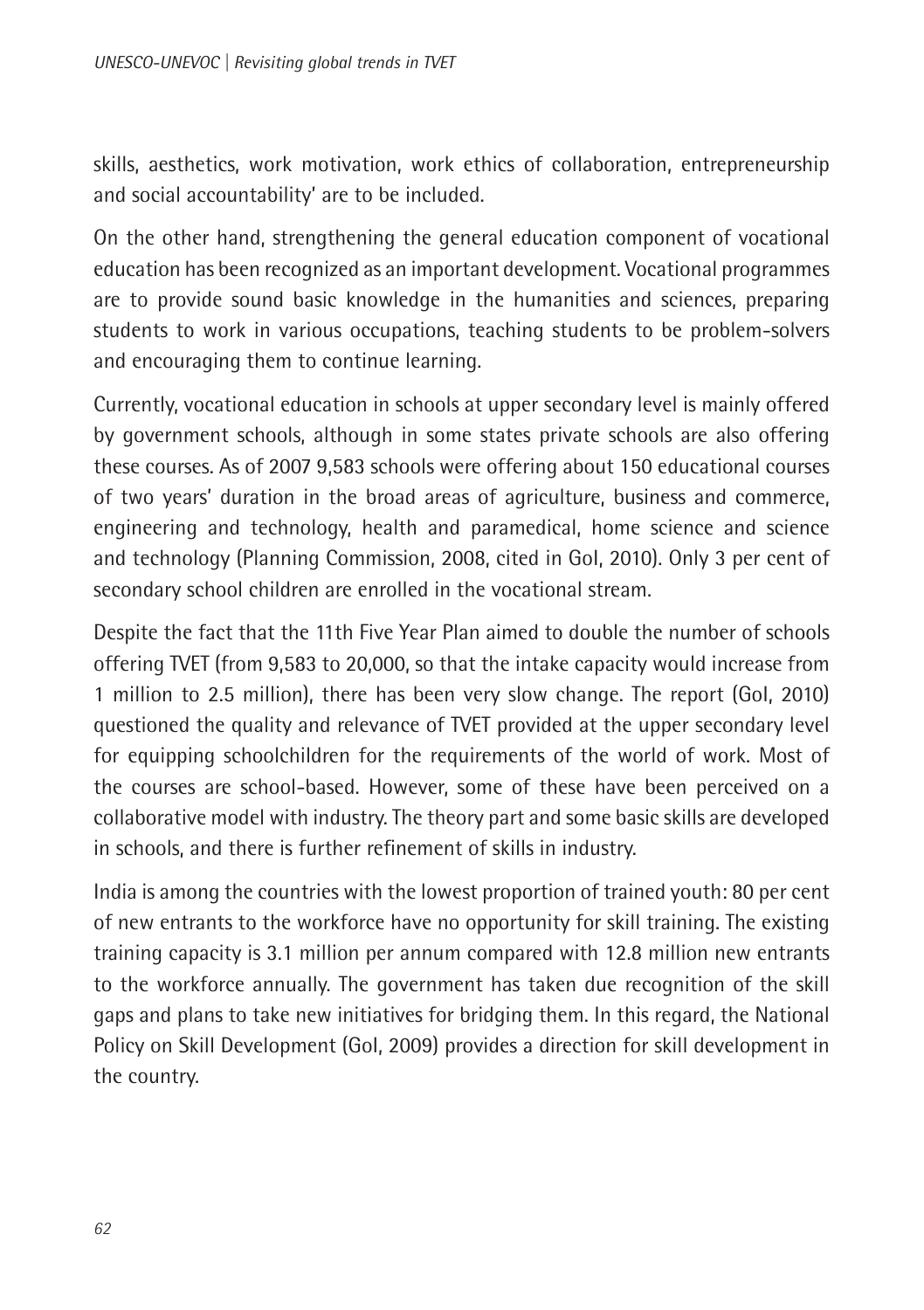## <span id="page-23-0"></span>**3.7 Vocationalization of the upper-secondary curriculum**

#### **Malaysia**

(This section draws on Minghat et al., 2010.) The MOE recognizes the importance of HRD in achieving the country's development aspirations. The introduction of vocational subjects (VS) at the upper-secondary academic school level is an important measure stated in the Education Development Master Plan (EDMP) 2006–2010 by the MOE. Twenty-two elective vocational subjects were approved to be included in the secondary school curriculum (Table 4).

| Table 4. Vocational Subjects in secondary schools |  |
|---------------------------------------------------|--|
|---------------------------------------------------|--|

| Field                        | <b>Vocational Subjects</b>                             |
|------------------------------|--------------------------------------------------------|
| <b>Engineering Services</b>  | 1. Domestic Electrical Equipment Servicing             |
|                              | 2. Domestic Wiring                                     |
|                              | 3. Repair Refrigeration and Air-Conditioning Equipment |
|                              | 4. Gas and Arc Welding                                 |
|                              | Motorcycle Servicing<br>5.                             |
|                              | <b>Basic Gerontology and Services</b><br>6.            |
| Construction                 | 1. Domestic Construction                               |
|                              | 2. Furniture Making                                    |
|                              | Domestic Plumbing<br>3.                                |
|                              | Architectural Signs<br>4.                              |
|                              | Interior Design Basis<br>5.                            |
| Home Fconomics               | Clothing Design and Sewing<br>1.                       |
|                              | Catering and Serving<br>2.                             |
|                              | Food Processing<br>3.                                  |
|                              | 4. Home Hair Care and Toiletries                       |
|                              | Care and Early Childhood Education<br>5.               |
|                              | 6. Basic Gerontology and Services                      |
| Agriculture                  | 1. Landscape and Nursery                               |
|                              | 2. Food Crops                                          |
|                              | Aquaculture and Animal Entertainment<br>3.             |
| <b>Computer Applications</b> | 1. Domestic Computer Graphics                          |
|                              | Multimedia Production<br>2.                            |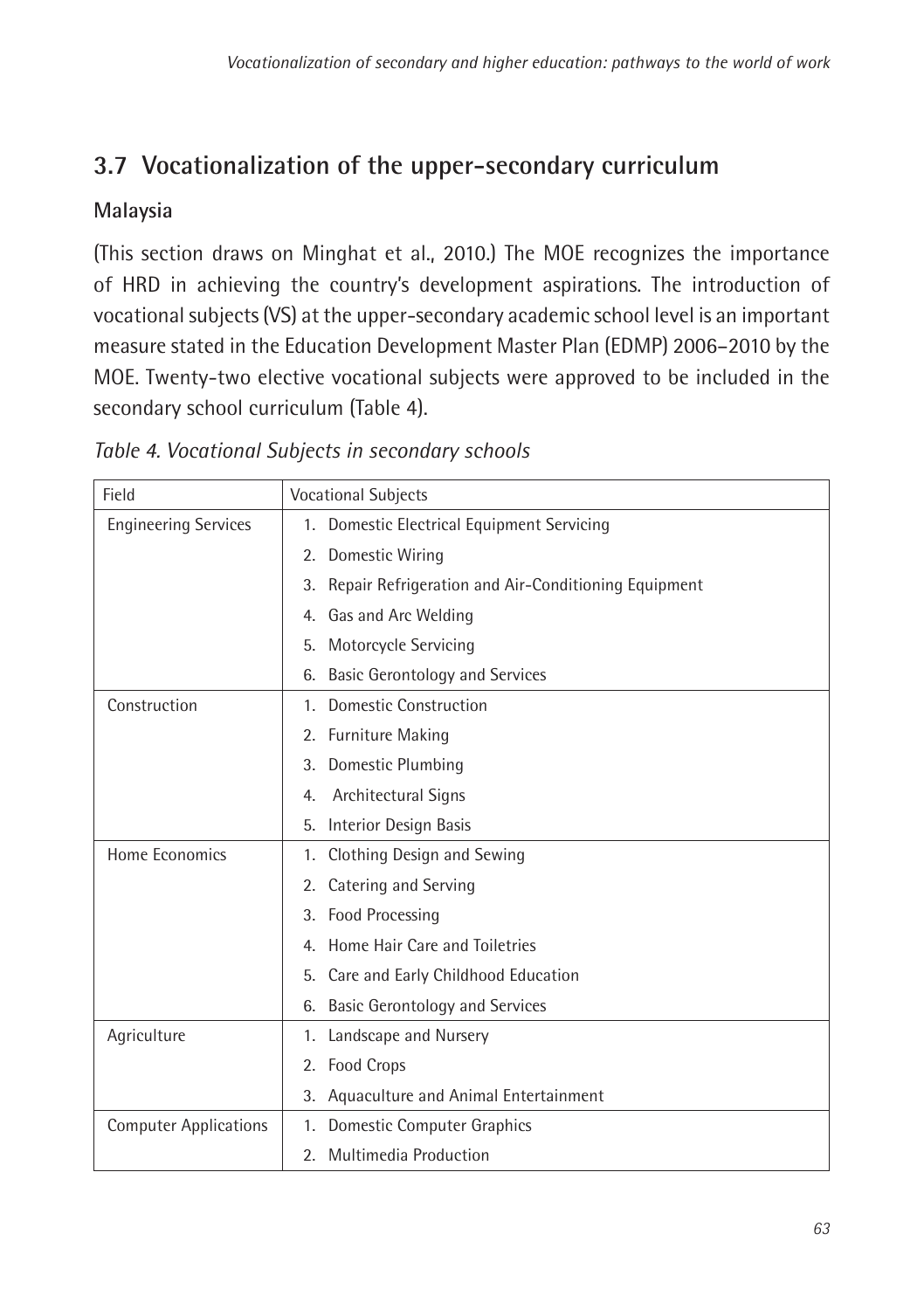#### *Source: Concept Paper Vocational Subjects, Curriculum Development Centre, MOE (2001).*

The MOE has set up National Key Performance Indicators (NKPI) to expand access to quality and affordable education. In the Fifth NKPI, TVET gained a very significant role in the Malaysian development agenda, with a target of 100 per cent student participation in both vocational education and skills development by the end of 2015. According to Jab (2009), VS in secondary schools were the ones specifically targeted in NKPI-5. Figure 2 illustrates one of the NKPI planned by the MOE to increase the number of students in both academic and technical schools at the upper secondary level over the five years from 2010 to 2015 to 100 per cent.

However, participation in TVET does not lead to further employment in the area of training. A case study conducted by the Johor State Education Department in 2004 analysed destinations of the students who graduated with the VS Malaysian Certificate of Education (MCE) from three schools. The results are presented in Table 5. Only 15 people (14.29 per cent) of the 105 students who sat for the exam pursued education in the same area in both public and private institutes of higher education. Only 8.57 per cent of students, nine people, pursued careers in the field of their training. A much higher percentage of students, 45.7 per cent, were not engaged in careers relevant to their VS studies at school.

Inadequate career counselling arrangements, provision of only work-related knowledge through VS, and failure to build motivation lead to a lack of interest in pursuing further studies in TVET. Other problems are the poor quality of many courses, the need for them to be updated, and the need to improve teachers' qualifications.

Therefore, students' VS studies have not resulted in career paths. This is cause for economic concern for the government. The introduction of VS at the secondary school level was aimed at increasing the level of training of the national workforce to enhance economic growth. However, the results of the above study demonstrated that this was not the case. Another tracer study of secondary TVET graduates in Malaysia by the ADB indicated that 90 per cent of technical graduates moved on to polytechnics, while the remaining 10 per cent (mostly secondary vocational school graduates) proceeded to specialized vocational institutes. A telephone survey in 2006 by the Malaysian Employers Federation indicated satisfaction with graduates' technical knowledge, but employers wished to see more emphasis placed on soft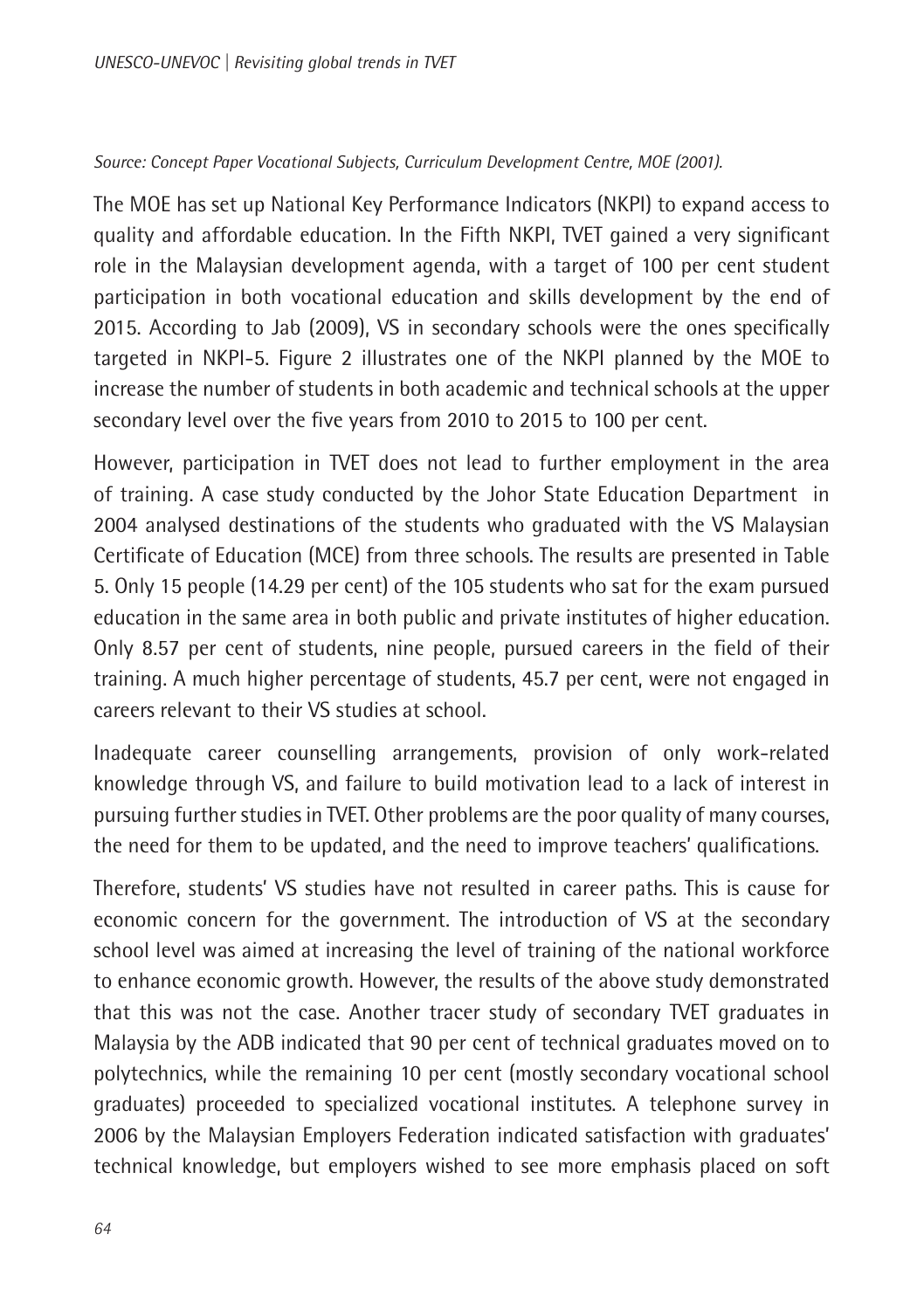skills, such as problem-solving, communication and work ethics (ADB, 2007a, pp. 16–17).

*Figure 2: The planned number of students in both VS (academic schools) and skills development subjects (technical schools) at the upper-secondary level.*



KPI

*Source: Technical & Vocational Education Department, MOE, 2009*

| Table 5. The paths chosen by the MCE VS Leavers in 2004 (across three secondary |  |
|---------------------------------------------------------------------------------|--|
| academic schools in Johor, Malaysia).                                           |  |

| <b>Item</b> | Subject                                                                          | No. of Students | 0/0    |
|-------------|----------------------------------------------------------------------------------|-----------------|--------|
| 1.          | Continued education to Form 6                                                    | 6               | 5.71   |
| 2.          | Continued education to Public/Private Institutes in the same<br>field of study   | 15              | 14.29  |
| 3.          | Continued education to Public/Private Institutes in different<br>fields of study |                 | 6.67   |
| 4.          | Pursued careers related to VS                                                    | 9               | 8.57   |
| 5.          | Pursued careers not related to VS                                                | 48              | 45.70  |
| 6.          | Worked independently                                                             | 3               | 2.86   |
| 7.          | Did not work                                                                     | 17              | 16.19  |
|             | <b>TOTAL</b>                                                                     | 105             | 100.00 |

*Source: The Technical & Vocational Education Unit, Johor State Education Department (2007) Note: The sample above was based on three schools that offer the VS; the SMK Pekan Baru, Muar, SMK Perling, Johor Bahru and SMK Bandar Tenggara, Kulai.*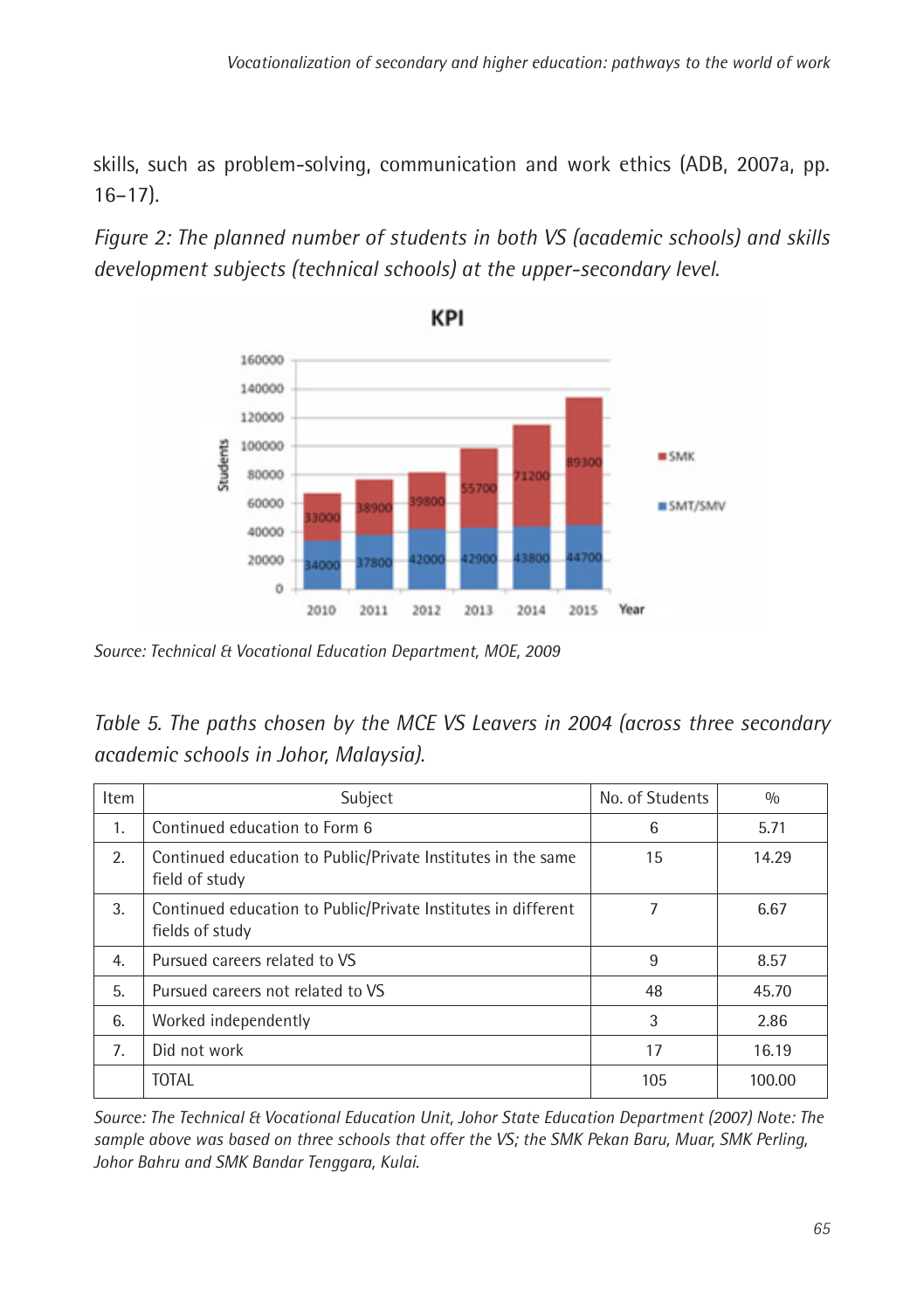<span id="page-26-0"></span>The examples above illustrate a political will to vocationalize secondary education at both lower-secondary and upper-secondary levels. They reveal several rationales behind these processes:

- A social trend: to keep potential drop-outs in school, to provide greater accessibility of skills development, character building, increase in attainment;
- A technology trend: to develop higher-order thinking skills, and problemsolving skills, as a part of general/flexible work-related competencies to help students to adapt to the fast-changing technological environment;
- An economic trend: to develop employability skills to improve the quality of human resources to meet the needs of globalization.

The first two trends also contribute to economic development goals.

# **4 Diversifying post-secondary TVET**

Many countries have taken steps to improve the articulation of secondary vocational education with higher education to open up more options for students and to meet an increasing demand for skills and qualifications at ISCED Levels 4 (non-tertiary post-secondary) and 5 (first stage of tertiary), which are designed for employment in technical, managerial and professional occupations. As the demand for enrolment at post-secondary and tertiary levels has increased in most countries, pressure has grown for diversification of the types and modes of provision at these levels. In many countries this has led to a proliferation of new vocational programmes at both Levels 4 and 5. For example, many two-year 'colleges' in Japan, which catered exclusively for women, have either closed or been converted to fouryear institutions, as the 'glass ceiling' in the labour market changes. In the USA, two-year community colleges with high vocational content are designed to extend students' opportunities to enter the labour market or to continue to a baccalaureate degree. Some countries allow graduates from apprenticeship programmes to enter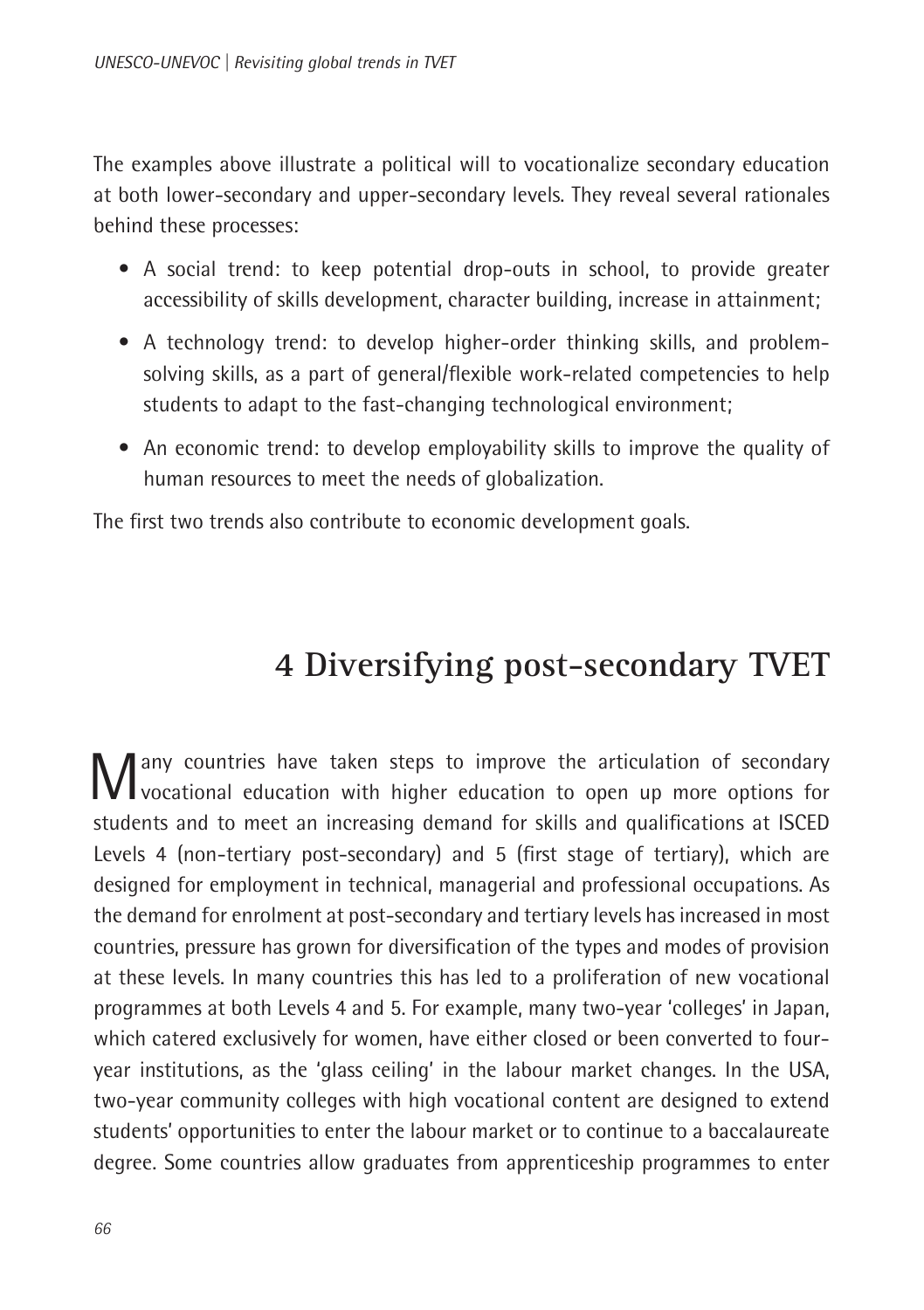tertiary education (such as Austria, Switzerland and the United Kingdom, for selected apprenticeship programmes). Many countries in Latin America, South Africa and Europe have gradually opened up further education to technical education graduates.

'Junior colleges' in the Republic of Korea (jeonmun daehack) offer two- or threeyear post-secondary vocational education programmes. They were established in 1979 due to rapid industrialization in Korea and the increasing demand for middlelevel technicians with both theoretical understanding and practical skills (Goodman, Hatakemada and Kim, 2009). Specialized courses offered at junior colleges are grouped into broad areas such as engineering, agriculture, fishery, nursing, health, home economics, social work and arts (with two- or three-year programmes). Programmes for such majors as nursing, kindergarten teacher training, mechanics courses, and fisheries are three years (Korean Culture and Information Service, 2009 cited in Goodman et al., 2009). To increase the employability and career opportunities of their graduates, some colleges include additional practical courses in their programmes such as ICT, computer software, internet business, cosmetic science and physiotherapy.

Due to a thorough curriculum, strong school–industry cooperation including internships, industry-based training for faculty members, education for mid-career industry employees, joint college/industry research programmes, information exchange, the active work of industry/college cooperation committees, and curriculum development at the industries' request, college graduates are highly valued in the Republic of Korea. The employment rate of college graduates in 2004 was 18.1–21.5 per cent higher than that of four-year university graduates (Korean Council for College Education, 2005, p. 41). Out of 329 higher educational institutions in the Republic of Korea, 158 are colleges (of which 6 are national, 9 public and 143 private). Of the 80 per cent of high school graduates who pursued further studies, 45 per cent enrolled in colleges.

The definition of programmes at Level 4 is extremely broad, and there is a wide range of programme types which may be classified here, ranging from short preemployment courses to longer courses oriented towards higher-level education and training. One area where there has been a marked rate of growth in participation across regions is in the provision of skills training programmes for lower- and middle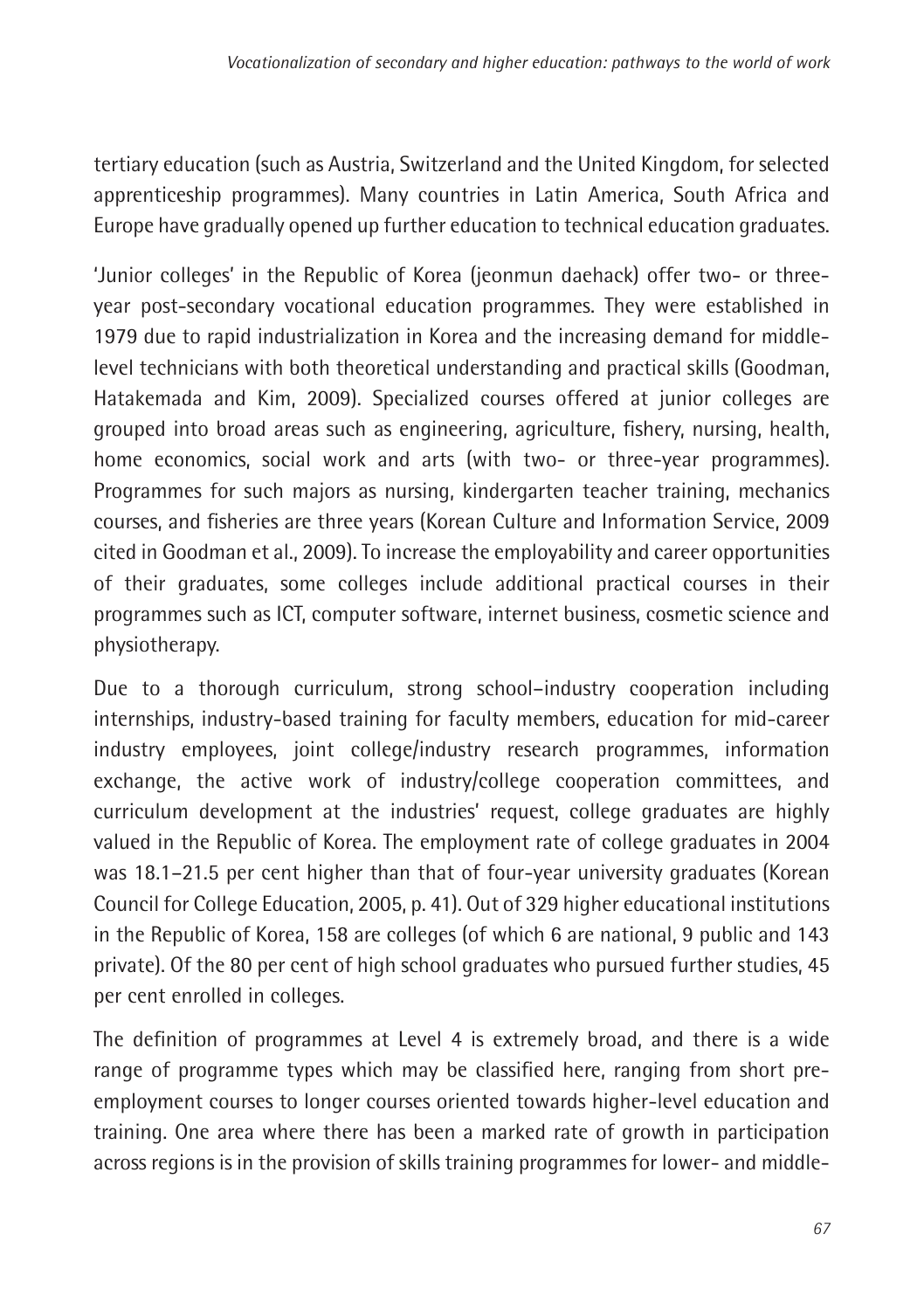<span id="page-28-0"></span>ranking administrative and technical occupations, and particularly those involving business, administrative and ICT skills. Polytechnics in many countries, industrial training institutes in India and technical colleges in Sri Lanka belong to the postsecondary non-tertiary level.

A comparable diversification has occurred in vocational tertiary programmes. As demand for tertiary education has increased, many countries have substantially extended the range of short- and medium-length vocational programmes available at ISCED 5B<sup>4</sup> (see Table 2 for country provision). These have included developing skills for a large number of occupations which previously did not exist or for which there was previously no higher-level qualification. In some cases these new programmes have been offered in traditional university environments, but for the most part they have been developed in polytechnic-type tertiary vocational institutions. Community and technical colleges in the USA have developed post-diploma programmes to deliver such 'newer' skills to those both with and without first degrees, as well as those wishing to upgrade their skills.

At the same time, as the range of types of programme has increased in terms of content and intended labour market utility, so have the ranges of provider institutions and modes of delivery. Many countries, notably Malaysia and the Republic of Korea, have developed very extensive systems of open university distance education provision both in general areas and TVET, although the latter is largely limited to what can be learned without highly specialized and expensive equipment. The USA has also developed 'open college' TVET programmes. It is interesting to note that many of the new programmes are delivered by private providers, especially in Asia. These are often licensed and subsidized by the state, but increasingly they also include entirely independent providers, particularly at Level 4.

<sup>4</sup> Tertiary-type B programmes (ISCED 5B) are typically shorter than tertiary-type A programmes, and focus on practical, technical or occupational skills for direct entry into the labour market, although some theoretical foundations may be covered. They have a minimum duration of two years full-time equivalent at the tertiary level (OECD, 2002).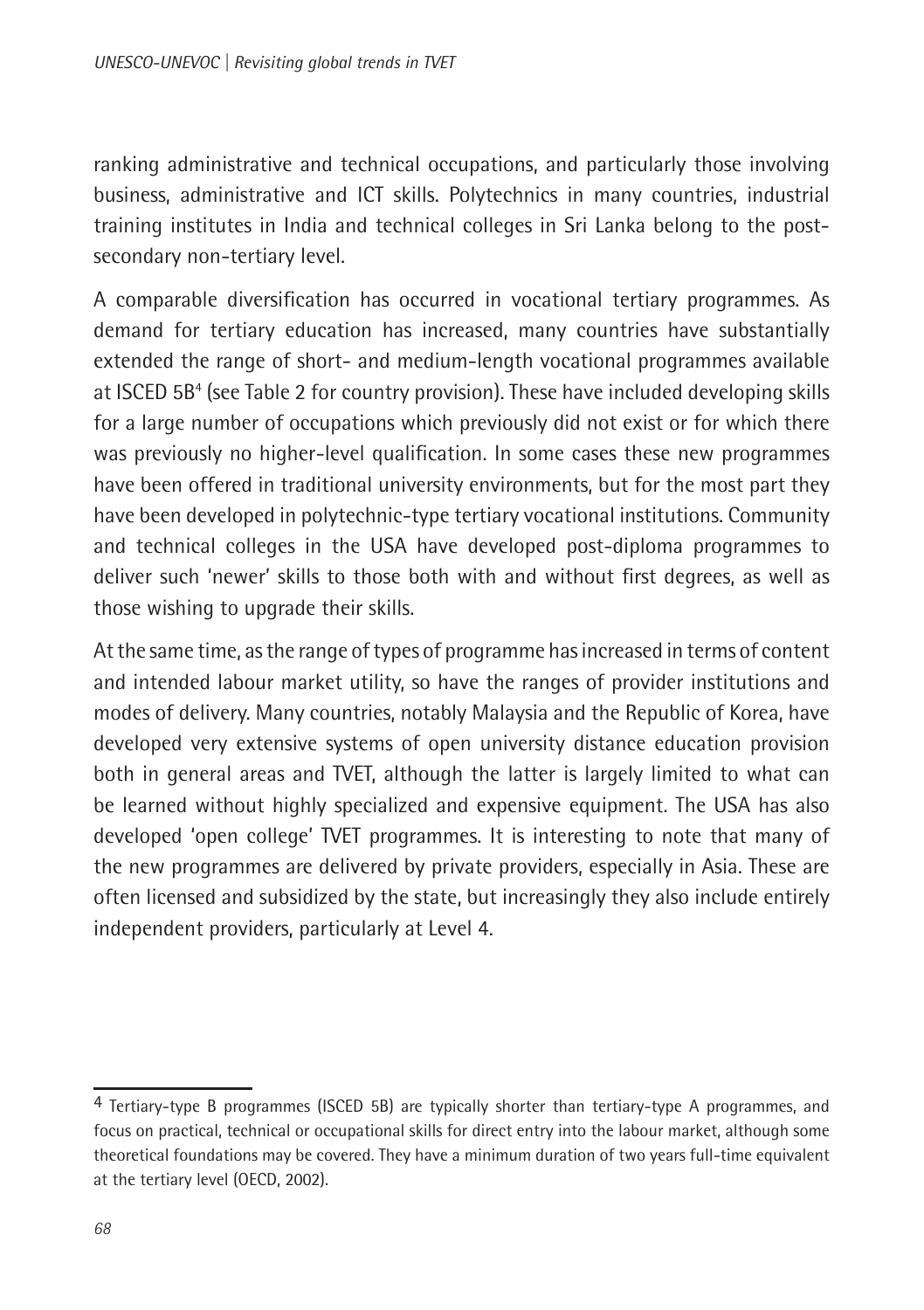# **5 Vocationalization of higher education**

**I** istorically, vocational education and higher education emerged from opposing traditions, with universities producing systematic scientific knowledge, and vocational education providing training for specific occupations. As a result, university outputs were evaluated on the basis of their contributions to scientific disciplines (Klüver, 1995) while vocational education outputs were concerned with the ability to undertake useful work. Those relationships have been established over time, with socio-economic development influencing the process. Mass higher education, elite higher education, polytechnics and different levels of vocational institutions, including higher vocational education establishments to train doctors, teachers and lawyers, have been developing complex relationships in countries around the globe. Even countries in the European Union, such as Germany and the United Kingdom, with market economies, have different approaches to higher and vocational education. As stated by Hoelscher (2005), in Germany higher education is more vocationally oriented than in the United Kingdom, and vocationalization is more related to the development of specific skills that are tied closely to a particular occupation. In the United Kingdom particular higher degrees typically do not lead into specific occupational fields, as it is considered reasonable for individuals to invest in the development of general and transferable skills. At the same time there is a wide range of extremely specialized short-term programmes offering vocational qualifications.

Due to the changing nature of the state, the role of the university in the current economic situation is the topic of wide-ranging discussions, particularly in terms of the usefulness of the model that can be characterized as 'humanitarian university education'. The major point of criticism of this model is that it does not serve the demand for instrumental knowledge and specialization, formulated by the so-called 'knowledge society'.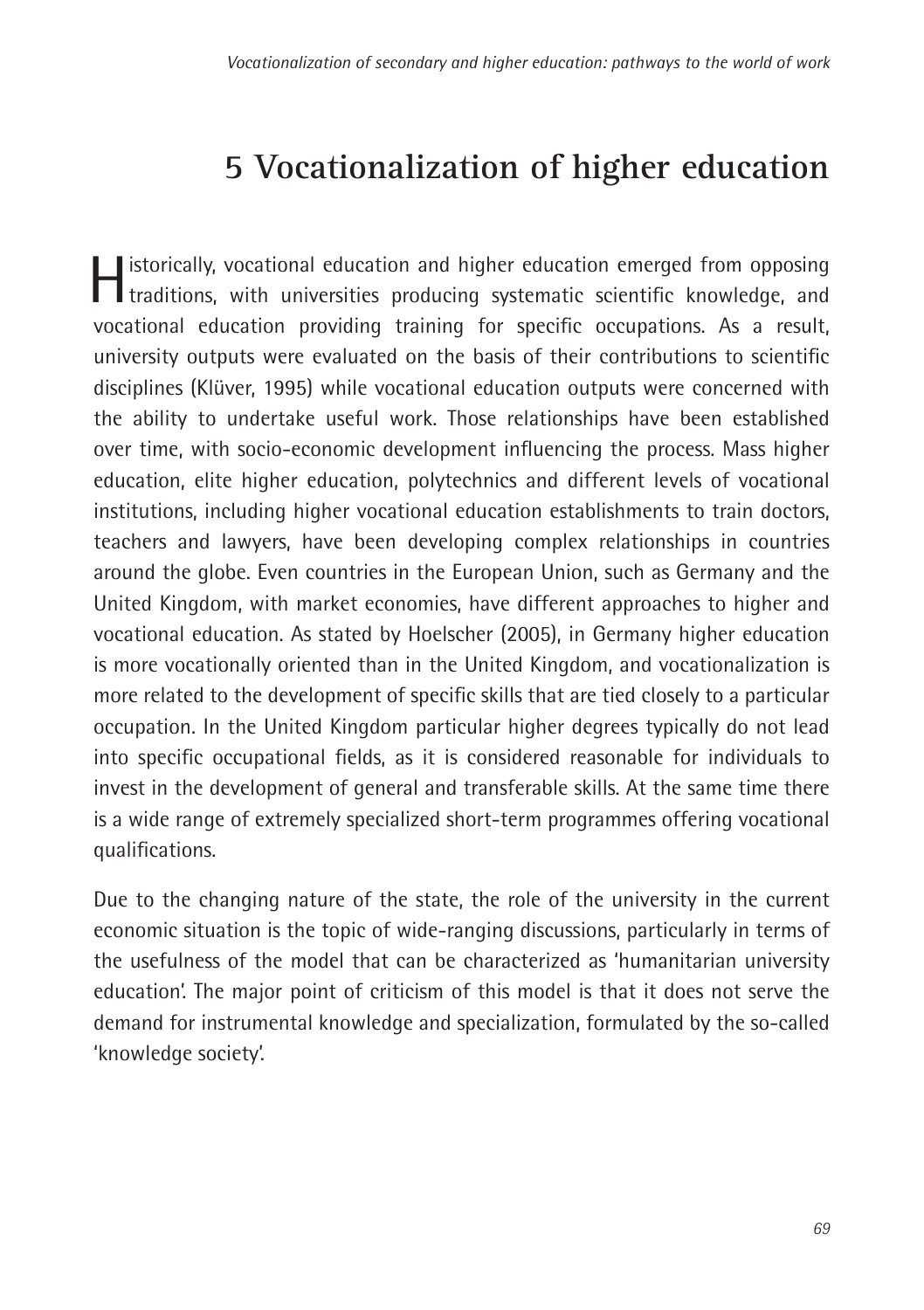### <span id="page-30-0"></span>**5.1 Levels of debate**

Current discourses on vocation and higher education relationships can be viewed at a number of levels – political/economic, epistemological and individual.

At the political level, the debate relates to HRD issues and the need to increase employability (as discussed in the Introduction). Currently the speed of transformation is far more intense than in the past. As it was put in a report on Life Based Learning:

The knowledge Era is characterised by impermanence, turbulence, multiple and competing agendas and priorities, diversity in ideologies, ambiguity, multiple roles, irritations, uncertainty and contradictions and a great amount of energy and creativity …. The knowledge Era is an era of rapid movement. There is so much going on that we need new and meaningful ways to make sense of how to best work, learn and live effectively in these times.

(Staron, Jasinski and Weatherley, 2006, p.23)

At the political level, the ideology of detachment of university degrees and their academic curricula from the labour markets can be regarded as a negative trend in university development. It overlooks one of the important elements composing a university: its students. Academically detached education is regarded as providing insufficient skills for the appropriate employability of university graduates. Thus, at the political level there is a basis for establishing close links between higher and vocational education.

At the epistemological level, the discourse on what is knowledge, and what is worthwhile knowledge, has its influence on the concept of university knowledge. Some of the dichotomies presented in this discourse, such as the universal versus the particular, formal versus experience-based, the search for truth versus utilitarianism, context-free versus context-dependent, position university knowledge much closer to the individual than the discipline, depending on a person's subjectivity, needs and experiences. Additionally, TVET is seen as 'a knowledge-based industry, where knowledge is its core business' (Staron et al., 2006, p. 24). Recent research on TVET (Staron et al., 2006, p. 24) argues that life-based learning is required for vocational education focusing on capability development and considering the learner as a whole person. 'The emphasis is on personal responsibility for learning through the provision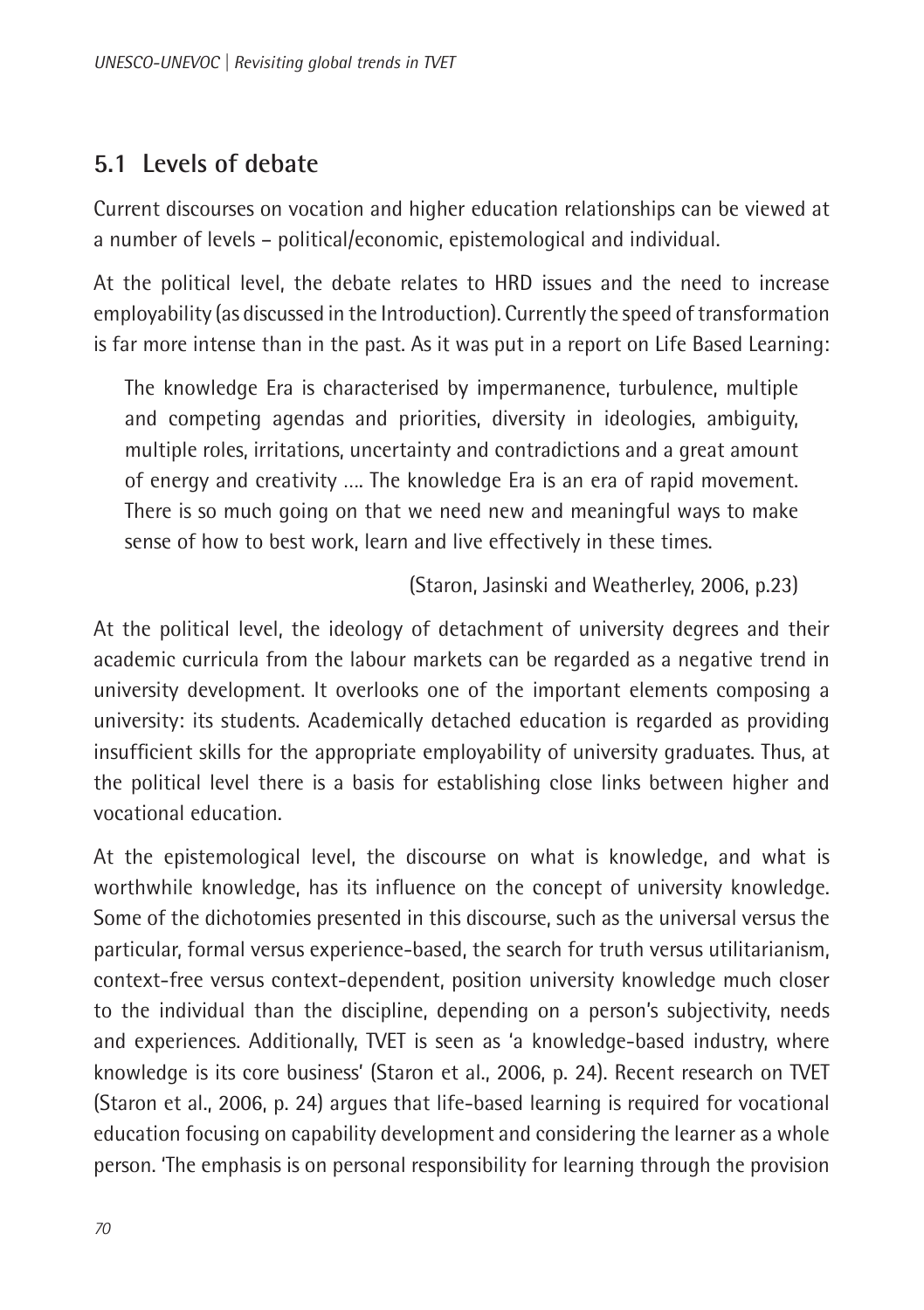of rich learning environments with the learning benefits both the individual and the organisation' (Staron et al., 2006, p. 49). This model suggests using methods that are diverse, adaptive, self-facilitated, and based on reflexive practice strategies to achieve the goals and aspirations of the individual. This broad interpretation of TVET training positions it closer to higher education. Thus, on the epistemological level there is the basis for developing close relationships between higher and vocational education.

At the individual level, the personal needs of the student should be met through education. As stated by Nikolaou and Papadakis (2003), the ongoing revision of the relationship between education in general, university education and the labour market requires a 'balanced holism between the economy-oriented view – OECD, E.U. – and the human-oriented approach – UNESCO – of the Knowledge Society and the role of Higher Education in it' (p. 5). To achieve this, regulatory mechanisms and frameworks that could shape particular policies need to be developed. Structural changes, requirements of the globalized economy and interpretation of knowledge, and the repositioning of individuals and their actions in the centre of the educational process, need to be considered to harmonize higher education within counties' economies. An Australian study on learning pathways within and between TVET and higher education (Harris, Rainey and Sumner, 2006) identified five pathways within the overall framework of lifelong learning:

- Interest chasers: when describing this pattern of movement, the terms used might be 'multi-directional', 'searching', or 'yo-yo': that is, bouncing between different fields of interest.
- Career developers: some participants showed consistent interest, even though they may have made several sectoral moves. Sometimes this looked like a domino pattern, where an element of one learning experience led to a sectoral move to further develop this as a career. This pattern was more linear, being less of a 'jump' than a 'flow' into another course of study.
- Career mergers: having explored interests in other areas, some participants then drew different experiences together to move into a more focused course of study. This was different from the 'career developer' pattern, in that it was usually non-linear.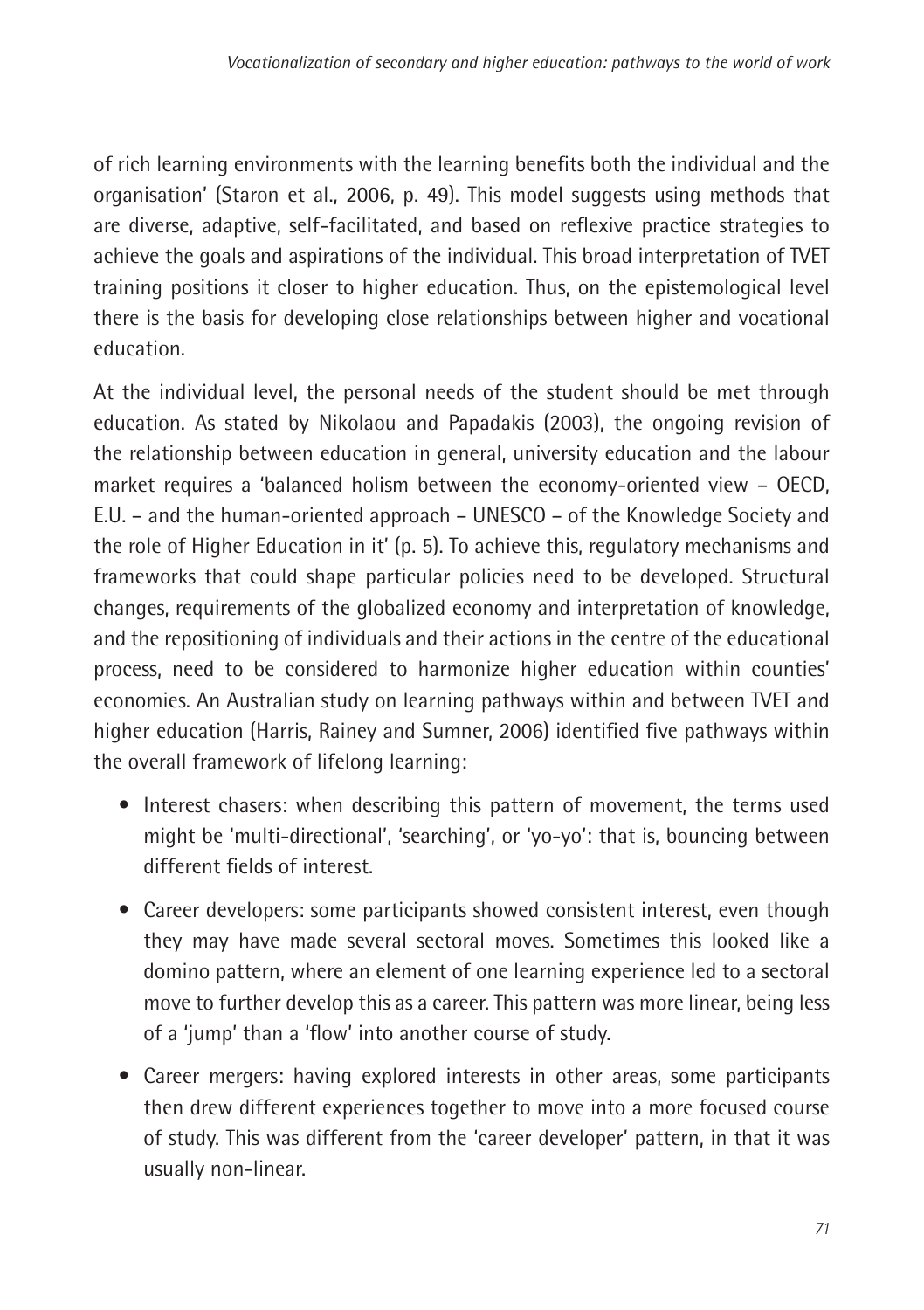- <span id="page-32-0"></span>• Forced learners: sometimes participants undertook what appeared to be a completely different course of study for professional development reasons. Sometimes this change was the result of some practical factor which obliged them to undertake a particular course, such as affordability, location or entry requirements. This might appear like a detour or sidestep.
- Two-trackers: some more experienced respondents attempted to develop an alternative career as insurance for a time when their current career was no longer possible. This pattern also occurred when students were trying to improve their chances of earning an income while studying. (Harris et al., 2006, p. 10).

The results highlight the role of personal choices where an individual has autonomy to choose their pathway. The study also revealed that approximately 40 per cent of all sectoral moves were within the same field of education. There was more movement within TVET, both for the same and for different fields of education, than there was within the higher education sector. Students' interests as well as vocational reasons were behind their choices. Thus, at the individual level, in the countries where articulation between TVET and higher education is in place, there is freedom of movement between two sectors that are beneficial for students.

### **5.2 Issues with statistics**

Currently, it is difficult to capture TVET-related enrolments at the tertiary level. The UIS focuses primarily on public provision, and distinguishes two categories in tertiary education: programmes that lead students to further levels of education and are normally general education, and programmes that lead to the labour market and out of formal education.

Conservative estimates of tertiary education that is labour market-oriented hover around 25 per cent (Ellis, 2005). At the top end of the range are countries like Belgium (51.4 per cent), Kenya (49.9 per cent), Malaysia (47.3 per cent), Mauritius (55 per cent), and Slovenia (48.8 per cent). At the low end are countries such as Finland (5.6 per cent), Germany (15.2 per cent), Italy (2.4 per cent), Mexico (2.9 per cent), the Netherlands (1.5 per cent), and South Africa (14.3 per cent).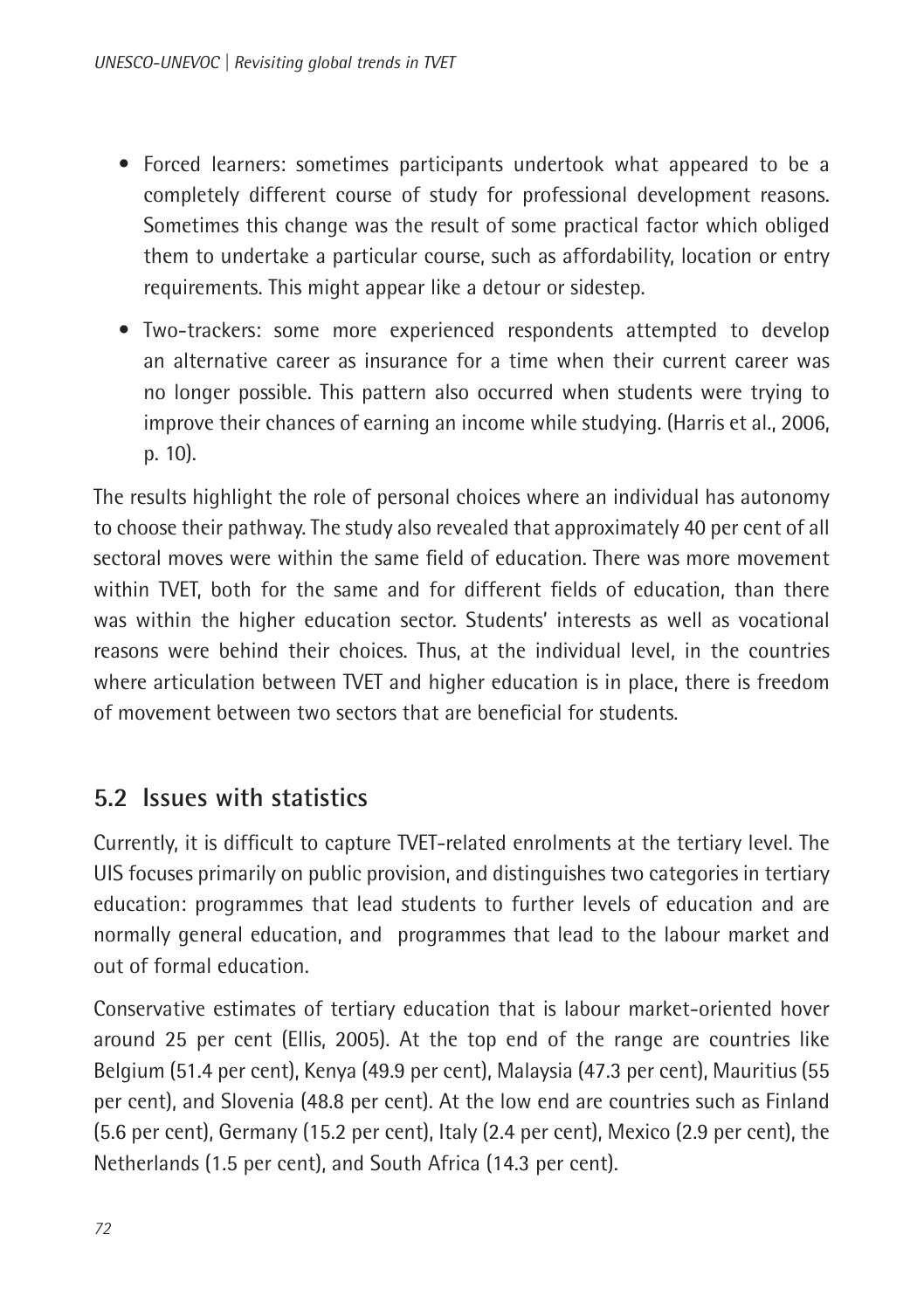### <span id="page-33-0"></span>**5.3 Challenges and issues**

The challenge is to link higher education with the constantly changing needs and opportunities of contemporary society and economy, and this is seen as an increasingly important issue by universities and politicians (European Commission 1995, p. 21; Neave and van Vught, 1991). Creating a fruitful and dynamic partnership between higher education and society at large has become one of the basic missions (together with teaching and research) of universities (e.g. Dewar, 2005; Griffith University, 2002). At the level of structural change the following three trends can be seen as important in that respect:

- The distinction between top universities (highly selective admission) and mass universities (open to all school leavers) might influence the scope of their responses to the trends discussed above.
- Improvement of the reputation of TVET through developing it within the university sector is seen as one way of establishing close relationships between higher and vocational education. Higher vocational institutes in PR China are an example of this approach. They have been developed as an independent branch of the university sector.
- A common qualification framework for vocational and higher education that reflects the interrelationships between the structure of educational qualifications and the occupational structure of the labour force, and between education and social change, could provide possible synergies between higher education and vocational education.

Some trends that are related to the challenge of the knowledge economy are:

- Development of interdisciplinary links across traditional academic disciplines, blurring the boundaries and developing new approaches towards knowledge production.
- Development of employability skills required for all sectors of the economy can be seen as a priority for both vocational and higher education. In Germany, for example, it is quite common that graduates with a bachelor's degree undergo an apprenticeship in order to improve their employment opportunities (Rauner, 2005).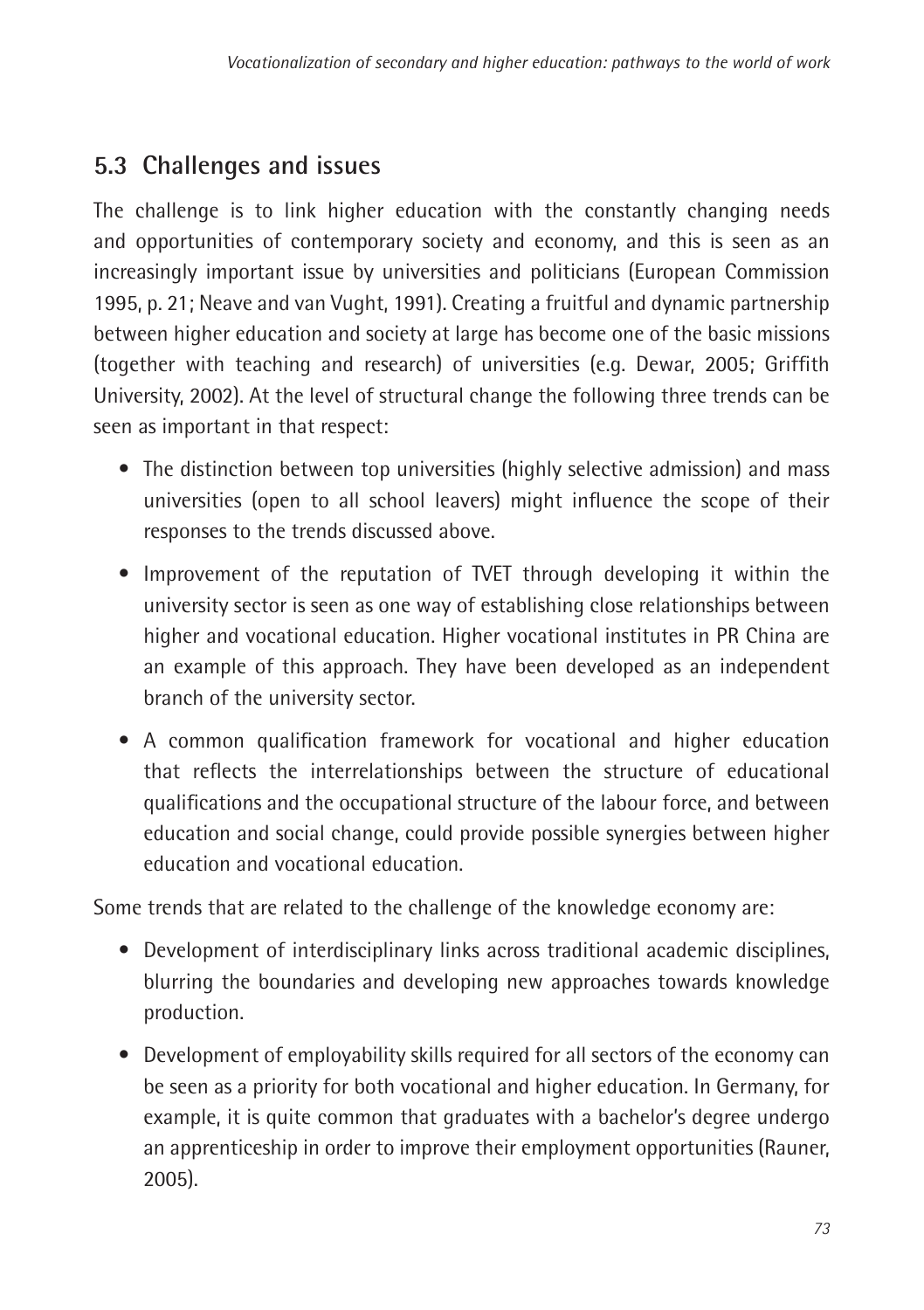<span id="page-34-0"></span>• Life-long learning as a way of responding to rapid knowledge development and market change is considered as essential for both sectors.

In terms of human-oriented approaches and personal development, life-based learning can contribute towards the development of policies and practices. This learning should be personalized in the following ways: self-directed; context based; work/life integration; holistic; learner as designer; adaptable and sustainable (Staron, Jasinski and Weatherley, 2006, p. 50).

A number of concerns have been expressed by both TVET and higher education practitioners:5

- Change in the nature of societies, which relates to global economic competition and a request for graduates relevant to the economies.
- Quality and standards. The distinction should be considered between short and medium-term orientation in qualification demands that are met through vocational training, and long-term educational profiles for university qualifications. Thus, the goal of tertiary education must be sustainable and provide long-term usable professional education (Schulte, 2005).
- Vocational qualifications should provide access to university education.
- University education for vocation education teachers is required which should include occupational domains and pedagogical qualifications.
- There is no one model approach that fits all because frameworks for the vocationalization of higher education will be different in different contexts.

### **5.4 Implementation modes**

Different ways of implementing vocationalization include:

• At the higher education level, programmes have been redesigned to incorporate a more vocationally-oriented content, such as workplace problems being used as learning resources, professional placements (internships, work placement schemes, innovative provision of work-based learning/work experience through

<sup>5</sup> As discussed at a Bonn seminar on the vocationalization of higher education, 2005.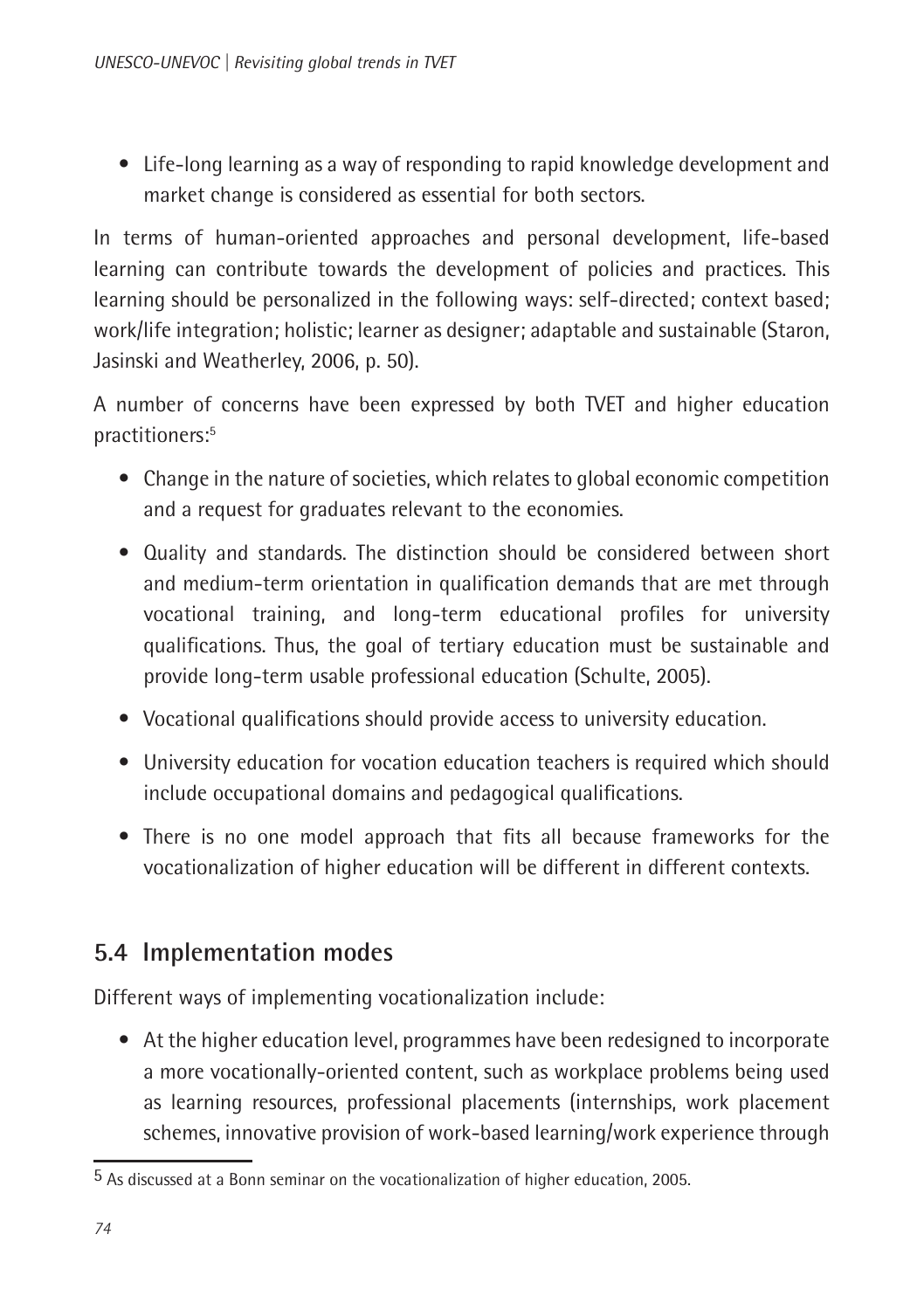opportunities within, or external to, programmes of study), negotiated learning contracts for individual students, and the development of complementary ICT, language and management skills to equip graduates for future careers.

- Cross-faculty courses and interdisciplinary research centres have been established by the universities to overcome a segmented approach to knowledge development and acquisition.
- Higher education institutions are marketing new programmes more oriented to market needs, such as programmes related to business, commerce and the human professions.
- Employability-enhancing activities that are not related to content teaching, such as enhanced support (usually via career services) for undergraduates and graduates in their search for work; enabled reflection on and recording of experience, attribute development and achievement, alongside academic abilities; the appointment of specialist staff such as skills advisors and pathway officers.
- Embedded attribute development within programmes of study to make skills explicit, or to accommodate employer inputs by securing involvement of the industry representatives in higher education policy-making, strategies and implementation (as is done for example in PR China's vocational institutes).
- Postgraduate, on-the-job training and experience both as a compulsory part of educational programmes (for instance, for the medical professions) or as a non-compulsory part of the programme required by professional associations as a prerequisite for joining the profession (for instance, for lawyers).
- Recognition of prior learning for both vocational and higher education programmes particularly as part of an increasing stress on the importance of life-long learning; arrangements for articulation, provision of enabling or bridging courses for those lacking knowledge and skills for the higher education programme.
- Inter-institutional collaborative arrangements (for example some technical colleges in Tajikistan have the same first two-year programmes as their 'linked'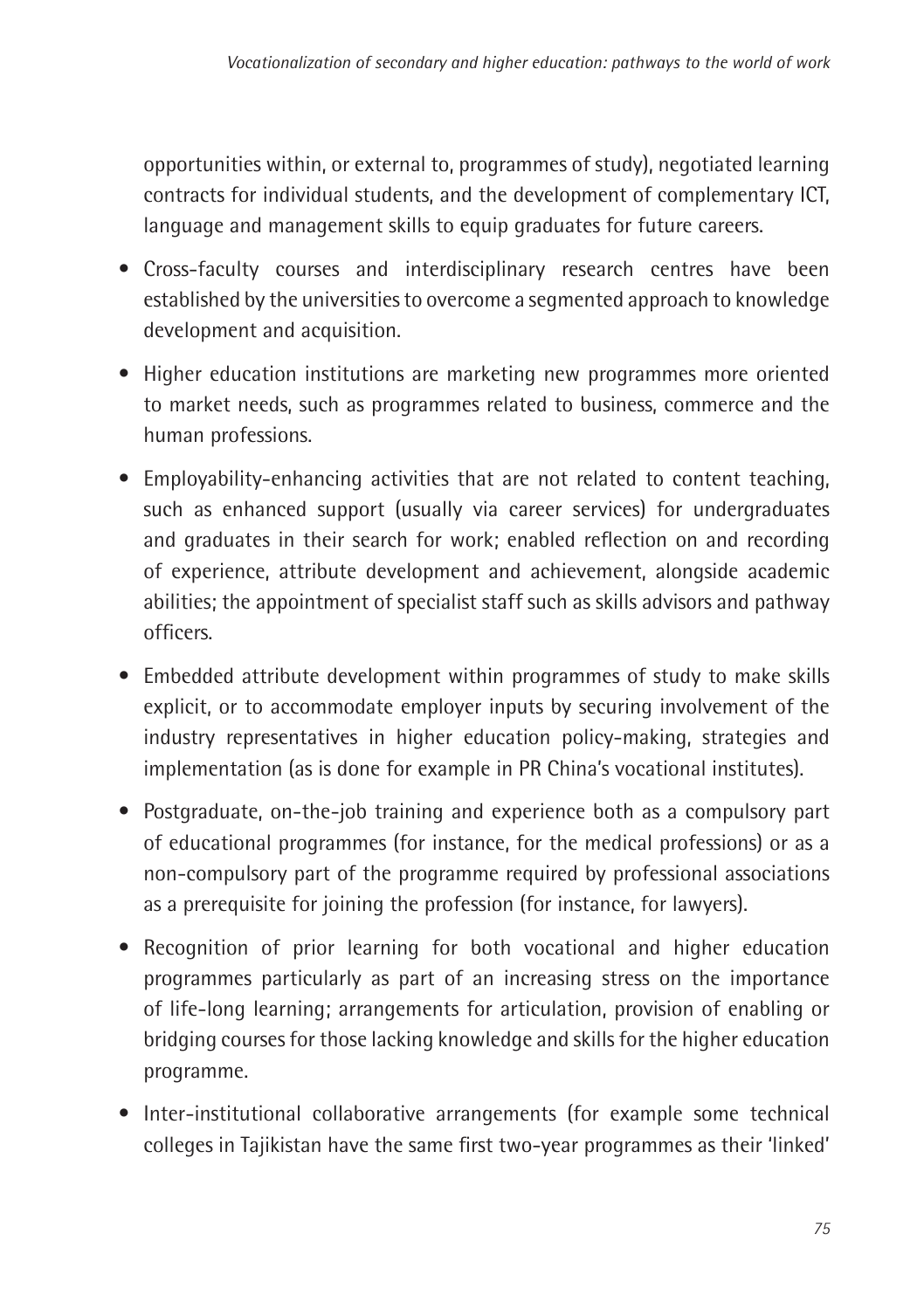<span id="page-36-0"></span>universities, so high achievers from colleges can transfer to the third year of study at the university; institution from both sectors use same campuses and deliver joint courses).

Trends, concerns and examples of the vocationalization of higher education represent the ways education is adjusting to changes in the socio-economic environment. These processes can be viewed as a way of self-organization where economic, vocational and higher education systems exchange information by interpreting the actors' understanding of approaches and issues. This dynamic is viewed as a way of achieving harmonization of universities with the country's economy.

## **6 Conclusions**

The rapid transformation of societies in their social, political, economic, technological, and education spheres has changed perspectives on the need for The rapid transformation of societies in their social, political, economic, and nature of vocational skills. A historical change of views on vocationalization from more educational to more functional (where the development of employability skills became the main focus) has broadened the nature of vocationalization and included separate technical courses under its umbrella. This pattern is due to the gradual blending of general and vocational programmes, which sometimes share up to 75 per cent of their content.

Within general secondary education there is a diverse pattern of provision of TVET. This includes at least two levels, lower secondary and upper secondary, and is delivered within two modes, as embedded learning and as separate course/programmes. Many versions of post-secondary and tertiary delivery are in place. The degree to which vocationalization occurs and its nature depends on the level of economic development and on cultural traditions. Social, economic and technology rationales are used by governments to decide on their particular vocationalization policy.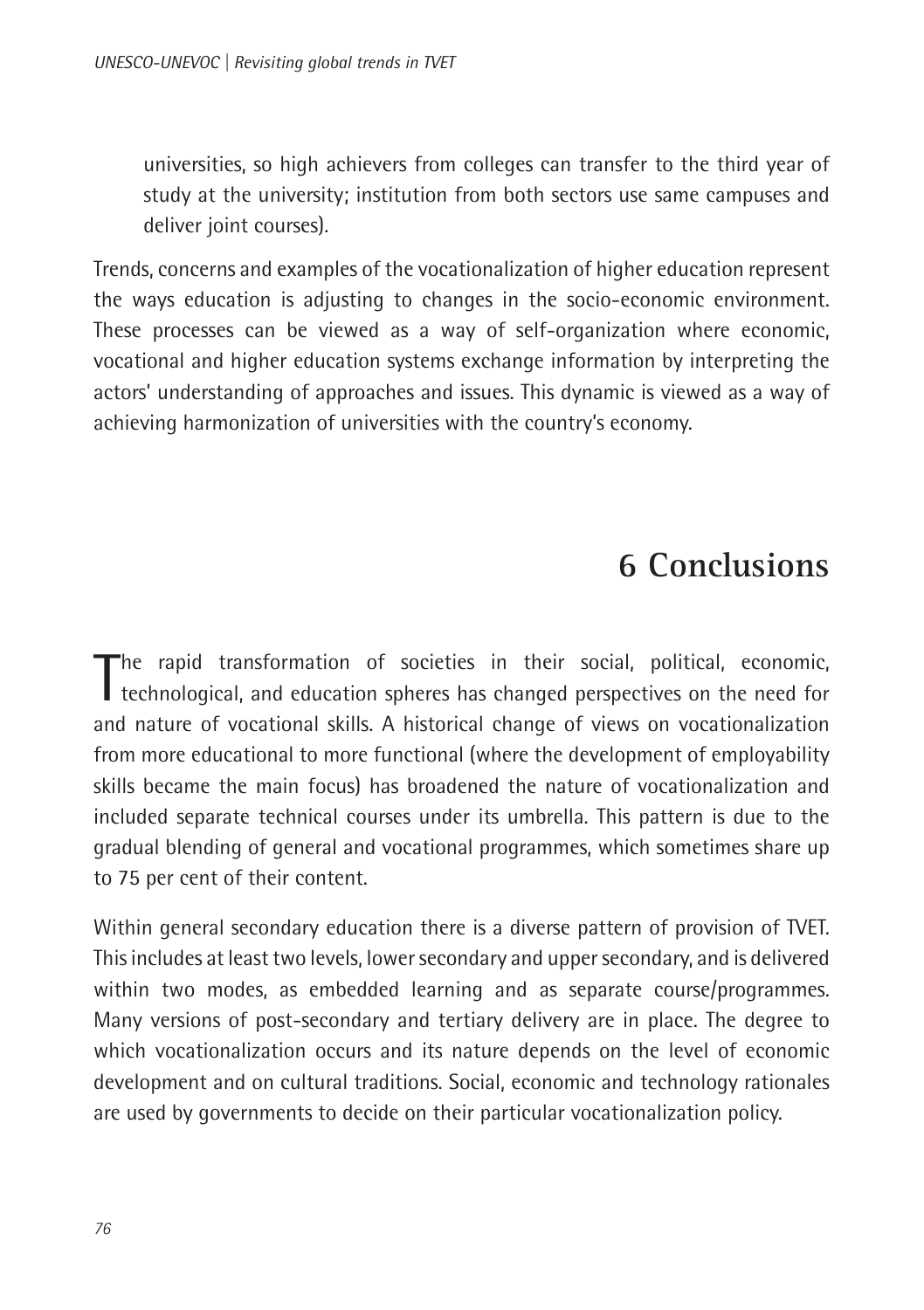# **Acronyms and abbreviations**

<span id="page-37-0"></span>

| ADB           | Asian Development Bank                                           |
|---------------|------------------------------------------------------------------|
| EU            | European Union                                                   |
| GCSE          | General Certificate of Secondary Education                       |
| GHC           | general human capital                                            |
| <b>GNVO</b>   | <b>General National Vocational Qualification</b>                 |
| Gol           | Government of India                                              |
| <b>HRD</b>    | human resource development                                       |
| ICT           | information and communications technology                        |
| <b>ISCED</b>  | International Standard Classification of Education               |
| <b>LSE</b>    | lower secondary education                                        |
| <b>MOE</b>    | Ministry of Education                                            |
| <b>MCE</b>    | Malaysian Certificate of Education                               |
| <b>NKPI</b>   | National Key Performance Indicators                              |
| <b>OECD</b>   | Organisation for Economic Co-Operation and Development           |
| <b>SHC</b>    | specific human capital                                           |
| <b>TVEI</b>   | Technical and Vocational Education Initiative                    |
| <b>TVET</b>   | technical and vocational education and training                  |
| <b>UIS</b>    | <b>UNESCO</b> Institute for Statistics                           |
| <b>UNESCO</b> | United Nations Educational, Scientific and Cultural Organization |
| <b>USE</b>    | upper secondary education                                        |
| VET           | vocational education and training                                |
| <b>VS</b>     | vocational subjects                                              |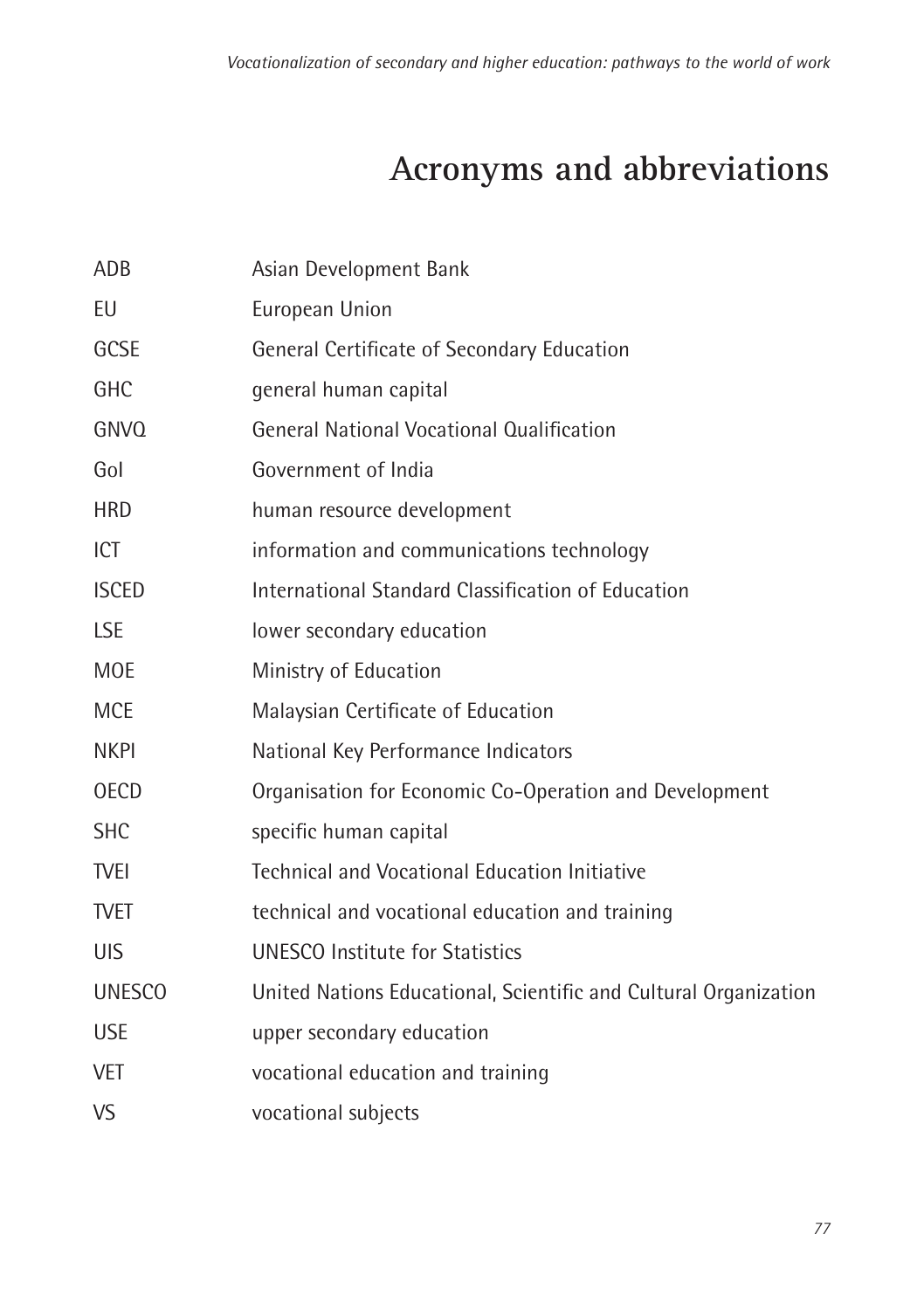## **References**

<span id="page-38-0"></span>Adams, A.V. (2007), The Role of Youth Skills Development in the Transition to work: A Global Review. Washington DC, World Bank, p. 11.

Adams, A. V. (2009). A policy note on skills development for Guangdong Province, China.

Arab Republic of Egypt Ministry of Education. (2008). Towards an Educational Paradigm Shift, 2007/2008–2011/2012. Cairo, Arab Republic of Egypt.

ADB. (2007a). Report and Recommendation of the President to the Board of Directors on a Proposed Loan to Indonesia for the Senior Secondary Education Project (draft). Manila, Asian Development Bank.

——. (2007b). Project Completion Report on the Technical Education Project in Malaysia. Manila, Asian Development Bank.

——. (2008). Education and Skills: Strategies for Accelerated Development in Asia and the Pacific. Metro Manila, Philippines, Asian Development Bank.

——. (2009a). Good Practice in Technical and Vocational Education and Training. Metro Manila, Philippines, Asian Development Bank.

——. (2009b). Education and Skills: Strategies for Accelerated Development in Asia and the Pacific. Metro Manila, Philippines, Asian Development Bank.

Atchoarena, D. and Caillods, F. (2000). Education and economic growth. Available from www.oecd.org/dataoecd/5/49/1825455.pdf (Accessed 19.12.2012.)

Berger, S., Canning, R., Kurek, S., Pilz, M. and Rachwal, T. (2011). Curriculum-making in pre-vocational education in the lower secondary school: a three country comparative analysis. Paper presented at JVET conference, 8–10 July 2011, Oxford.

Bishop, J. H. and Ferran, M. (2005). Economic return to vocational courses in U.S. high schools. J. Lauglo and R. Maclean (ed.). Vocationalisation of Secondary Education Revisited. Dordrecht, Netherlands, Springer.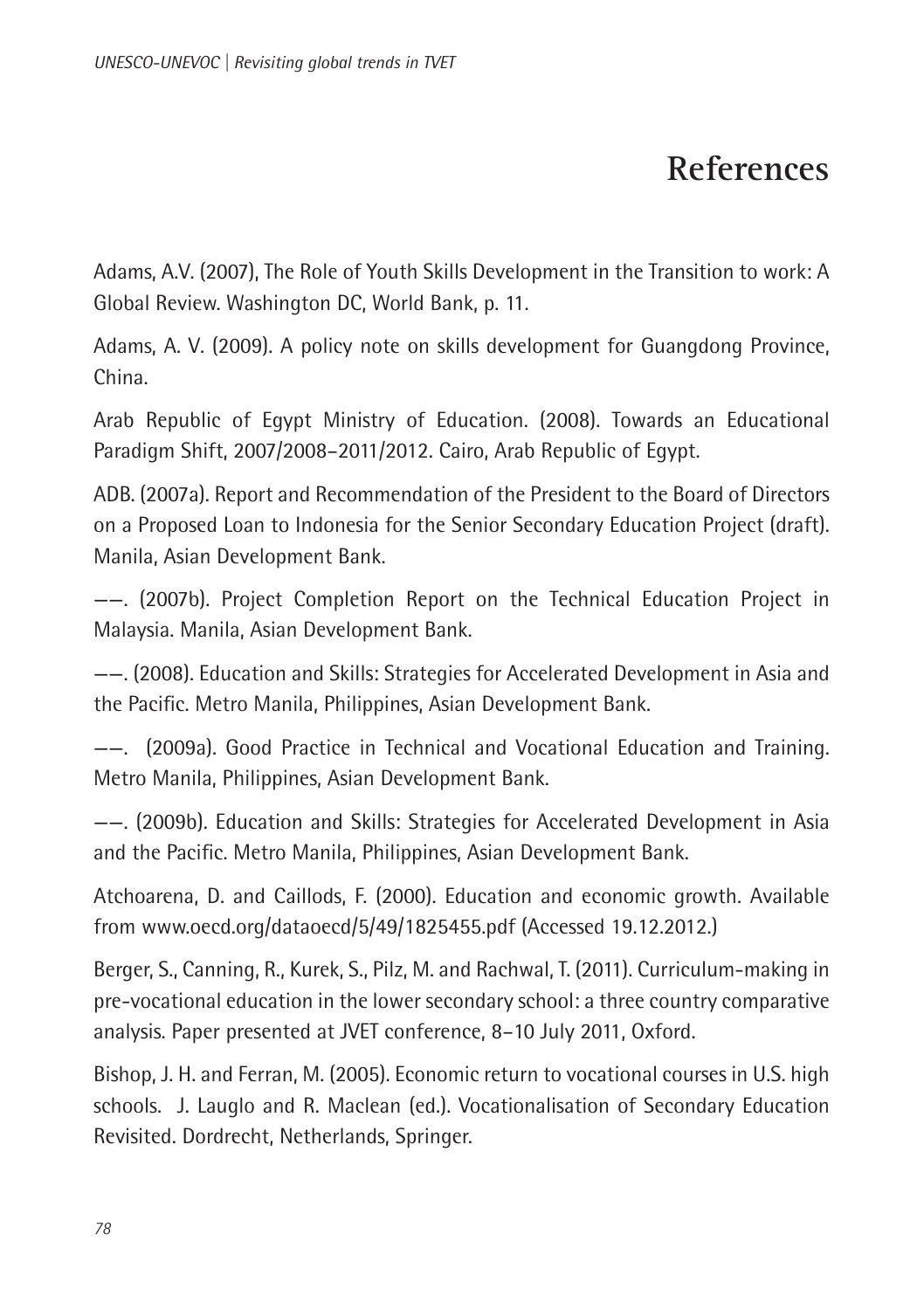Cellini, S. R. (2006). Smoothing the transition to college: the effect of tech-prep programs on educational attainment. Economics of Education Review, Vol. 25, No. 4, pp. 394–411.

Copenhagen Development Consult A/S. (2005). Technical and Vocational Education and Training (TVET) in China: An Overview. Washington DC, World Bank.

Dewar, J. (2005). E-mail to academic staff. Griffith University, June.

European Commission. (1995). White Paper: Teaching and Learning. Towards a Learning Society. Brussels, European Commission Directorate General for Education, Training and Young People.

Fien, J., Maclean, R. and Park, M-Gon. (2008). Work, Learning and Sustainable Development: Opportunities and Challenges. Dordrecht, Netherlands. Springer.

Goodman, R., Hatakenaka, S. and Kim, T. (2009). The changing status of vocational higher education in contemporary Japan and the Republic of Korea, discussion paper. Bonn, Germany, UNESCO International Centre for Technical and Vocational Education and Training (UNEVOC).

Government of India. (2009). National Policy on Skill Development. New Delhi, Ministry of Labour and Employment.

——. (2010). The Challenges Facing Skill Development in India: An Issues Paper. New Delhi, Institute of Applied Manpower Research Planning Commission.

Griffith University. (2002). The Griffith Project. Brisbane, Australia, Griffith University.

Harris, R., Rainey, L. and Sumner, R. (2006). Crazy paving or stepping stones? Learning pathways within and between vocational education and training and higher education. Adelaide, SA, National Centre for Vocational Education Research (NCVER).

Hoelscher, Michael. (2005). Vocational programmes in German higher education and their role for the economy: some thoughts in European comparative perspective. Paper presented at the international seminar on Vocational Content in Mass Higher Education? Responses to the Challenges of the Labour Market and the Work-Place, Bonn, 8–10 September 2005.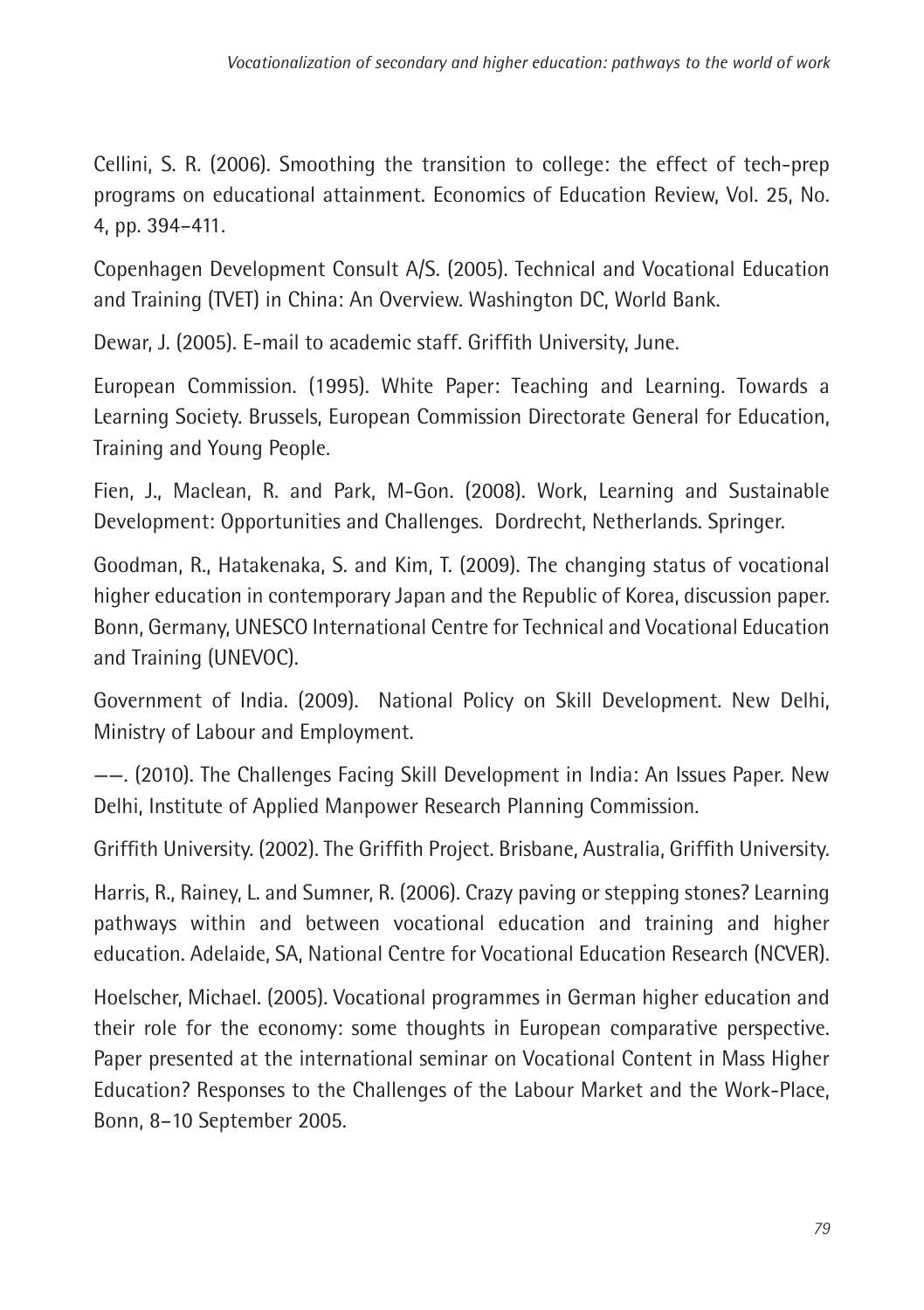Jab, A. T. (2009). TVET managing in the global economic downturn. Paper presented at the 6th Annual National Technical and Vocational Education and Training Conference, Kuala Lumpur, 12– 13 May.

Jacinto, C. (2010). Recent trends in technical education in Latin America. Paris, International Institute for Educational Planning (IIEP)/UNESCO.

Kasih, T. (2010). Vocational education intervention for low academic achievers at lower secondary level. Available from http://dmscairo.net/download/Education/ Vocational%20Education%20Intervention%20for%20Low%20Academic%20 Achievers%20at%20Lower%20Secondary%20Level.pdf (Accessed 25 .07.2011.)

Kelly, D. J. (2001). Dual perceptions of HRD: issues for policy: SMEs, other constituencies, and the contested definitions of human resource development. Paper presented to Ninth Annual Meeting of PECC-HRD Pacific Economic Cooperation Council Human Resource Development Task Force PECC. Hualien, October (2000). Available from http://ro.uow.edu.au/cgi/viewcontent.cgi?artic le=1026&context=artspapers&sei-redir=1#search=%22Kelly%20D.%20J.%20 %282001%29.%20Dual%20perceptions%20HRD%3A%20Issues%20Policy%3A%20 SME%C3%A2%C2%80%C2%99s%2C%20Other%20Constituencies%2C%20 Contested%20Definitions%20Human%20Resource%20development%22 (Accessed 15.06.2011.)

Kim, Y.J. and Terada-Hagiwara, A. (2010). A survey on the relationship between education and growth with implications for developing Asia. Economics Working Paper Series No. 236, December. Manila, Asian Development Bank.

Klüver, J. (1995). Hochschule und Wissenschaftssystem. In L. Huber (ed.). Ausbildung und Sozialisation in der Hochschule. Bd. 10, Enzyklopädie Erziehungswissenschaft. Herausgegeben von Dieter Lenzen. Stuttgart, Germany, Klett-Verlag, pp. 78–91.

Korean Council for College Education. (2005). College and professional education newsletter, January.

Krueger, A. and Lindahl, M. (2001). Education for growth: why and for whom? Journal of Economic Literature, Vol. 39, pp. 1101–1136.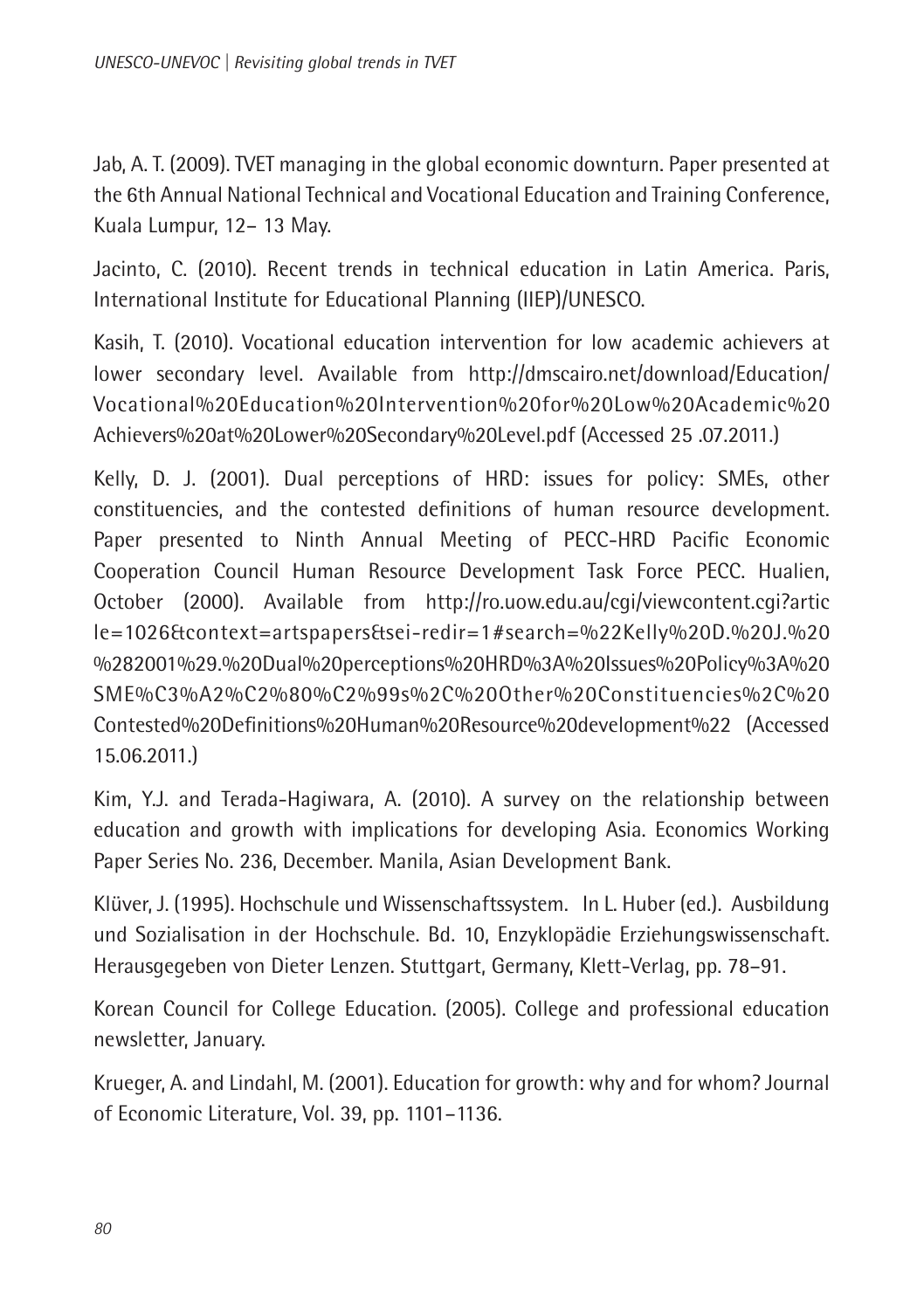Lauglo, J. (2005). Vocationalisation of secondary education revisited. In J. Lauglo and R. Maclean (ed.). Vocationalisation of Secondary Education Revisited. Dordrecht, Netherlands, Kluwer.

Lauglo, J. and Maclean, R. (2005). Vocationalisation of Secondary Education Revisited. Dordrecht, Netherlands, Kluwer.

Maclean, R. and Wilson, D. (2009). International Handbook of Education for the Changing World of Work: Bridging Academic and Vocational Learning. Dordrecht, Netherlands, Springer.

Malaysian Government. (2001). Malaysia Concept Paper Vocational Subjects. Kuala Lumpur, Curriculum Development Centre.

Minghat, D., Yasin, R. M., Mustapha, R. and Pavlova, M. (2010). Elements of sustainable development in technical and vocational subjects in secondary school in Malaysia. In M. Howard (ed.). Knowledge in Technology Education, Vol. 2. Brisbane, Australia, Griffith Institute for Educational Research.

Nikolaou, C. and Papadakis, N. (2003). European higher education in the era of change: context, values, politics and the stake of the new partnership between university and 'society at large'. Proceedings of the 6th ESA Conference, University of Murcia, Spain, 23–26 September 2003. Research networks #21, Social Theory, (pp.1- 9)

Nussbaum, M. C. (2010). Not For Profit: Why Democracy Needs the Humanities. Princeton, N.J., Princeton University Press.

OECD. (2002). Glossary, Education at a Glance. Paris, Organisation for Economic Cooperation and Development (OECD).

——. (2010). Education at a Glance: OECD indicators. Paris, Organisation for Economic Co-operation and Development (OECD). Available from www.uis.unesco.org/ Education/Documents/45926093.pdf (Accessed 19.12.2012.)

Pavlova, M. (2005). Life skills for employability, citizenship and sustainable development: a case study of the vocationalisation of secondary schooling in Russia, Prospects, Vol. 35, No. 3, pp. 343–354.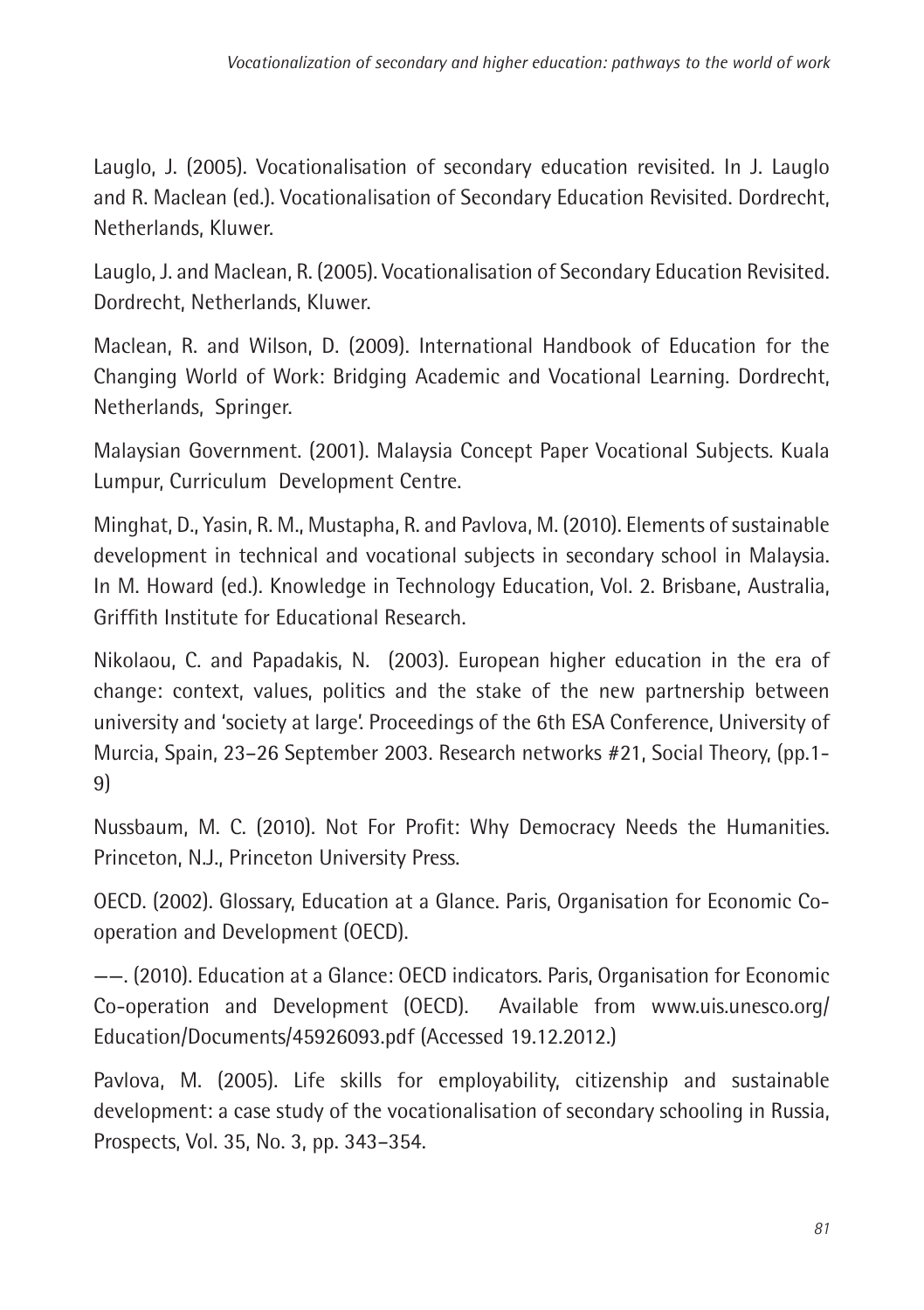Psacharopolos, G. and Loxley, W. (1985). Diversified Secondary Education and Development: Evidence from Colombia and Tanzania. Baltimore, Md.: Johns Hopkins University Press.

Rauner, F. (2005). Vocationalism in higher education: a reflection on the stigmatisation of technical vocational and educational training. Paper presented at the international seminar on Vocational Content in Mass Higher Education? Responses to the Challenges of the Labour Market and the Work-Place, Bonn, 8–10 September 2005

Rauner, F. and Maclean, R. (2008). Handbook of Technical and Vocational Education and Training Research. Dordrecht, Netherlands, Springer.

Schulte, P. (2005). Changes of the employment market and the implications for vocational training in universities. Paper presented at the international seminar on Vocational Content in Mass Higher Education? Responses to the Challenges of the Labour Market and the Work-Place, Bonn, 8–10 September.

Schwartz, S. (2010). Wise up: restoring wisdom to universities lecture. Vicechancellor's Annual Lecture, Macquarie University, Available from http://www. mq.edu.au/mqvideos/vcLecture3.html

Staron, M., Jasinski, M. and Weatherley, R. (2006). Life Based Learning: A Strength Based Approach for Capability Development in Vocational and Technical Education. A report on the research project 'Designing Professional Development for the Knowledge Era'. Darlinghurst, The NSW Technical and Further Education Commission (TAFE NSW).

UNESCO. (2005). Education Today Newsletter, April–June. Paris, United Nations Educational, Scientific and Cultural Organization.

UNESCO Institute of Statistics (UIS)- International Centre for Technical and Vocational Education and Training (UNEVOC). (2006). Participation in Formal Technical and Vocational Education and Training Programmes Worldwide: An Initial Statistical Study. Bonn, Germany, UNESCO-UNEVOC.

Wallenborn, M. (2010). Vocational education and training and human capital development: current practice and future options. European Journal of Education, Vol. 45, No. 2, pp.181–198.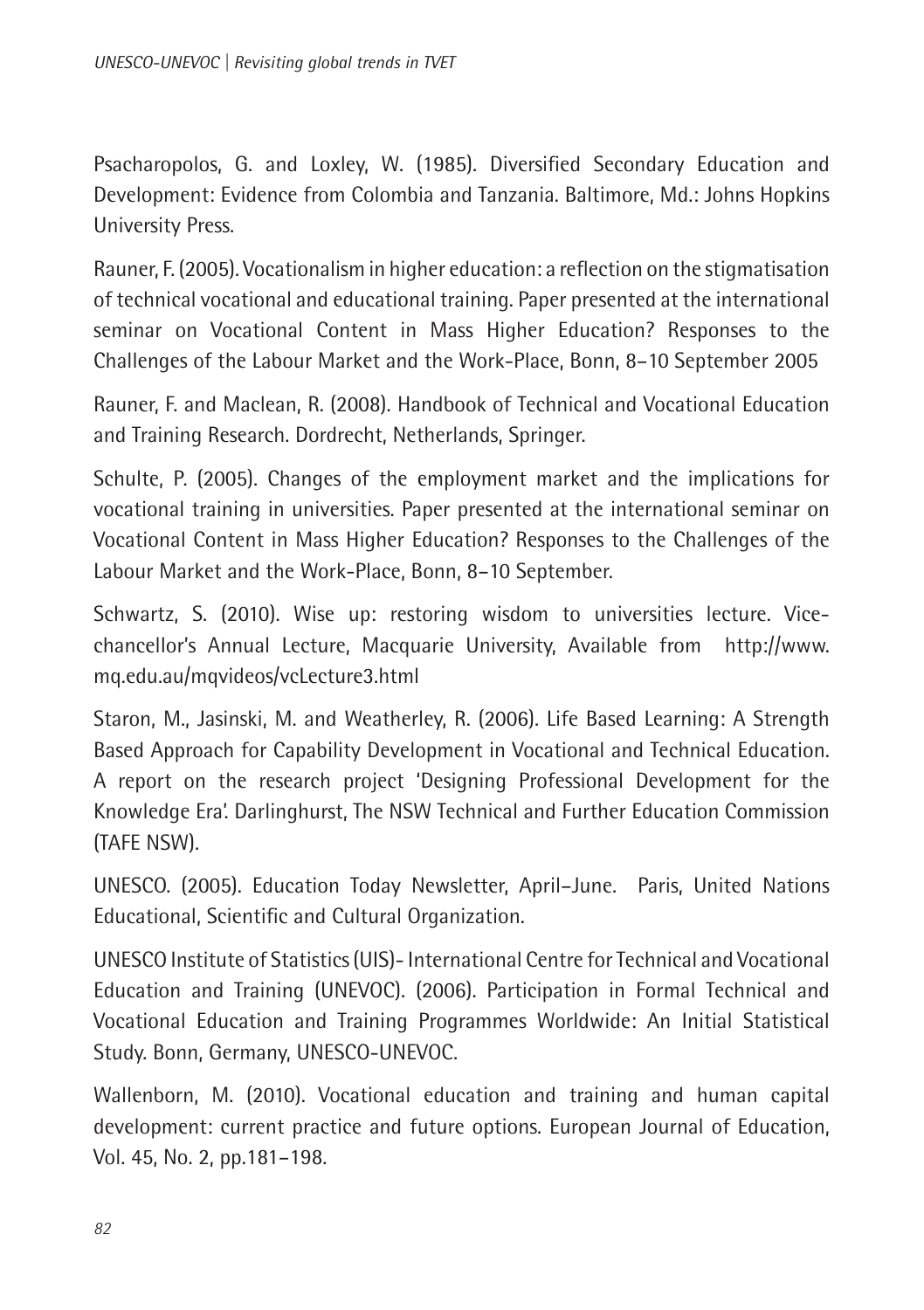<span id="page-43-0"></span>World Bank. (2006a). Pakistan, an assessment of the medium-term development framework. Higher Education Policy Note. Washington DC, World Bank.

——. (2006b). Skill Development in India: The Vocational Education and Training System (draft). Human Development Unit, South Asia Region. Washington DC: World Bank.

——. (2007). Learning for Working Opportunities: An Assessment of the Vocational Education and Training in Bangladesh. Human Development Unit, South Asia Region. Washington DC: World Bank.

——. (2009). Labour Force Survey, June–July.

## **About the authors**

**Professor Maclean joined the Hong Kong Insitute of Education in July 2009 where** is he is Chair Professor of International Education and Director of the Centre for Lifelong Learning Research and Development. In January he was also appointed UNESCO Chair in Technical and Vocational Education and Training and Lifelong Learning. He is also a Seniour Research Fellow, Department of Education, University of Oxford. Previous appointments include foundation Director, UNESCO-UNEVOC International Centre for Education, Bonn, Germany; Director, Section for Secondary Education, UNESCO Headquarters, Chief, Asia-Pacific Centre of Educational Innovation for Development (ACEID), UNESCO Bangkok; and UNESCO Chief Technical Advisor for a United Nations project to strengthen and upgrade teacher education throughout Myanmar. His scholarly work in education, particularly concerning skills development for employability (TVET), is well known from his numerous published books, chapters in books, articles and reports. Prof. MACLEAN was appointed an Officer in the Order of Australia (AO) in the Queen's Birthday Honours List on 13 June 2011. The award was for distinguished service of a high degree to humanity at large through his work as an international academic and professional working to improve education in developing countries, particularly through the UNESCO. In 2012